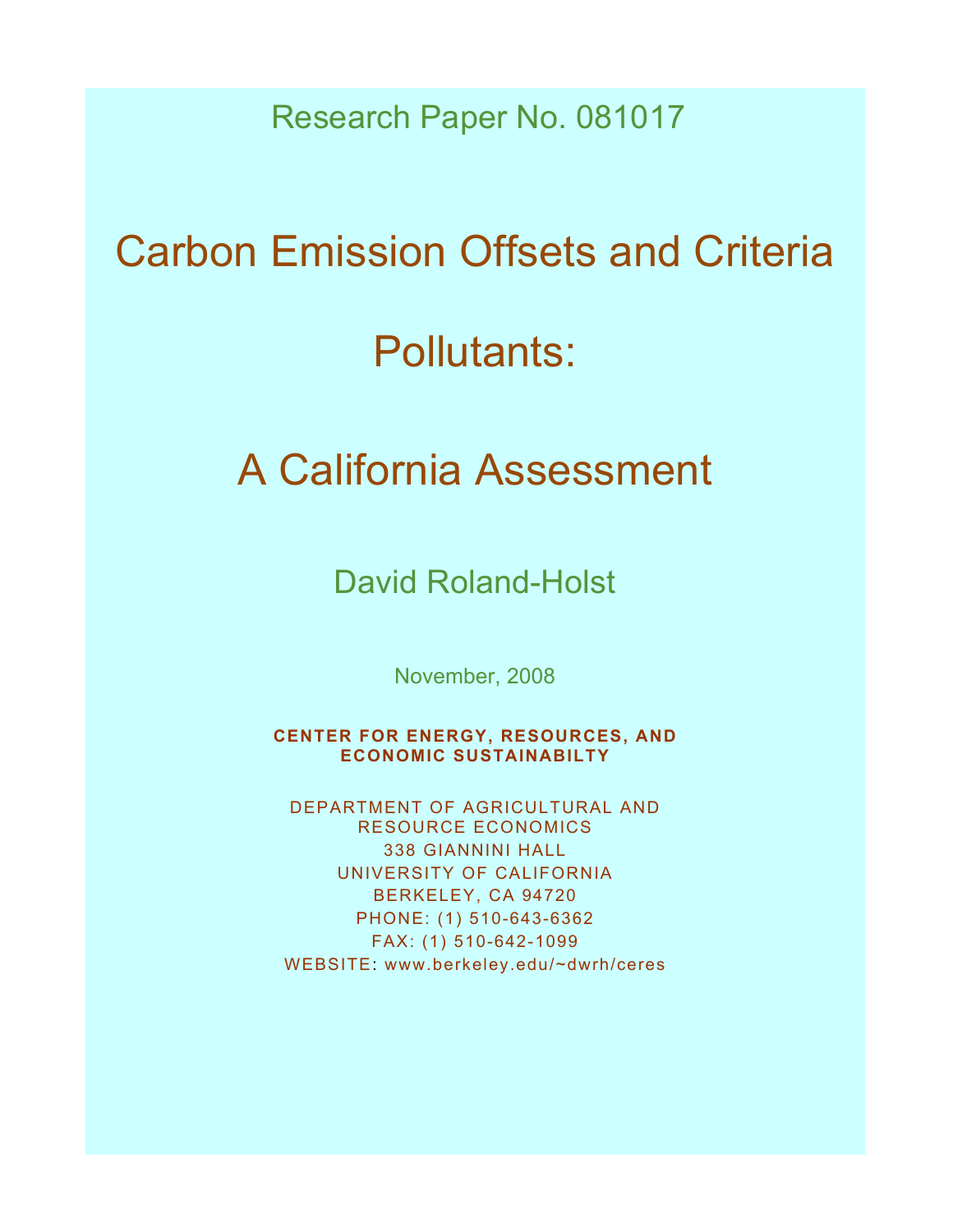# Research Papers in Energy, Resources, and Economic Sustainability

This report is part of a series of research studies into alternative energy pathways for the global economy. In addition to disseminating original research findings, these studies are intended to contribute to policy dialogue and public awareness about environment-economy linkages and sustainable growth. All opinions expressed here are those of the authors and should not be attributed to their affiliated or supporting institutions.

For this project on Carbon Emission Offsets and Criteria Pollutants, financial support from the Union of Concerned Scientists is gratefully acknowledged. Special thanks are due to the talented research assistants who provided valuable input to this report: Fredrich Kahrl (Public Health), Elizabeth Creed (Trucking), and Evan Wu (Biodiesel). Finally, Erin Rogers, Christopher Busch, Patricia Monahan, Cliff Chen, and Don Anair have offered many helpful insights and comments.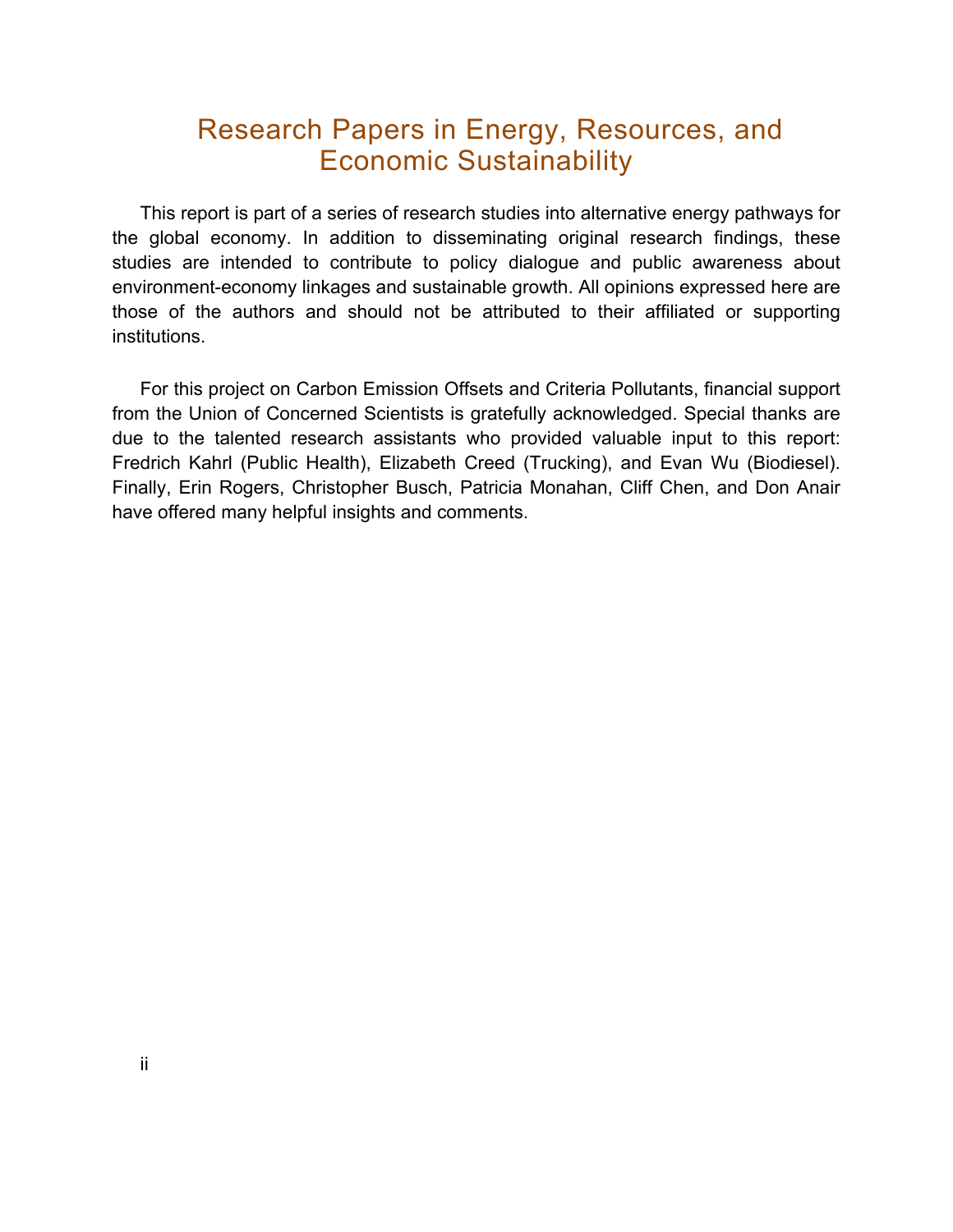# **CONTENTS**

| 1                                                                 |                                                                           |
|-------------------------------------------------------------------|---------------------------------------------------------------------------|
| $\overline{2}$                                                    |                                                                           |
|                                                                   |                                                                           |
| 3                                                                 |                                                                           |
| 4                                                                 | Decomposition Analysis of Offset-induced Emissions  17                    |
| 5                                                                 |                                                                           |
| 6                                                                 |                                                                           |
|                                                                   |                                                                           |
|                                                                   |                                                                           |
|                                                                   |                                                                           |
|                                                                   |                                                                           |
|                                                                   |                                                                           |
|                                                                   |                                                                           |
|                                                                   |                                                                           |
|                                                                   |                                                                           |
|                                                                   |                                                                           |
|                                                                   | BEAR Assessment of the Scoping Plan ScenariosError! Bookmark not defined. |
|                                                                   |                                                                           |
|                                                                   |                                                                           |
| Notes on Related Abatement Measures Error! Bookmark not defined.  |                                                                           |
|                                                                   | Building Standards  Error! Bookmark not defined.                          |
|                                                                   | Diesel Anti-Idling Error! Bookmark not defined.                           |
| Annex 2 - Trucking Industry Measures Error! Bookmark not defined. |                                                                           |
|                                                                   | Industry Overview  Error! Bookmark not defined.                           |
|                                                                   |                                                                           |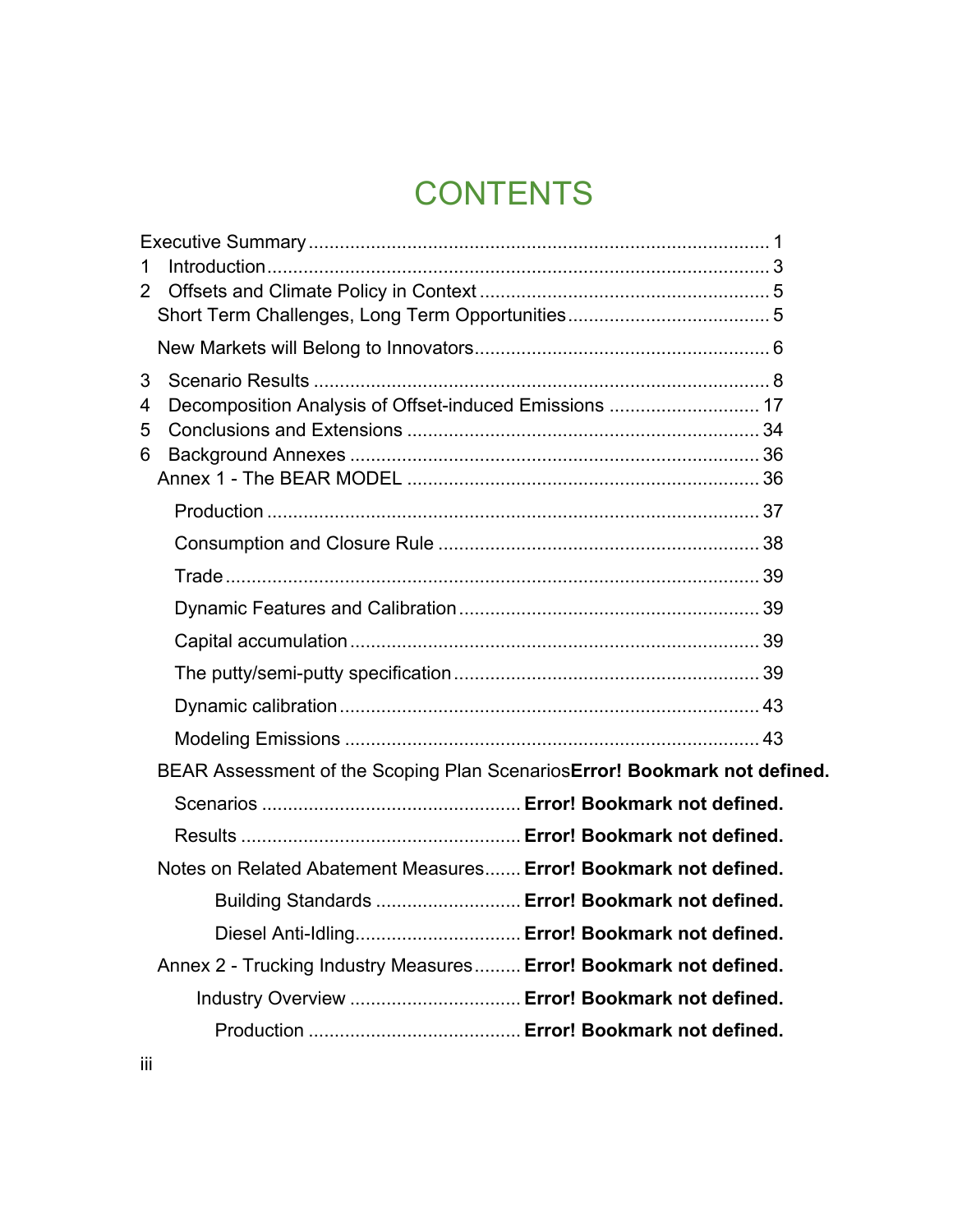| Diesel Anti-Idling Error! Bookmark not defined.                      |  |
|----------------------------------------------------------------------|--|
| Annex 3 – Notes on Public Health Error! Bookmark not defined.        |  |
| Climate Change and Air Pollution Error! Bookmark not defined.        |  |
| Health Effects of Ozone Pollution Error! Bookmark not defined.       |  |
| Climate Change and Extreme Temperatures Error! Bookmark not defined. |  |
|                                                                      |  |
|                                                                      |  |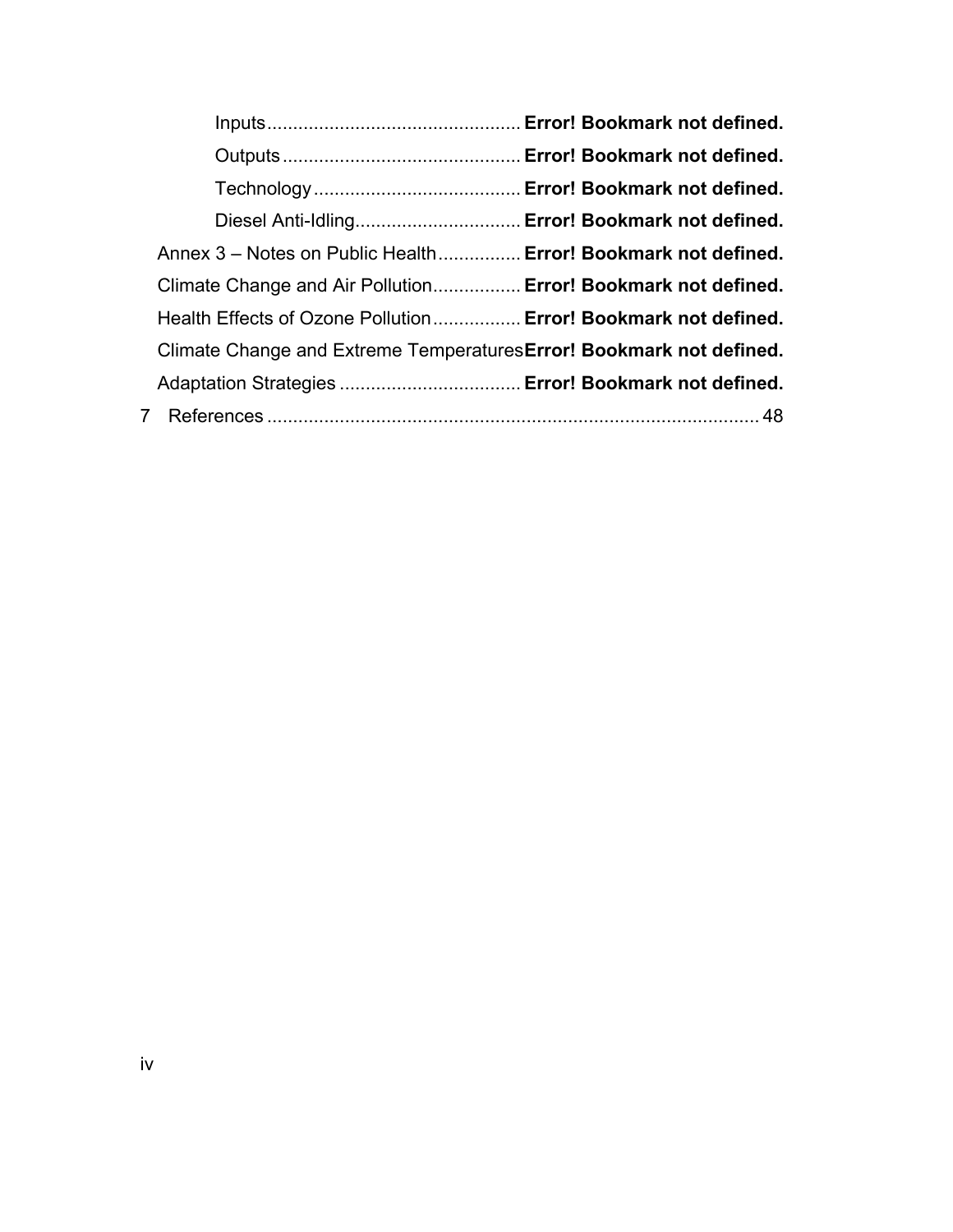# Carbon Emission Offsets and Criteria Pollutants:

# A California Assessment

# David Roland-Holst*<sup>1</sup>*

October, 2008

### **Executive Summary**

This report provides an economy-wide assessment of how the use of offsets within a California cap-and-trade system may affect criteria pollutants. We used the Berkeley Energy and Resources (BEAR) macro-economic model to simulate Scoping Plan implementation and consider five offsets scenarios and their impact on criteria pollutants.

This is the first economy-wide assessment of how the Global Warming Solutions Act will affect criteria pollutants in California. Assuming that AB32 is implemented according to the climate action measures recommended in the proposed Scoping Plan and offsets are not used, most criteria emissions in the state will be reduced. Even though the policies within the scoping plan are targeted at reducing global warming emissions, this suite of policies simultaneously reduce reactive and toxic co-pollutants like methane,,benzene, carbon monoxide, smog-forming nitrogen oxides (NOx.

<sup>1</sup> Department of Agricultural and Resource Economics. Correspondence:  $d$ wrh@are.berkeley.edu.

*10/24/08 DRAFT*

l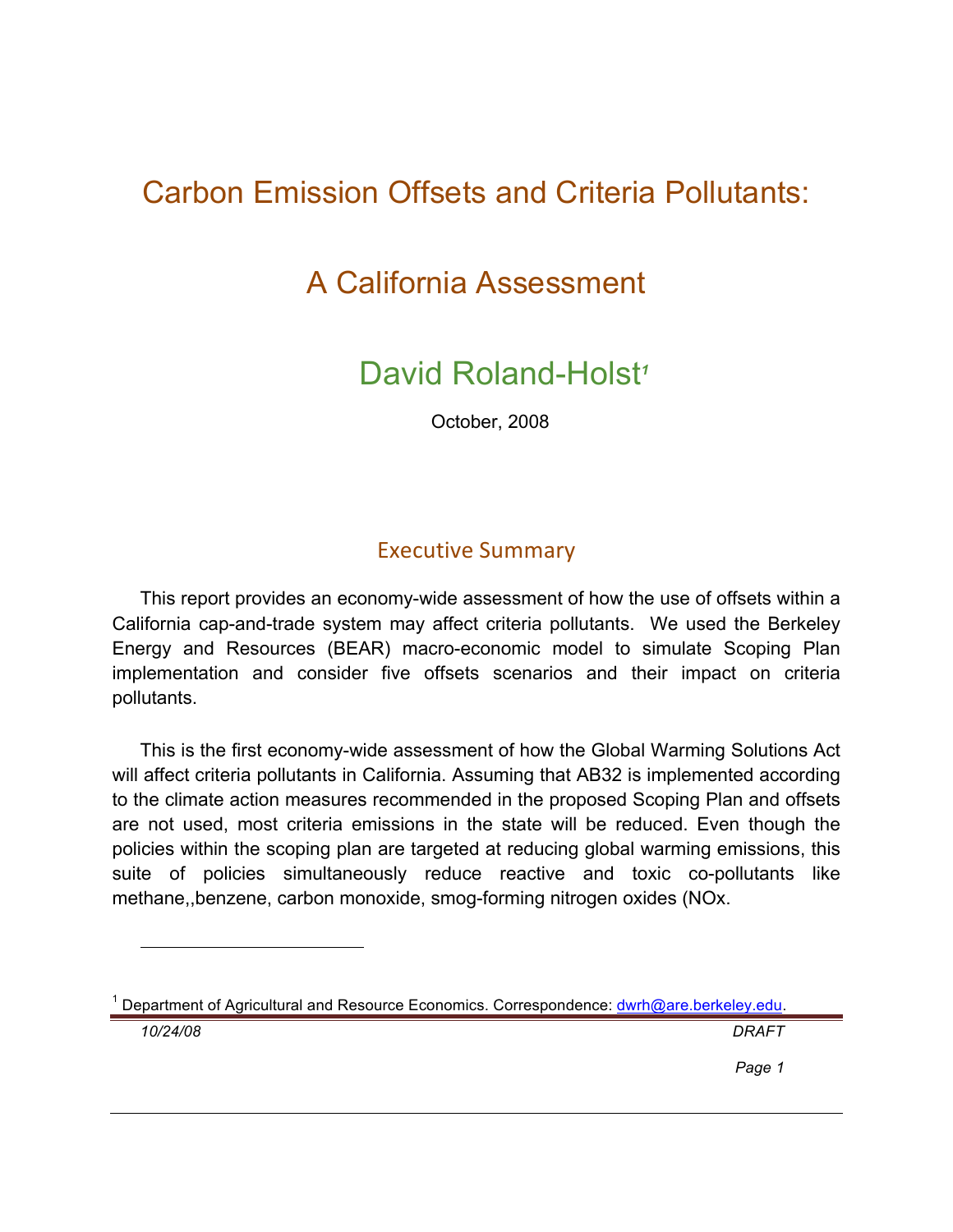However, if AB32 implementation includes the use of offsets from out of state, these criteria pollutant reductions are decreased and in at least one case reversed. In other words, offsets can lead to increases in criteria pollutants. Thus a policy (offsets) that may be globally CO2-neutral will sustain or even intensify local pollution in California.

If offsets are limited to emission reduction projects occurring within the state, mitigation of Total Organic Gas toxins can be further reduced as, for example, global warming emission reduction efforts are shifted to the methane-intensive agriculture and landfill sectors, but nitrogen oxide (NOx) emissions will increase against baseline emissions because AB32 policies expand demand for transport services.

The Western Climate Initiative and the AB 32 Scoping Plan propose that in California, out-of-state offsets be allowed to substitute for up to 49% of the total global warming emission reductions below 2012 cap level under the regional cap-and-trade program. This could mean that more than half of the emission reductions expected to be achieved in California by the cap and trade program could come from offsets. The results of this study show that if out-of-state offsets are permitted at a 50% or higher level, AB32 mitigation of criteria pollutants will be seriously undermined, and in some cases completely reversed.

For instance, while AB 32 implementation without offsets reduces Carbon Monoxide by more than 1,917 tons per year, allowing 50% of the cap and trade reductions to come from out-of-state offsets actually increases CO by more than 2,500 tons per year, wiping out the gains from AB 32 and intensifying smog-forming pollution in California. Similarly, fine particle pollution caused by combustion of fossil fuels (PM 2.5) is reduced by more than 63 tons per year if AB 32 is implemented with in-state offsets. When 50% of the cap-and-trade reductions are allowed to be achieved through out-of-state offsets, PM 2.5 increases by over 200 tons per year.

If out-of-state offsets are allowed to substitute for 100% of the California emission reductions expected from the cap-and-trade program, CO and PM 2.5 emissions are expected to rise by more than 5,000 tons and 300 tons per year respectively above the AB 32 baseline.

*10/24/08 DRAFT*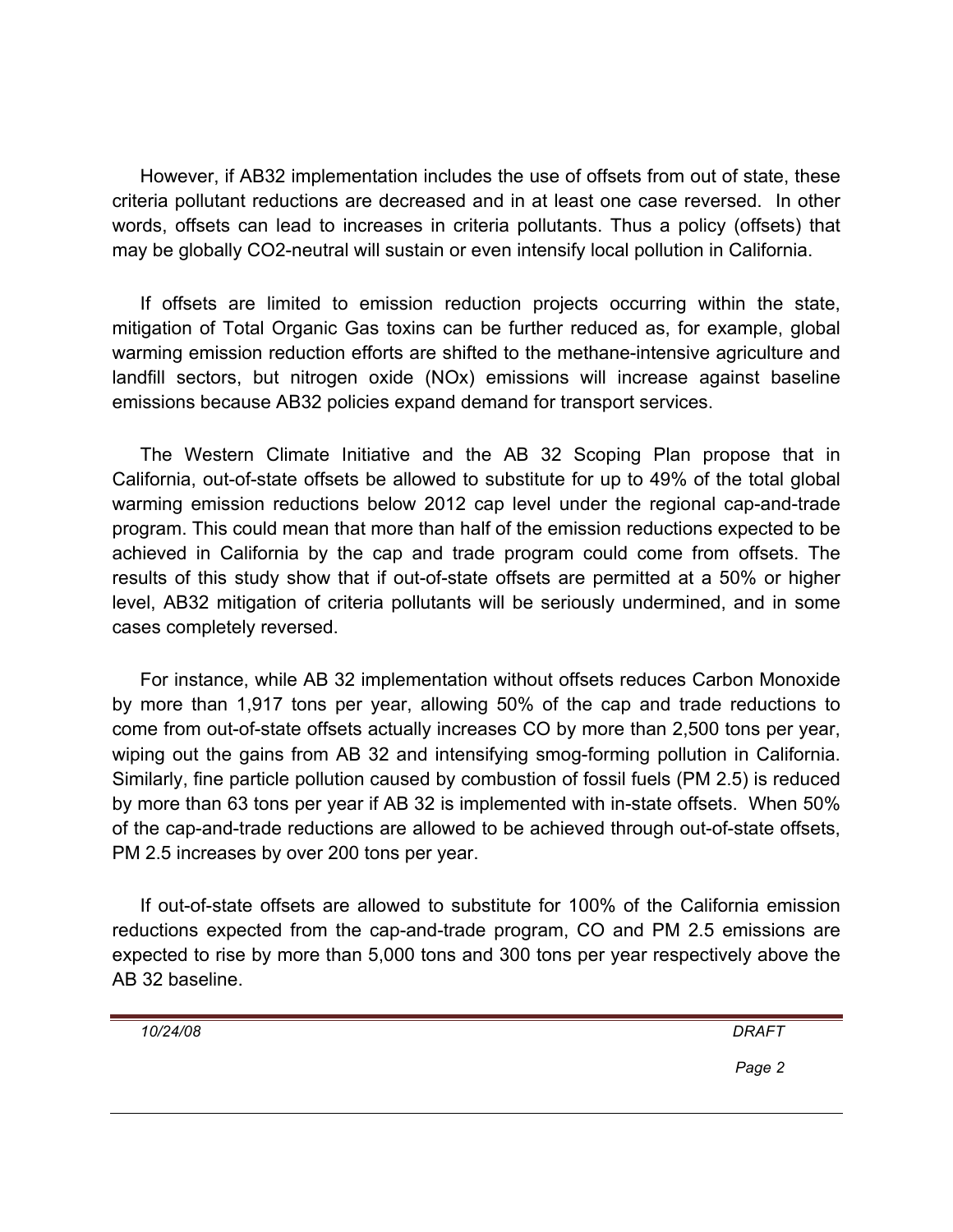Out of state offsets substitute reductions elsewhere for in-state reductions, effectively exporting the in-state benefits. These include co-pollution effects accompanying offset GHG emissions, as well as more complex collateral effects of mitigation shifting. Generally speaking, however, offsets repress incentives to invest in mitigation technologies in California.

From an environmental perspective, offsets forsake the opportunity to reduce local pollution, which often is toxic and represents substantive local public health risk and environmental damage. The costs of such effects and, just as important, the benefits of local mitigation, are not usually considered in the global efficiency argument. They need to be estimated and included, however, if local stakeholders are to fairly compare offsets with in-state global warming pollution reductions. Outsourcing climate action through offsets ultimately outsources innovation and its rewards.

The full implications for the state of relying on offsets to meet global warming emission reduction goals are only partially understood. Some industry stakeholders strenuously advocate offsets because they may reduce short-term adjustment costs. To achieve a balanced appraisal of this approach, more evidence is needed. At this critical moment of policy debate, we all need to better understand the benefits and costs of offsets.

# 1 Introduction

California's response to rising Greenhouse Gas (GHG) emissions has drawn the world's eighth largest economy into an unprecedented policy dialogue that will influence energy and environmental decisions around the world. Within the state, it is widely acknowledged that GHG policies already implemented and under consideration will have far reaching economic consequences. State institutions have expressed an urgent interest in strengthening research capacity in this area.

In response to this, research economists are developing assessment tools to support more effective policy design, implementation, and assessment. One of the most advanced examples of this policy research capacity is the Berkeley Energy and

| 10/24/08 | <b>DRAFT</b> |
|----------|--------------|
|          | Page 3       |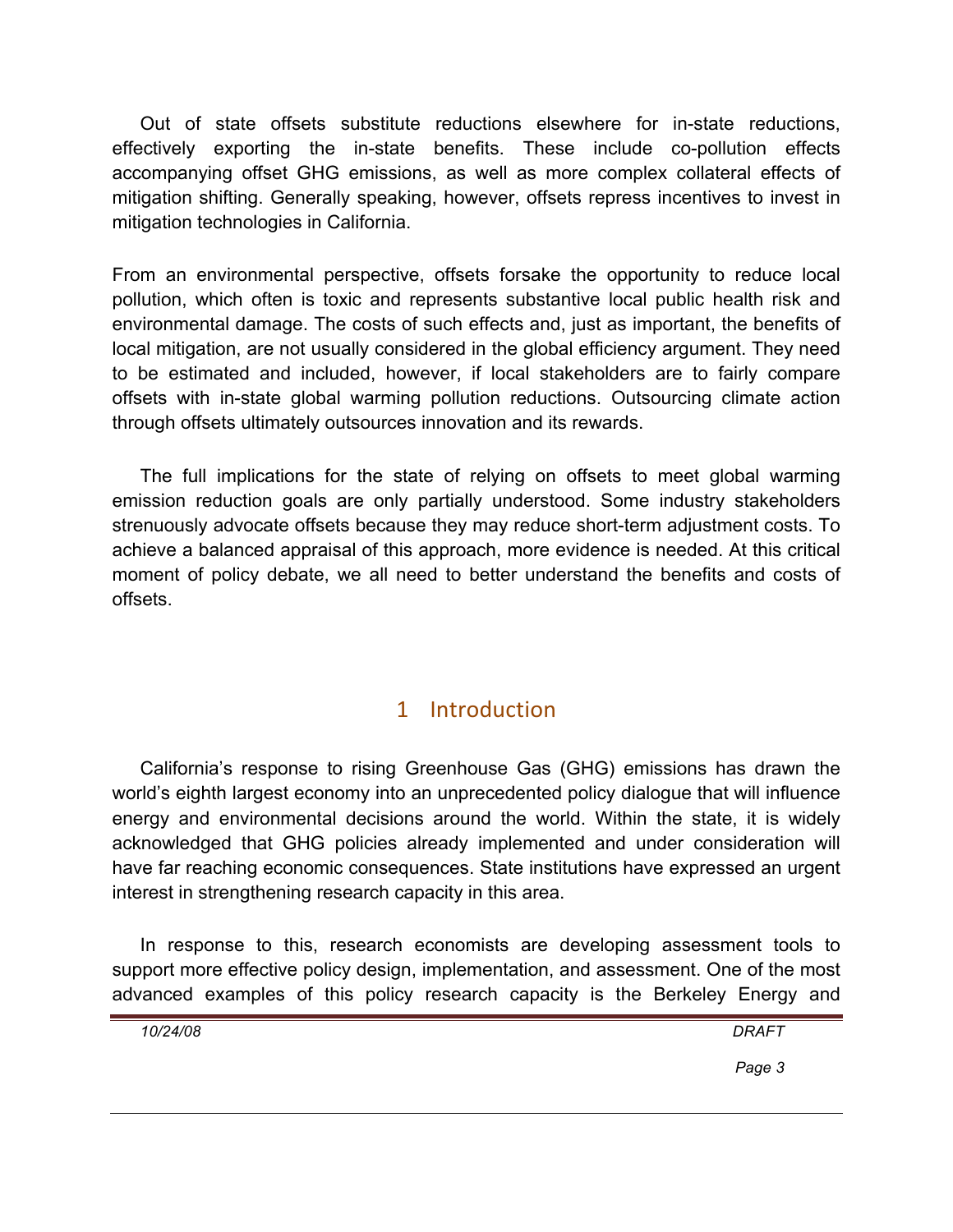Resource (BEAR) model. BEAR is a detailed and dynamic economic simulation model that traces the complex linkage effects across the California economy as these arise from changing policies and external conditions. BEAR has already been used to produce estimates for the California Environmental Protection Agency, and the same agency now wants to extend the scope and depth of these findings. This paper reports on efforts to build out BEAR's capacity and address a central issue in the state's climate policy formulation: the implications of California GHG policies for criteria pollutants. These pollutants are of considerable relevance to local public health and other state environmental issues, yet their linkage to GHG policies and emissions are only partially understood. This research will advance BEAR's ability to analyze the criteria pollutant emission effects due to policy, and will apply this new capability to the question of how offset policy design could affect the accumulation of clean air benefits in California.

The last round of BEAR analysis was broadly in accord with the state's findings and buttressed the public interest in legislative discussion of Assembly Bill 32. In the next phase of climate action dialogue, more specific policies and effects will be subjected to intensive public and private scrutiny. Criteria pollutants have received less attention because of larger geographic and institutional issues in the climate debate, but their health and habitat significance will draw them more deeply into the debate as the state's implementation policies emerge. For this reason, the basis of evidence for constructive policy dialogue on this issue needs to be strengthened.

California's path-breaking GHG initiatives, as enunciated in the Global Warming Solutions Act, will be implemented with a combination of regulatory and market-oriented GHG mitigation strategies. In every case, policy objectives focus on cost-effective reductions in GHG emissions, without explicit standards for mitigation or measurement of emissions of other types of pollution. Because several categories of criteria pollutants are collateral to GHG production, these emissions will change also, but in complex ways. Also, some criteria pollution levels will be affected indirectly by GHG policies, as the latter induce structural change in production and consumption patterns. Thus GHG mitigation measures could either decrease or increase net criteria pollution, and the level itself is a complex empirical question.

To elucidate such economy-wide linkages between GHG policy and criteria pollution, the BEAR model was used for ex ante assessment of a range of climate policies, evaluating their individual and combined contributions to criteria pollution levels by type

*10/24/08 DRAFT*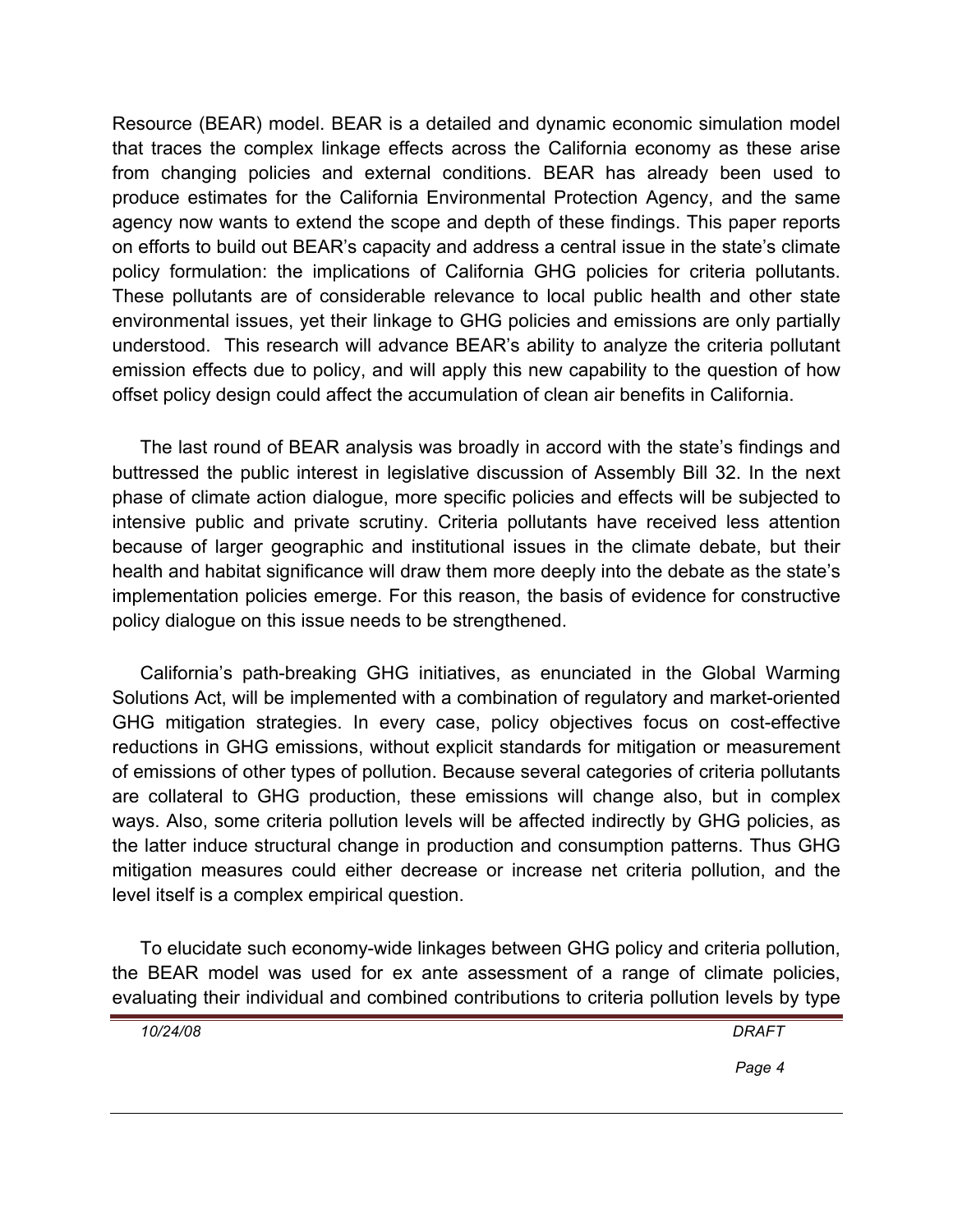of economic activity. That is to say that the anticipated criteria pollutant reductions were estimated for individual policies and cumulatively under the latest policy package being contemplated by CARB, the implementing agency for AB32.

# 2 Offsets and Climate Policy in Context

As the world awakens to the reality of climate change, policy makers are scrambling to reconcile the need to reduce global warming pollution with traditional economic priorities such as growth, employment, and technological progress. Fortunately, a growing body of research suggests a way forward, though the challenges are enormous: transitioning to a low-carbon future without having to sacrifice living standards will require path breaking commitments to innovation. The opportunities this presents are just as significant as the challenges, and the rewards may rival those of history's most robust industrial and technological booms.

Rising global warming pollution has drawn California, the world's eighth largest economy, into an unprecedented policy dialogue that will influence energy and environmental decisions around the world. Among many other climate action initiatives, pollution offsets are being intensively discussed—particularly in the context of marketbased incentive schemes like carbon trading—yet their full implications for the state are only partially understood. Some industry stakeholders strenuously advocate offsets because they can reduce short-term adjustment costs. To achieve a balanced appraisal of this approach, outsourcing climate action, more evidence is needed. At this critical moment of policy debate, we all need to better understand the benefits and costs of offsets.

# *Short Term Challenges, Long Term Opportunities*

Because the dispersion of global warming pollutants is a worldwide phenomenon, there is in principle no reason not to "recognize"—that is, account for—mitigation wherever it occurs. Indeed, many advocates of offsets argue that mitigation can be achieved at lower cost outside the geographic boundaries of the trading scheme (e.g., outside California) and that climate risk can thus be reduced more efficiently with offsets. For example, a U.S. company might invest in, sell, or give a more efficient power plant to a Chinese counterpart in exchange for some contractual arrangement

*10/24/08 DRAFT*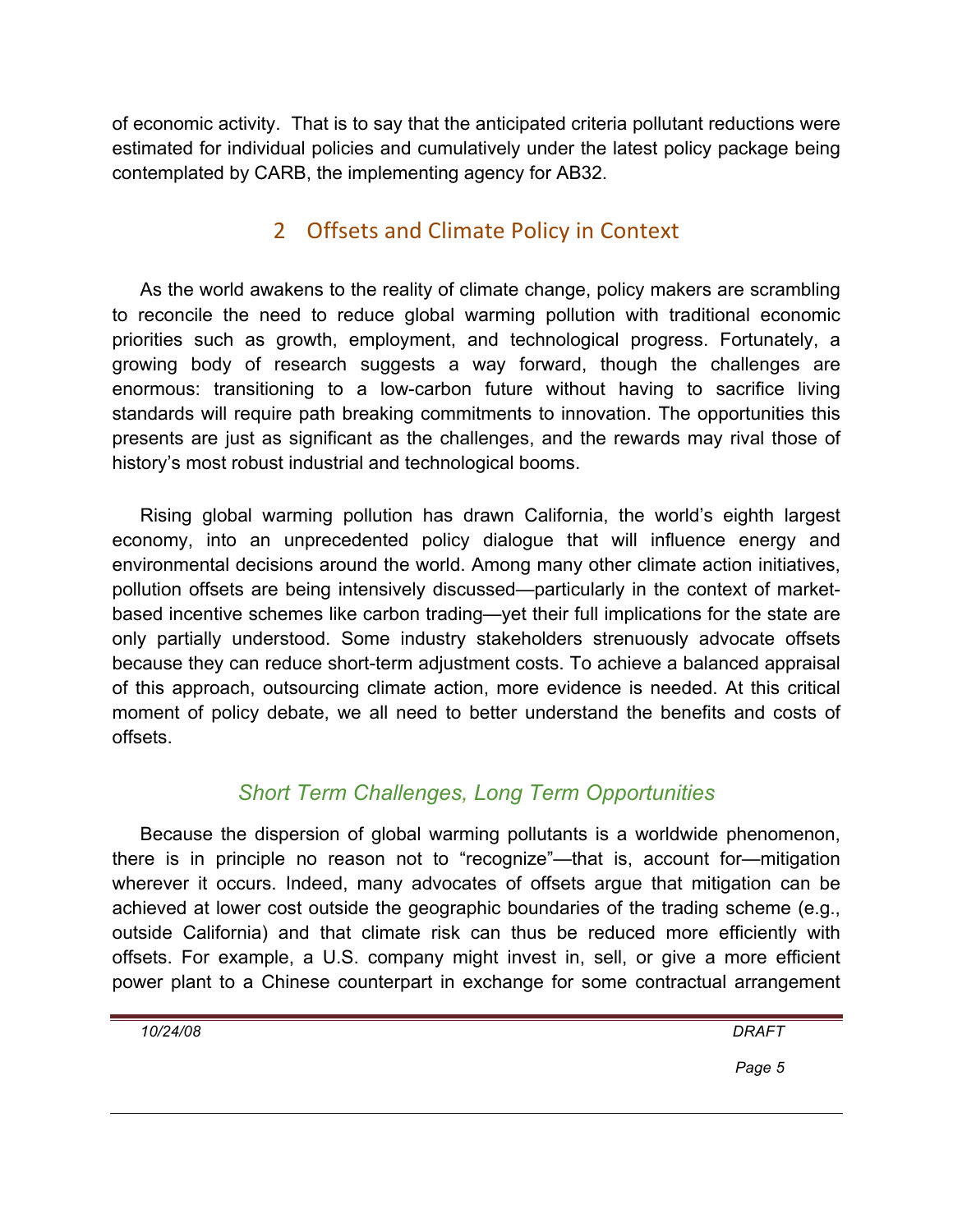specifying that the transaction results in lower global warming pollution than would otherwise have been emitted. These contracted reductions would then be credited to the U.S. investor. Although there are extra transactions expenses, such a deal could reduce global GWP at lower cost than that of inventing and adopting entirely new technology at home.

Countering this simple intuition are many uncertainties—including the challenges of measurement, verification, and "additionality" (defined below)—as well as environmental and economic objections. From an environmental perspective, offsets forsake the opportunity to reduce local pollution, which often is toxic and represents substantive local public health risk and environmental damage. The costs of such effects and, just as important, the benefits of local mitigation, are not usually considered in the global efficiency argument. They need to be estimated and included, however, if local stakeholders are to fairly compare offsets with in-state global warming pollution reductions.

Offsets also forsake the opportunity for innovation, and for higher-income technology-intensive economies like California this may be their most serious drawback. The primary drivers of the state's superior growth experience over recent decades have been education and innovation, which together have made the state a knowledgeintensive leader in the global economy. First in information and communication technology (ICT), then in biotech, California's R&D supply chain has delivered solutions for the most dynamic and profitable sectors of modern times. And now the Next Big Thing has arrived, as is apparent from the venture community's rapid initiatives to capture the opportunities it presents.

### *New Markets will Belong to Innovators*

That Next Big Thing is efficient and clean energy use; today's innovators in this field will be tomorrow's new technology barons.<sup>2</sup> Because energy consumption accounts for over 80 percent of  $CO<sub>2</sub>$  emissions, energy efficiency is a cornerstone of climate action. By revenue, energy is also the world's largest industry. Because this product so

*10/24/08 DRAFT*

l

 $2$  Clean and green technologies are the most rapidly growing segment of new-venture investment, totaling several billion dollars annually in California alone.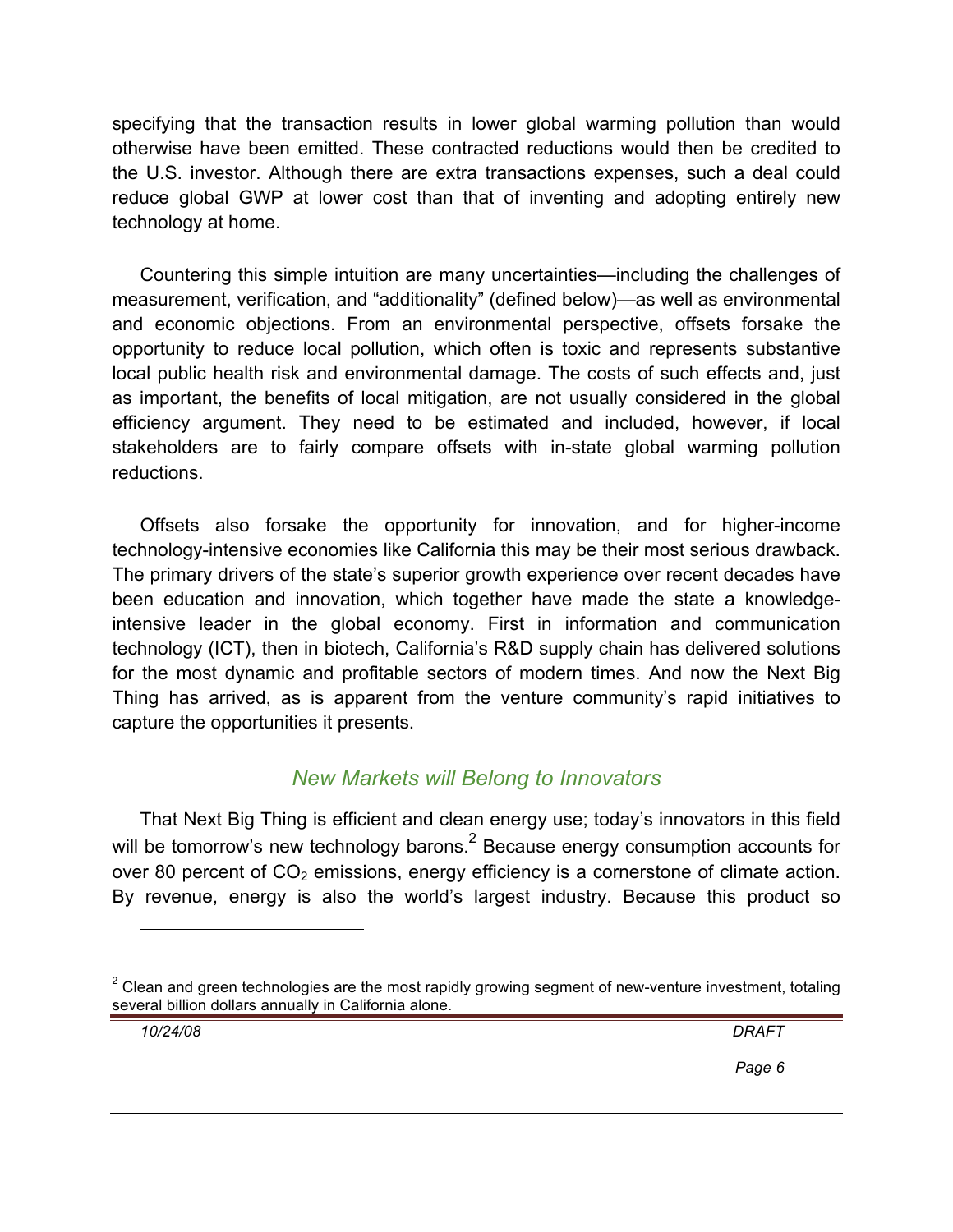pervades the modern economy, efficiency can do for energy what ICT did for management and logistics—deliver innovation that revolutionizes traditional practices around the world. Such innovation will save money in the production of every single modern good and service; and in an era of escalating energy prices, demand for efficiency would grow robustly over the coming decades even *without* climate action. These considerations, together with the additional demand induced by local environmental regulation, will create an enormous global market in new energy-use technologies that range from compact fluorescent light bulbs to hybrid vehicles.

These markets will be dominated by innovators, not those who defer innovation. While it is a laudable goal to reduce pollution in poor countries, doing so with today's technology merely substitutes short-term solutions elsewhere for long-term solutions and opportunities both at home and in rapidly emerging global technology markets. For example, even though the U.S. electric power systems are more efficient than those of many other countries, they remain far less efficient than they needs to be in order to meet our long-term needs for decarbonization. Meanwhile, the so-called "additionality" problem is a serious conundrum for offset advocates. Simply put, how do we know that an investment we make in lower pollution elsewhere would not have been made anyway—especially in dynamic emerging markets, where spontaneous rates of innovation and technology adoption are very high? Such an investment would not only be a false economy but also would imply significant opportunity costs. China, for example, is facing some the world's fastest-growing energy prices, as domestic fuel subsidies have become unsustainable and the country has moved, in a single decade, from being a small net exporter of oil to the world's second-largest importer. These price pressures will do much more to stimulate long-term energy efficiency than a short-term opportunity to export pollution rights. Consider that China, which was once the ultimate labor-intensive economy, is today the fastest-growing market for industrial robotics. Why? Even the most expensive technologies become profitable in the face of rising wages and the desire for higher product quality. In much the same way, rising energy prices and a rapidly increasing public desire for environmental quality will drive emerging markets toward pollution mitigation.

Other challenges related to offsets arise from unwelcome secondary effects that are socioeconomic in nature. For example, if we pay for environmental mitigation in fastgrowing economies through offsets, what incentive do they have to establish and maintain their own standards? If these countries have a given level of pollution

*10/24/08 DRAFT*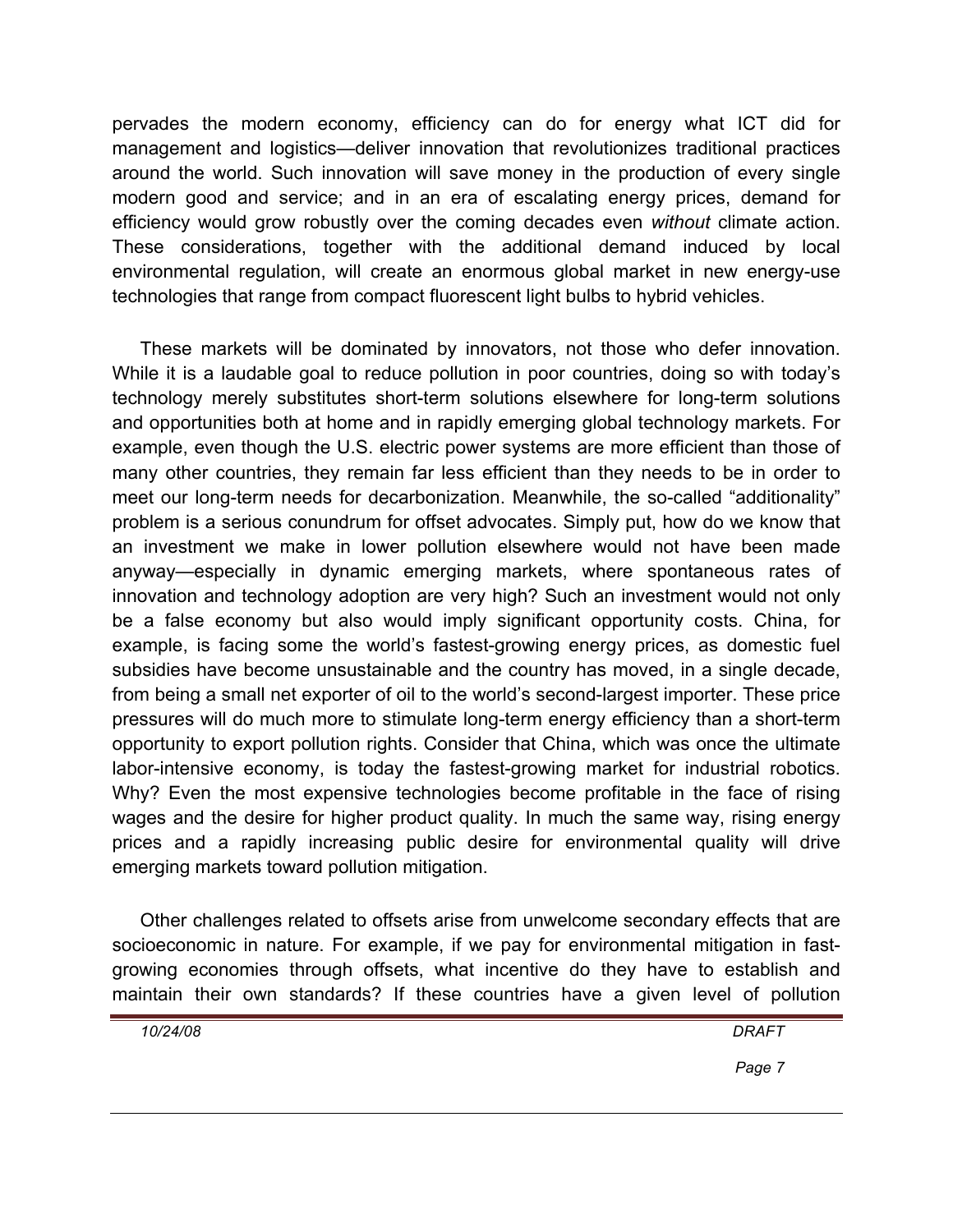tolerance, would we not just be subsidizing more energy use, increasing resource scarcity? What happens when offsets arouse conflict between home and overseas regulatory regimes or complicate salient social issues (such as labor standards, biofuelfood tradeoffs, or biodiversity)? Clearly, offsets can lead to a host of new and difficult policy challenges.

Offsets can also dispel the momentum of climate action into profit making by middlemen marketing uncertain projects and financial instruments. By putting a price on carbon, mechanisms like cap and trade share the burden of adjustment, using markets to identify real efficiency and reward innovation. Creating a market for surrogate pollution reduction invites intermediaries to package emerging market technology adoption and sell it to more affluent bidders. Like the current mortgage securitization mess, contracting for far-away emission cuts creates uncertain agency relationships that increase transactions costs and risk. These schemes create real profit for matchmakers, but information and incentive problems multiply as the principals become farther and farther removed from each another. Verifiability, enforceability, and sustainability of such contracts all become more tenuous across space and time, and the short-term cost advantage and efficacy of offsets decline accordingly.

Finally, we need to recognize that offsets forsake opportunities to reduce long-term energy costs by leaving us vulnerable to ever-rising energy prices. Rapidly emerging economies might be happy to accept our technology while we defer innovation, but they will not pay our energy bills. As the costs of electricity, gasoline, and all the goods that use them continue to escalate, we pay more for every day we drag our feet on improving energy efficiency at home.

Outsourcing climate action through offsets ultimately outsources innovation and its rewards. Energy technology should take its rightful place among California's knowledgeintensive industries, establishing new global standards at home for climate security and sustained prosperity. California should say no to offsets and accept the challenge to innovate.

# 3 Scenario Description and Results

*10/24/08 DRAFT*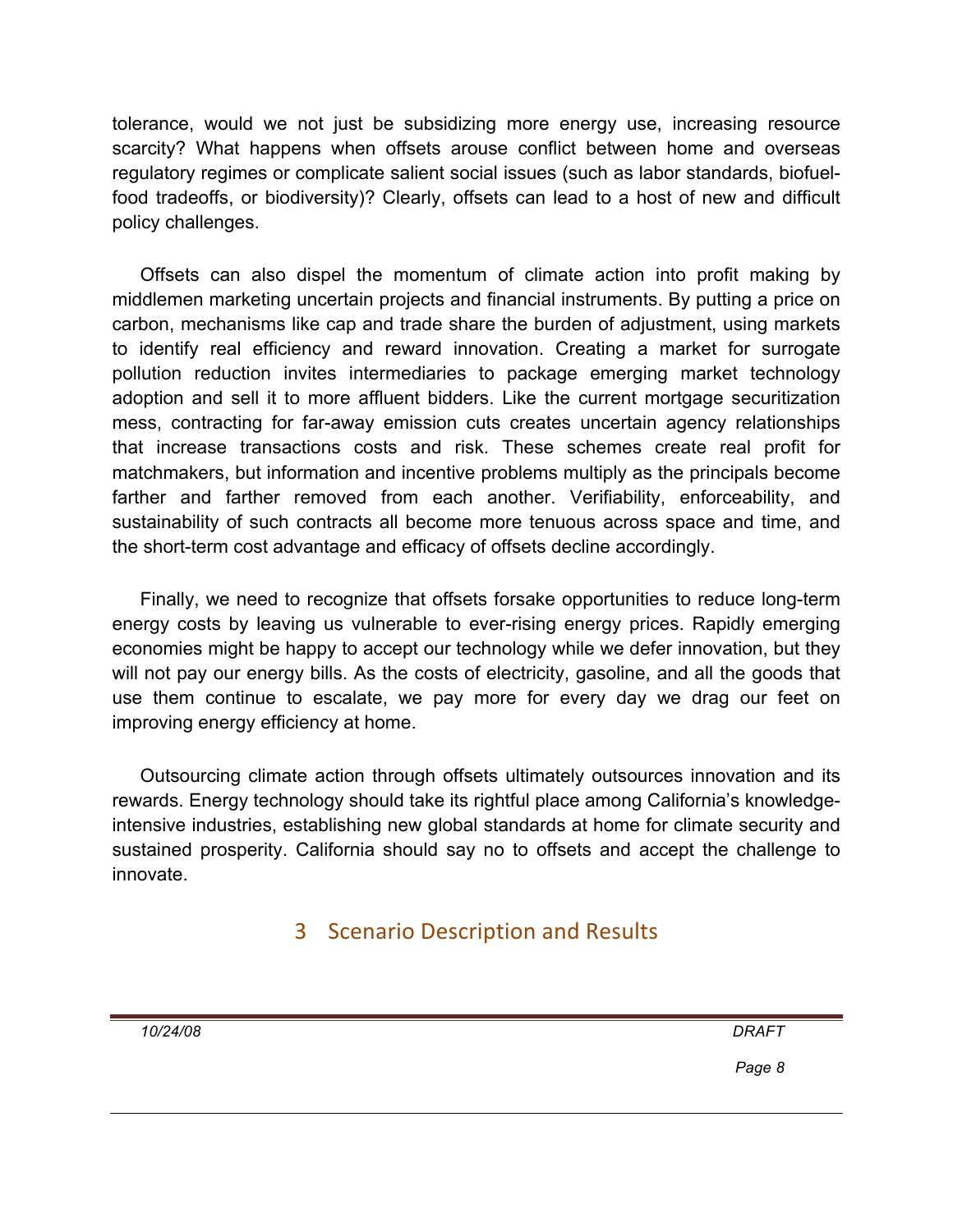To elucidate the relationship between the state's primary climate policy initiative and criteria pollutants, we used the BEAR model (described in Annex 1) to simulate the economywide effects of AB32, taking account of endogenous changes in eight criteria pollutant categories: TOG, ROG, CO, NOX, SOX, PM, PM10, and PM25 (also defined in Annex 1). Criteria emissions are very unequally distributed across economic activities and around the state, and they are only partially correlated with  $CO<sub>2</sub>$  and  $CO<sub>2</sub>e$ emissions. For these reasons, it is difficult a priori to predict how policies targeting the latter will affect criteria emissions. For example, although carbon fuel consumption (e.g. vehicles and electric power) is associated with both  $CO<sub>2</sub>$  and NOx, policies targeting the former may not induce technological changes that mitigate both pollution categories. As we shall see below, the interaction between GHG policies like AB32 and criteria emissions is ultimately an empirical question. Intuition may suggest the direction of certain relationships, but the magnitudes and their ultimate significance must be estimated.

For these reasons, we use the BEAR model to simulate AB32 policies, considering a few generic variants with respect to offset policy. These scenarios are summarized in Table 3.1, including a baseline designed in accordance with the policies recommended for implementation of AB32 by the Proposed Scoping Plan (October 15, 2008). To this basic climate action package we add five alternative offset programs in rotation. The first is an in-state scheme, mainly recognizing non-  $CO_2$  sources.<sup>3</sup> When external offsets are considered (S2-5), statewide offsets are excluded. Combining the two approaches would lead to results intermediate between those reported here. This is then extended to recognize offsets based on emission reduction efforts outside of the state, first nationally and then internationally. We consider allowing 50% of cap-and trade abatement over expected business as usual to be met by offsets, either from a national or international market, using offset prices from independent estimates.<sup>4</sup> Finally, we evaluate a 100% out-of-state offset program, sourced from either the national or international markets..

*10/24/08 DRAFT*

l

 $3$  As currently framed, the recommended Scoping Plan policies intend for the scope of cap-and-trade to cover both stationary and mobile CO2 sources. See EPA (2008).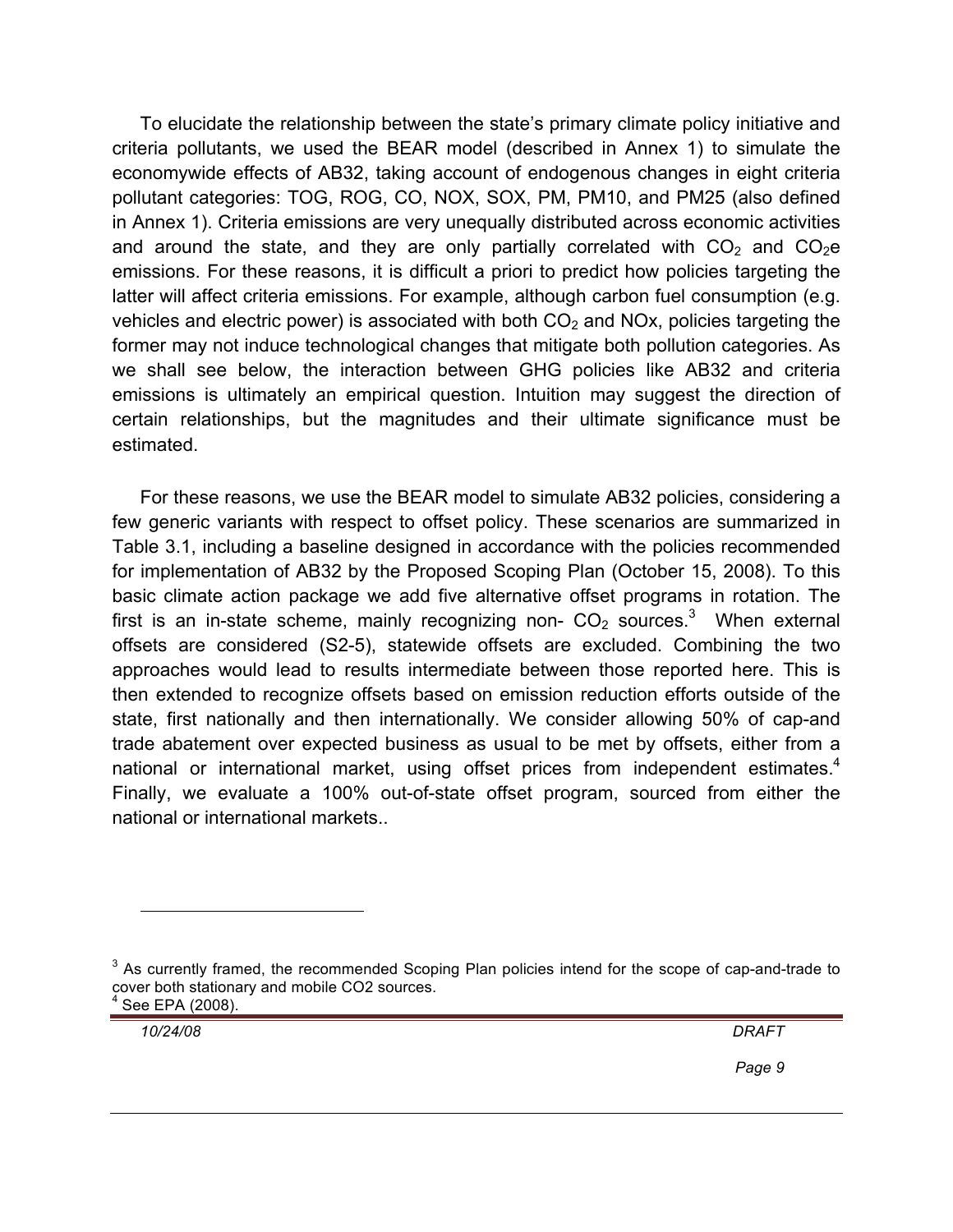It is very difficult to predict what future offset prices will be – these will depend on future emission reduction commitments and the global supply of reductions. To capture this uncertainty, we sought to model a range of offset prices. We suppose that offsets from the US but outside the state of California, what we are calling "national offsets" would be available at \$29/ton of CO2e by (e.g.) 2020, the lower price predicted for compliance under the EPA analysis of Lieberman-Warner.<sup>5</sup> The rationale is that the modeling is supportive \$29/ton represents the marginal cost of a reduction in the US. The international offset price is \$12/ton in 2020, reflecting the US EPA's forecast. For the purpose of this analysis, the important thing is not the level of certainty attributable to these prices, but to explore low and high out-of-state offset prices to understand the sensitivity of in-state air quality improvements to external offset prices.

#### **Table 3.1: AB32 and Offset Scenarios**

|                 | <b>Description</b>                                   |
|-----------------|------------------------------------------------------|
| SO <sub>2</sub> | AB32 Implementation according to the Scoping Plan    |
| S <sub>1</sub>  | <b>C&amp;T, Statewide Offsets</b>                    |
| S <sub>2</sub>  | C&T, 50% High Price (National estimate) Offsets      |
| S3              | C&T, 50% Low Price (International estimate) Offsets  |
| S <sub>4</sub>  | C&T, 100% High Price (National estimate) Offsets     |
| <b>S5/</b>      | C&T, 100% Low Price (International estimate) Offsets |

 $5$  In fact, we are using a series of annual offset prices estimated by EPA.

*10/24/08 DRAFT*

l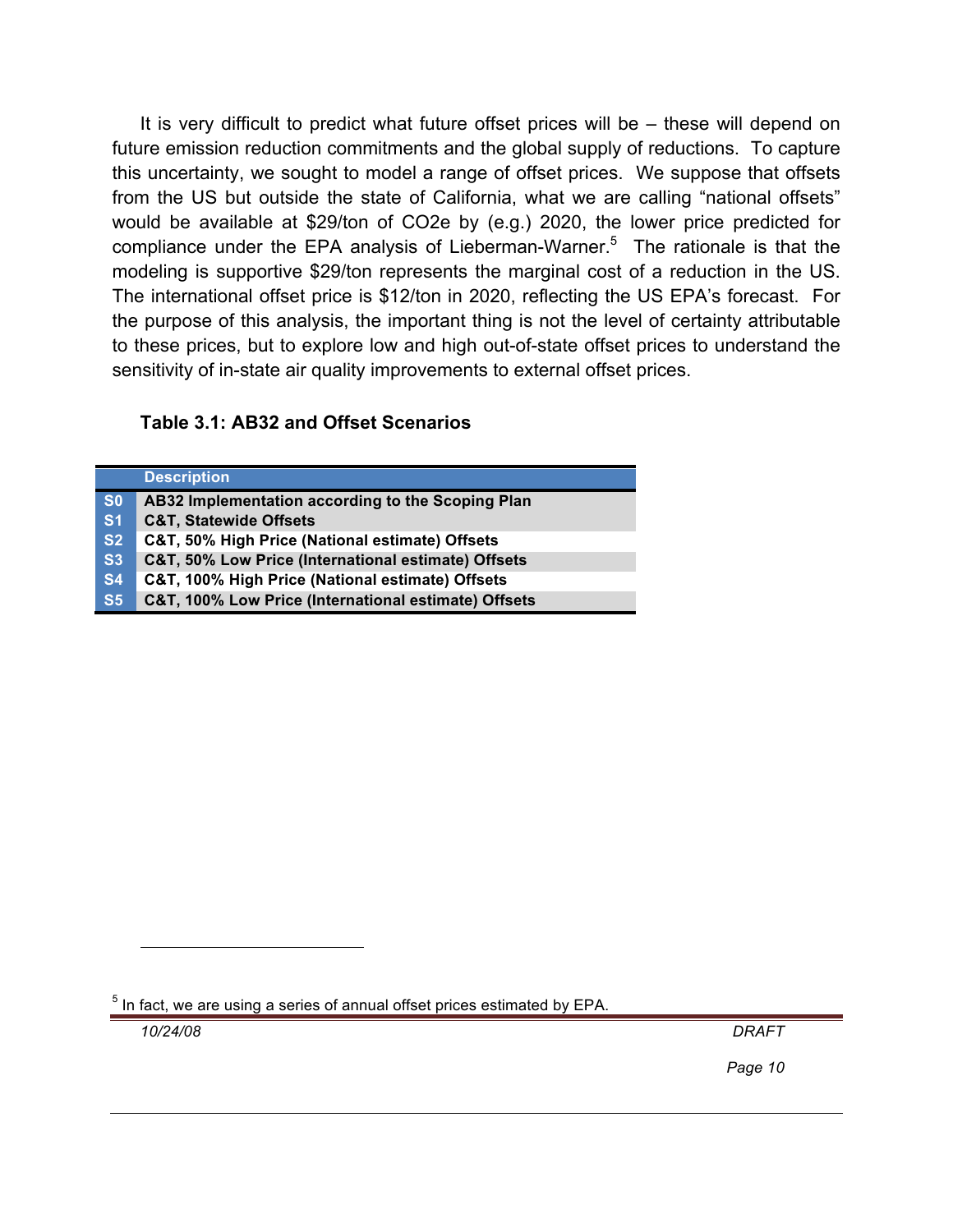## **Table 3.2: Cap and Trade Coverage Groups**

*10/24/08 DRAFT*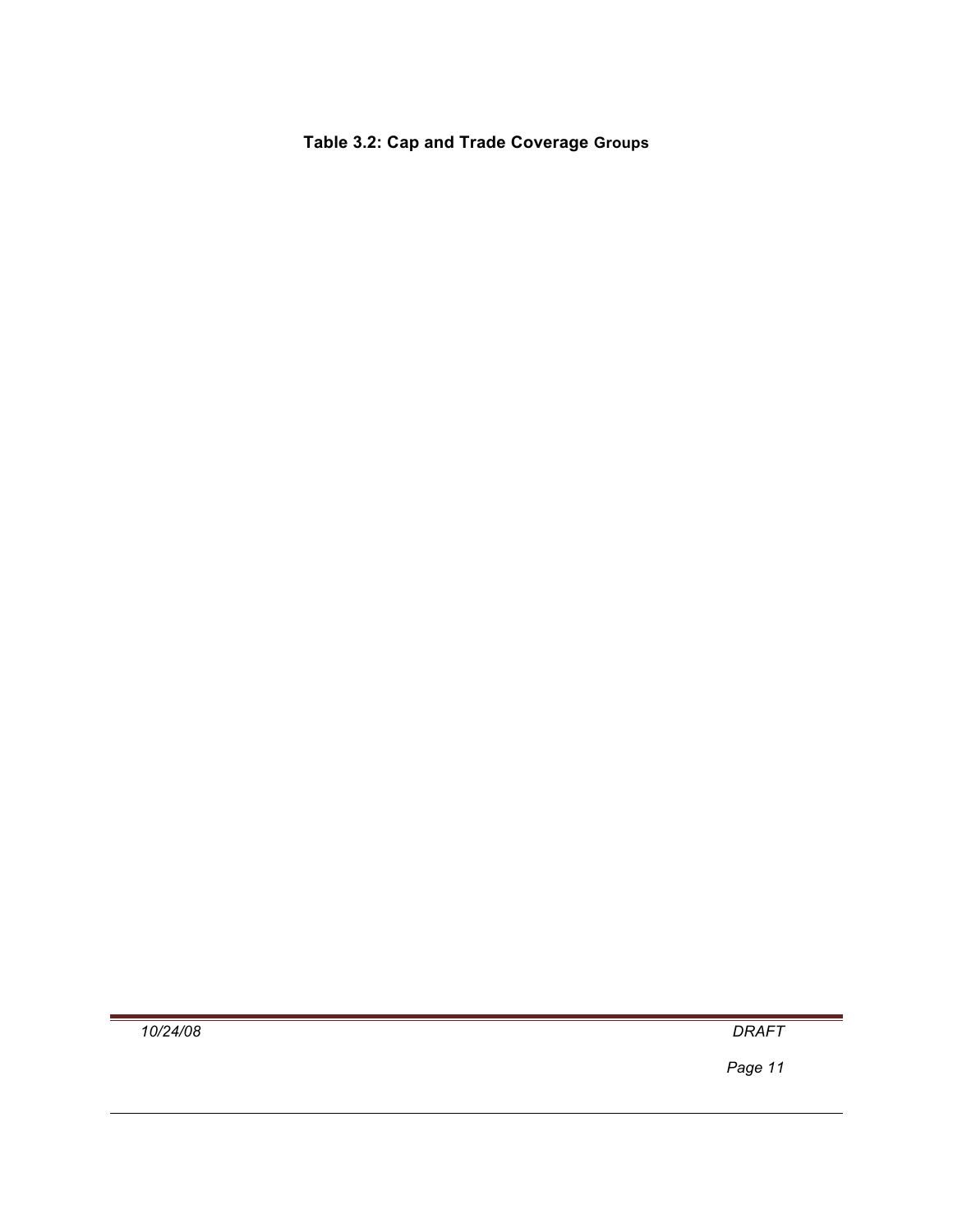| <b>Primary Emitters</b><br>A04DistElc | <b>Electricity Suppliers</b>                                         |
|---------------------------------------|----------------------------------------------------------------------|
| A17OilRef                             | Oil and Gas Refineries                                               |
| A20Cement                             | Cement                                                               |
| A34GndTrns                            | <b>Ground Transport Services</b>                                     |
| A35WatTrns                            | <b>Water Transport Services</b>                                      |
| A36TrkTrns                            | <b>Truck Transport Services</b>                                      |
| A37PubTrns                            | <b>Pubic Transport Services</b>                                      |
| <b>Second-tier Emitters</b>           |                                                                      |
| A04Forest                             | Forestry, Fishery, Mining, Quarrying                                 |
| A05OilGas                             | Oil and Gas Extraction                                               |
| A06OthPrim                            | <b>Other Primary Activities</b>                                      |
| A08DistGas                            | <b>Natural Gas Distribution</b>                                      |
| A09DistOth                            | Water, Sewage, Steam                                                 |
| A10ConRes                             | <b>Residential Construction</b>                                      |
| A11ConNRes                            | Non-Residential Construction                                         |
| A12Constr                             | Construction of Transport Infrastructure                             |
| A13FoodPrc                            | <b>Food Processing</b>                                               |
| A14TxtAprl                            | <b>Textiles and Apparel</b>                                          |
| A15WoodPlp                            | Wood, Pulp, and Paper                                                |
| A16PapPrnt                            | Printing and Publishing                                              |
| A18Chemicl                            | Chemicals                                                            |
| A19Pharma                             | Pharmaceuticals                                                      |
|                                       | A21Metal Metal Manufacture and Fabrication                           |
| A22Aluminm                            | <b>Aluminium Production</b>                                          |
| A23Machnry                            | General Machinery                                                    |
| A24AirCon<br>A25SemiCon               | Air Conditioner, Refridgerator, Manfacturing                         |
|                                       | Semiconductors                                                       |
| A26ElecApp                            | <b>Electrical Appliances</b>                                         |
| A28OthVeh                             | A27Autos Automobiles and Light Trucks<br>Other Vehicle Manufacturing |
| A29AeroMfg                            | Aeroplane and Aerospace Manufacturing                                |
| A30OthInd                             | Other Industry                                                       |
| A31WhlTrad                            | <b>Wholesale Trade</b>                                               |
| A32RetVeh                             | <b>Retail Vehicle Sales and Service</b>                              |
| A33AirTrns                            | Air Transport Services                                               |
| A38RetAppl                            | <b>Retail Appliances</b>                                             |
| A39RetGen                             | <b>General Retail Services</b>                                       |
| A40InfCom                             | Information and Communication Services                               |
| A41FinServ                            | <b>Financial Services</b>                                            |
| A42OthProf                            | <b>Other Professional Services</b>                                   |
| A43BusServ                            | <b>Business Services</b>                                             |
| A46Educatn                            | <b>Educational Services</b>                                          |
| A47Medicin                            | <b>Medical Services</b>                                              |
| A48Recratn                            | Recreation and Cultural Activity                                     |
| A49HotRest                            | <b>Hotel and Restaurant Services</b>                                 |
| A50OthPrSv                            | <b>Other Private Services</b>                                        |
|                                       | Sectors Covered in State-Based Offset Scenario (S1): Non-CO2         |
| <b>Emissions</b>                      |                                                                      |
| A01Agric                              | Agriculture                                                          |
| A02Cattle                             | Cattle Production                                                    |
| A03Dairy                              | Dairy Production                                                     |
| A44WstServ<br>A45LandFill             | <b>Waste Services</b><br>Landfill                                    |

*10/24/08 DRAFT*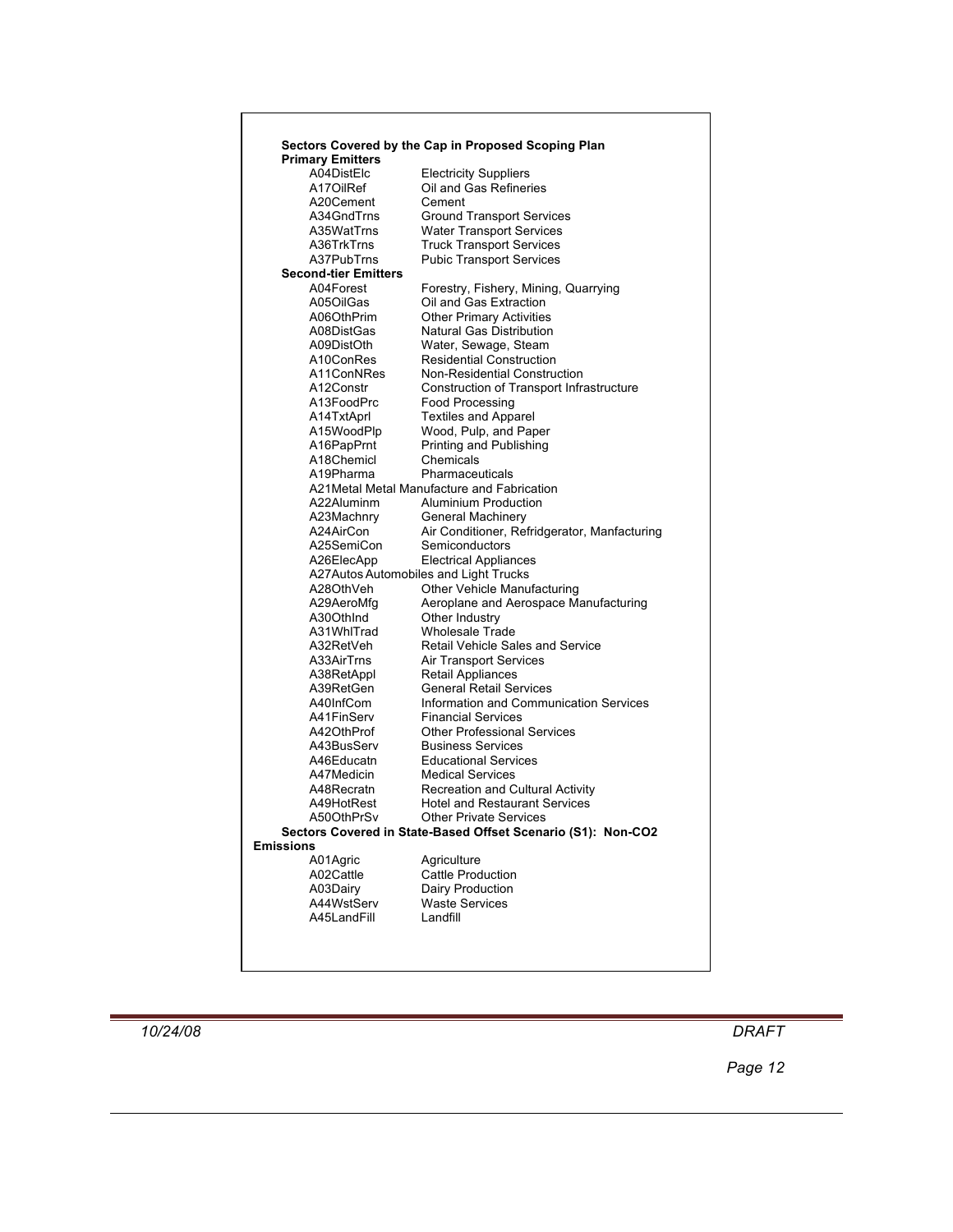The basic scenario results are presented in Table 3.3. When interpreting them, it should be emphasized that criteria pollutants will be falling over the period under consideration because of a variety of other regulatory measures. Unfortunately, however, these results indicate that the use of offsets within a California cap-and-trade system will have a mixed effect on those gains, in some cases reducing criteria pollution further, but actually increasing it in most of the cases considered. Given the importance of adverse public health impacts from these emissions, this unintended consequence deserves further reflection.

#### **Table 3.3: Scenario Results (change in emissions, 2020)**

|                | Tons per Year           | <b>TOG</b> | <b>ROG</b> | CO       | <b>NOX</b> | <b>SOX</b> | <b>PM</b> | <b>PM10</b> | <b>PM25</b> |
|----------------|-------------------------|------------|------------|----------|------------|------------|-----------|-------------|-------------|
| <sub>S0</sub>  | AB32 (Baseline)         | $-32.137$  | $-15.601$  | $-1.917$ | 354        | $-5.124$   | 9.533     | 4,661       | 64          |
| S <sub>1</sub> | <b>In-State Offsets</b> | -7.821     | $-211$     | $-895$   | 93         | 51         | -338      | $-211$      | $-137$      |
| S <sub>2</sub> | 50% Hi Offsets          | $-2.421$   | 634        | 2.891    | 1.439      | 242        | 1.208     | 661         | 159         |
| S <sub>3</sub> | 50% Low Offsets         | $-2.704$   | 559        | 2.598    | 1.325      | 223        | 1.065     | 583         | 136         |
| S <sub>4</sub> | 100% Hi Offsets         | 1.552      | 1.284      | 5,733    | 2.460      | 393        | 2.383     | 1,323       | 381         |
| S <sub>5</sub> | 100% Low Offsets        | 1.042      | 1.143      | 5.182    | 2.245      | 358        | 2.111     | 1.174       | 338         |

*Notes: S0 expressed as 2020 difference from Baseline. S1-S5 results expressed as differences from S0.*



#### **Figure 3.1: Criteria Emissions Resulting from Offsets (change from AB32 trend in 2020)**

*10/24/08 DRAFT*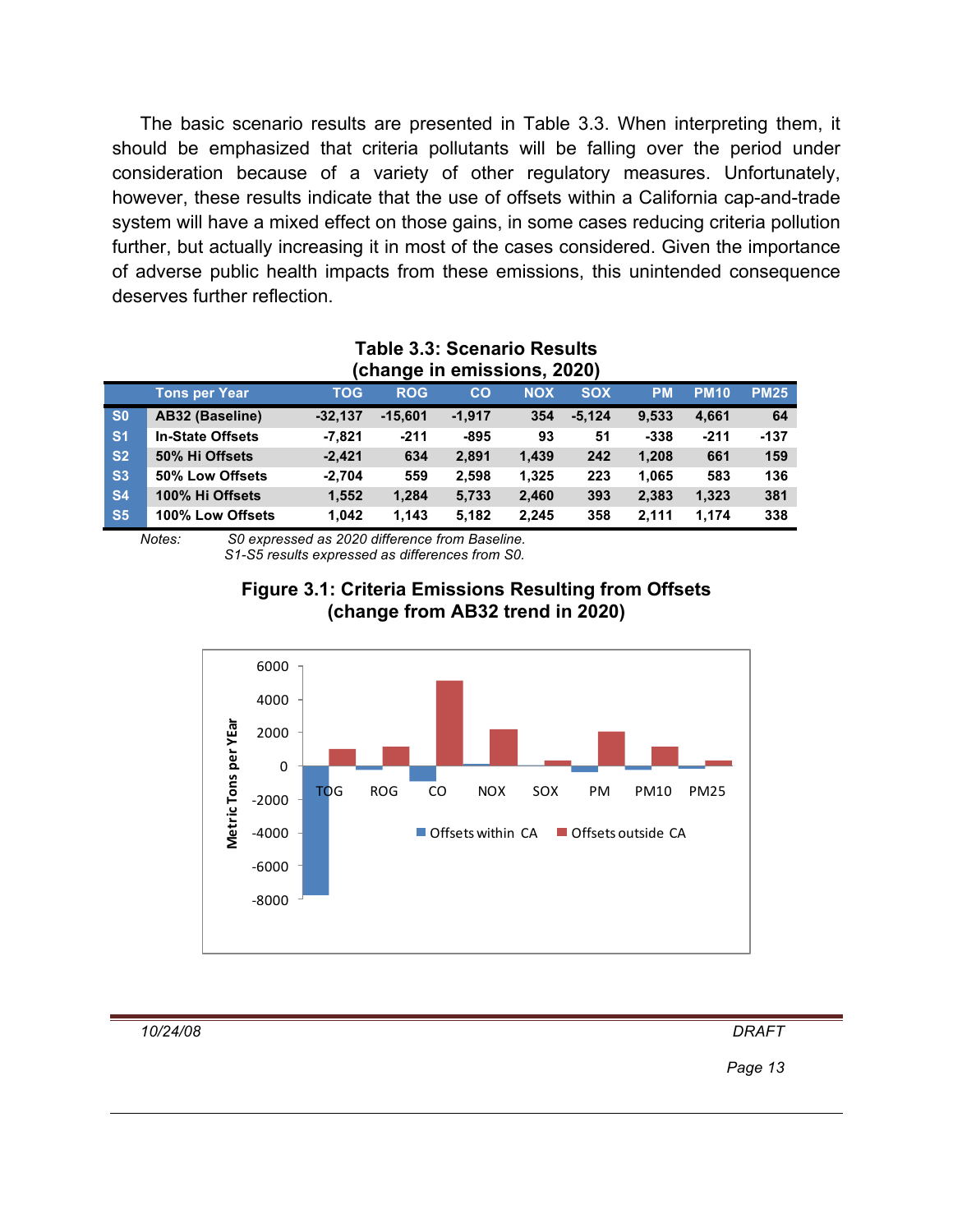A number of significant policy conclusions are suggested by this analysis.

- 1. Even though it is targeted at  $CO<sub>2</sub>$  and  $CO<sub>2</sub>e$  (CO<sub>2</sub> equivalent), AB32 (Scenario 0) achieves significant mitigation in several criteria pollution categories.<sup>6</sup> This result is new to the AB32 policy dialogue, and strengthens the case for the state's approach to climate action.
- 2. In-state offsets reduce most types of criteria pollution (vis-à-vis AB32), but out-ofstate offsets increase pollution in all criteria categories.The differences on all cases are significant. In particular, out-of-state offsets (see figure 3.1):
	- a. reverse mitigation that would result from in-state offsets in six criteria **categories**
	- b. raise NOx and SOx many times more than in-state offsets
	- c. increase CO and PM2.5 substantially, reversing gains from AB32
- 3. The source and (percent) quantity of available offsets is apparently more important than the price in these scenarios.

Thus the impact of in-state offsets is somewhat mixed, but does facilitate a variety of environmental objectives. Out-of-state offsets, by contrast, are environmentally damaging in all criteria categories, and will actually make the state worse off in at least one category (carbon monoxide) despite improvements from AB32.

In the baseline, emissions in some criteria categories are on downward intensity trends because of separate standards and other measures. These include significant NOx reductions for trucking, maritime, and rail transport, as well as higher PM standards already committed for future construction and transport sector activity. In addition to these, the semiconductor sector has adopted voluntary HFC mitigation measures and a variety of building standards are already under way with respect to home heating, window glazing, and PV adoption. All these measures are outside of AB32, and help to flatten but not reverse baseline emissions growth.

Although these results make it clear that offsets can intensify non-CO2 pollutants, it is important to acknowledge their economic efficiency effects. Table 3.4 lists

l

 $6$  An important exception are particulates of all three kinds, which rise because AB32 expands demand for transport services in response to building standards and other growth oriented policy components.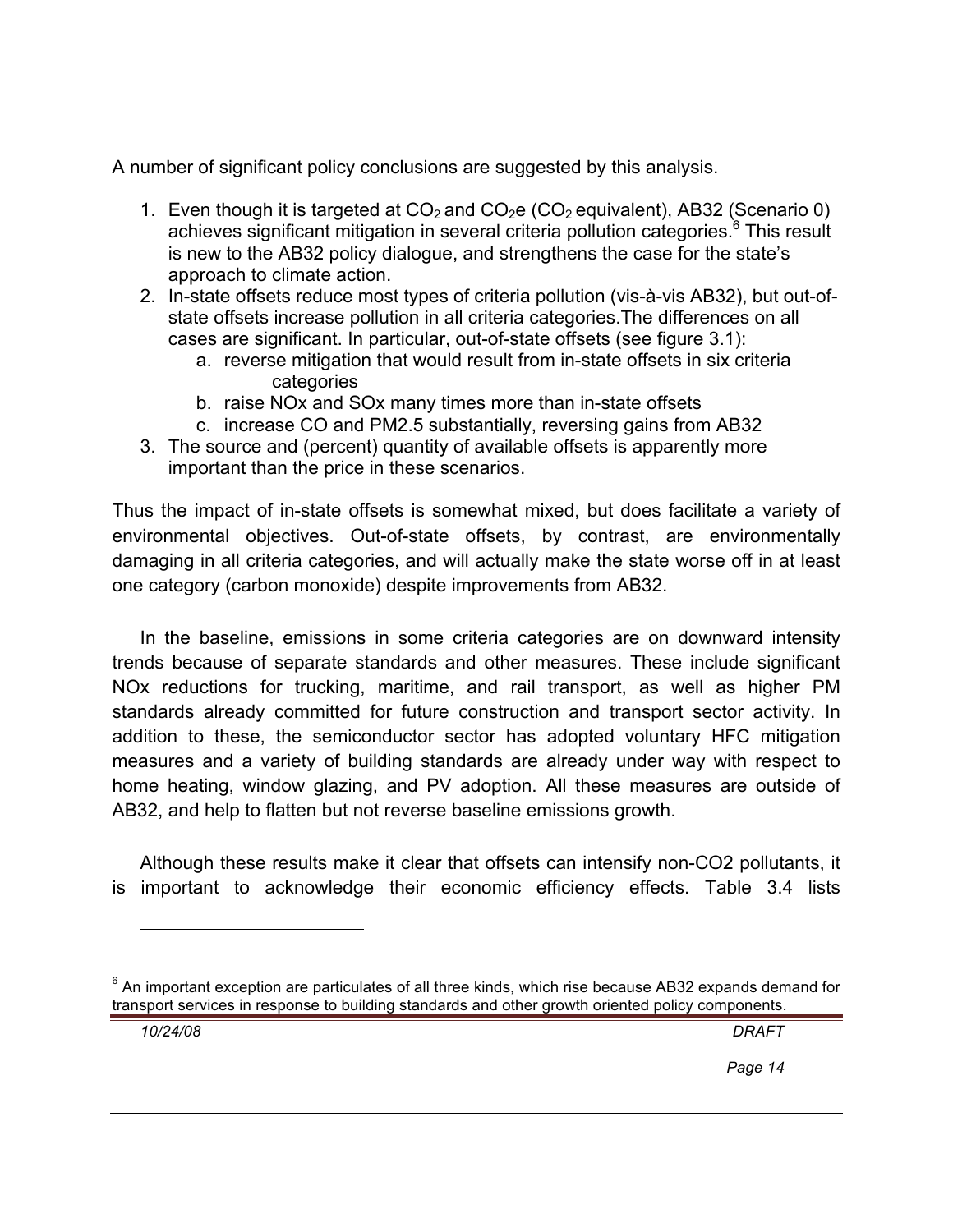macroeconomic impacts of the scenarios in terms of real Gross State Product (GSP), Consumption, and employment. Here we see quite modest differences between the scenarios, although offsets do appear to confer efficiency gains, and more so with more generous allocation or lower priced offsets. Both these results are consistent with intuition, but the differences are quite small (less than a tenth of one percent per year in most cases). These amounts may be of much greater significance to individual sectors, but such gains must be balanced against the costs of higher criteria pollution levels.

| (percent change in 2020) |                         |                 |                  |      |  |  |  |  |
|--------------------------|-------------------------|-----------------|------------------|------|--|--|--|--|
|                          |                         | <b>Real GSP</b> | <b>Real Cons</b> | Emp/ |  |  |  |  |
| SO <sub>2</sub>          | AB32 (Baseline)         | .33             | .28              | .40  |  |  |  |  |
| S <sub>1</sub>           | <b>In-State Offsets</b> | .11             | .13              | .15  |  |  |  |  |
| S <sub>2</sub>           | 50% Hi Offsets          | .12             | .13              | .16  |  |  |  |  |
| S3                       | 50% Low Offsets         | .18             | .22              | .20  |  |  |  |  |
| <b>S4</b>                | 100% Hi Offsets         | .18             | .22              | .21  |  |  |  |  |
| S <sub>5</sub>           | 100% Low Offsets        | .23             | .30              | .24  |  |  |  |  |

#### **Table 3.4: Macroeconomic Results (percent change in 2020)**

*Notes: S0 expressed as 2020 difference from Baseline. S1-S5 results expressed as differences from S0.*

Examining the in-state offset results in more detail (Scenario 1), we see that they make agriculture and landfill activities eligible for indirect cap-and-trade coverage, and both of these sectors are relatively intensive in Total Organic Gas (TOG) emissions namely, methane, which can be sequestered and converted to local power. When they can sell offsets, we get the same  $CO<sub>2</sub>e$  reduction, but the average TOG-intensity of GSP can decline substantially. Indeed, most criteria pollutants are reduced by use of instate offsets. Indeed, bringing agriculture and landfill under the cap actually reverses increases in PM2.5 from AB32. The only other criteria pollutants that increased were NOx and SOx, both of whose AB32 mitigation is very slightly reduced. It should also be borne in mind that including agriculture in mitigation schemes has collateral benefits, including soil and water conservation, reduced agro-chemical use, and a variety of other environmental services.

*10/24/08 DRAFT Page 15*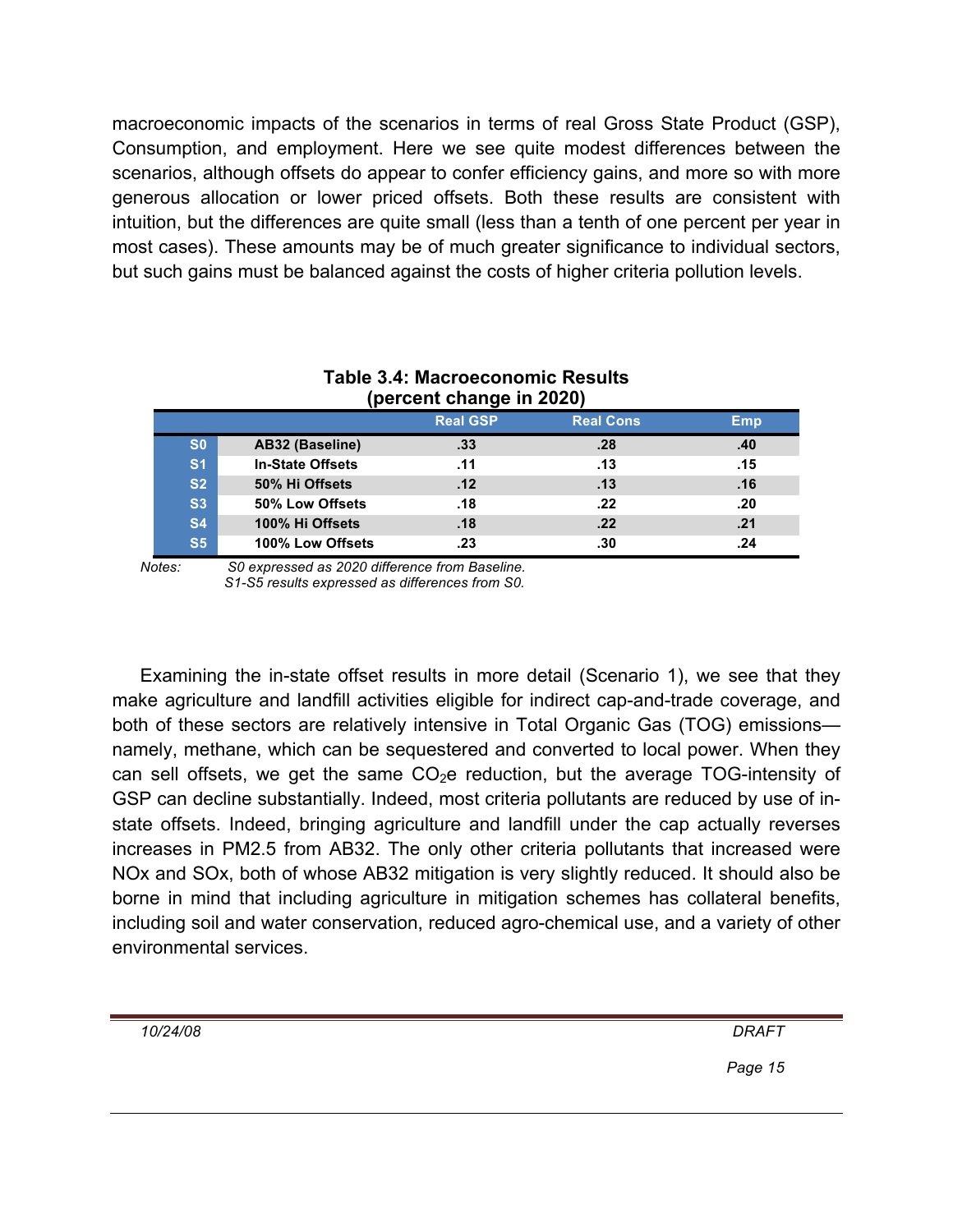The situation is dramatically worsened when out of state offsets are available. By outsourcing emission reductions, offsets deprive California of in-state mitigation potential, both for  $CO<sub>2</sub>$  and criteria pollution. We consider four out-of-date offset scenarios, and in every one every criteria emission level is above the AB32 baseline.

These results clearly demonstrate that outsourcing climate action may be GHG neutral on a global basis, but California will be forced to deal with higher levels of criteria pollutants when  $CO<sub>2</sub>$  mitigation credits are purchased here in exchange for the right to continue polluting. Because criteria pollutants can have significant local health and environmental toxicity effects, the GHG neutrality of carbon offsets should not be seen as environmentally neutral. Offsets also confer efficiency gains since they will only be used if they provide less expensive GHG mitigation, but the macroeconomic gains we see from this are very small in percentage terms, and are difficult to compare to the inclusive costs of higher criteria pollution. To make real empirical comparisons would require integrating dose response, morbidity and mortality, and actuarial cost data with the model to assess net social gains from in or out of state mitigation strategies.

*10/24/08 DRAFT*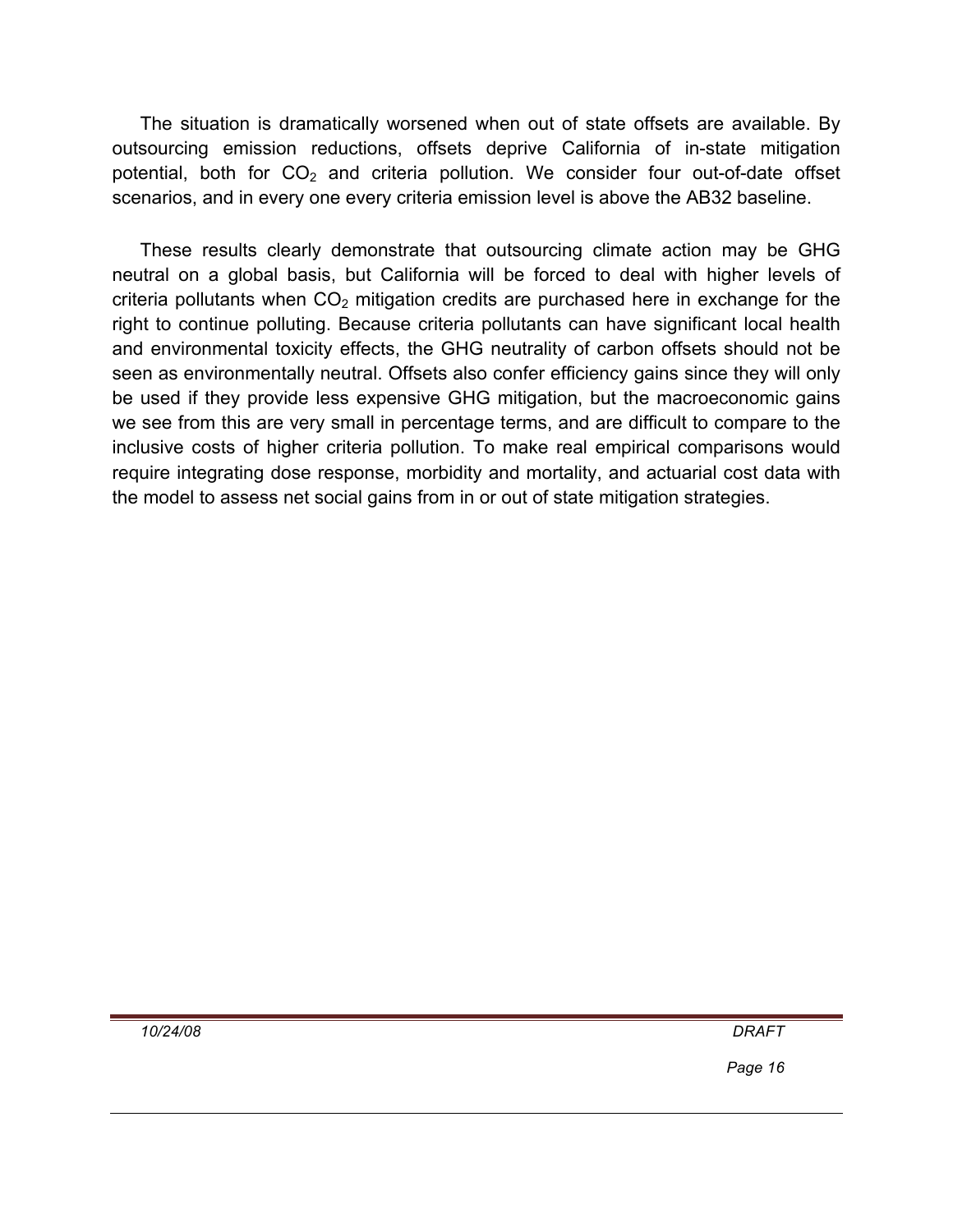# 4 Decomposition Analysis of Offset-induced Emissions

Simulation results of the last section indicate that offset policies may have unintended adverse consequences if they stimulate other types of pollution. The reasons for this are complex, but it is important to elucidate such linkages because:

- Offsets are usually justified on efficiency grounds, but these calculations do not include the negative externality of collateral criteria emissions (what has been called, in the context of the AB 32 implementation debate, a concern about lost co-benefits).
- Anticipating collateral criteria and toxic air pollution effects makes it possible to design complementary measures that counter them.
- Such complementary policies can be integrated with  $CO<sub>2</sub>$  reduction measures, and their (public) costs compared to the (private) savings expected from offsets. If the latter exceed the former, offsets could be taxed to pay to prevent collateral emissions. This approach would essentially shift induced innovation from  $CO<sub>2</sub>$  emission technology to criteria emission technology.

In this section, we propose a pollution accounting method that can support deeper insights into the sources of emissions and the mechanisms of their interaction. Moreover, this approach makes more clear the important relationship between emissions and economic growth, and will support policies that can more effectively reconcile environmental and growth objectives.

Emissions that arise from economic activity are driven by three distinct forces, aggregate economic growth, changing economic structure, and whatever technology is producing the emissions in a given process of production or consumption. Because each of these factors is structurally and behaviorally different, a real understanding of economy-environment interactions, and polices dealing with them, requires a clear understanding of each. We now explain formal method for decomposing these three

*10/24/08 DRAFT*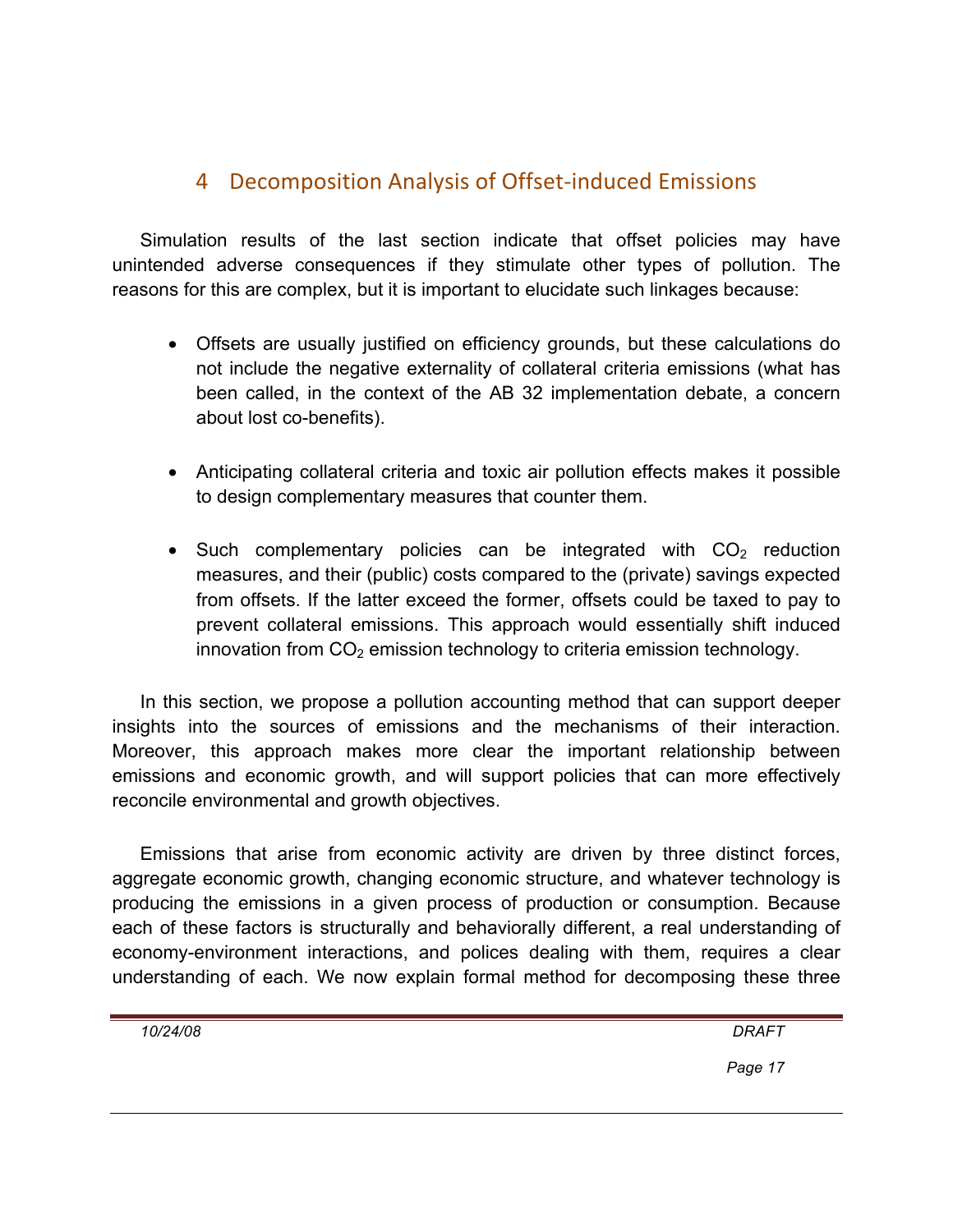drivers of emissions, and then illustrate its use with an analysis of how AB32 affects criteria pollutant.

Consider a simplified case where there are only two sectors in the economy, producing individual goods A and B, as well as a common pollutant whose emissions E arise from linear emission technologies,  $E_A = \alpha A$  and  $E_B = \beta B$ . This can be thought of as generating economywide emissions from total output Y=A+B as follows

$$
E = \varepsilon Y = \varepsilon_A A + \varepsilon_B B
$$

where

$$
\varepsilon = \frac{E}{Y} = \varepsilon_A w_A + \varepsilon_B w_B
$$

Thus economywide emissions intensity (ε) is the average of sector emissions intensities, weighted by sector shares  $w_A$ ,  $w_B$  of total output (Y, GDP, GSP, etc.). From this simple framework, we can express the change in total pollution  $\Delta E$  as the sum of the three components already mentioned. In particular, consider the expression

$$
\Delta E = \Delta(\varepsilon Y) = \varepsilon \Delta Y + \Delta \varepsilon Y
$$
  
=  $\varepsilon \Delta Y + [\Delta \varepsilon_A w_A + \varepsilon_A \Delta w_A + \Delta \varepsilon_B w_B + \varepsilon_B \Delta w_B]Y$   
=  $\varepsilon \Delta Y + [\varepsilon_A w_A \hat{w}_A + \varepsilon_B w_B \hat{w}_B]Y + [\varepsilon_A w_A \hat{\varepsilon}_A + \varepsilon_B w_B \hat{\varepsilon}_B]Y$ 

*where a caret (^) denotes percent change, yielding* 

$$
\Delta E = E\hat{Y} + [E e_A \hat{w}_A + E e_B \hat{w}_B] + [E e_A \hat{\varepsilon}_B + E e_B \hat{\varepsilon}_B]
$$

where  $e_A$  and  $e_B$  denote sector shares of emissions,  $E_A/E$  and  $E_B/E$ , respectively, and finally we have

$$
\hat{E} = \hat{Y} + \left[e_A \hat{w}_A + e_B \hat{w}_B\right] + \left[e_A \hat{\epsilon}_A + e_B \hat{\epsilon}_B\right]
$$
  
10/24/08  
DRAFT  
Page 18

÷,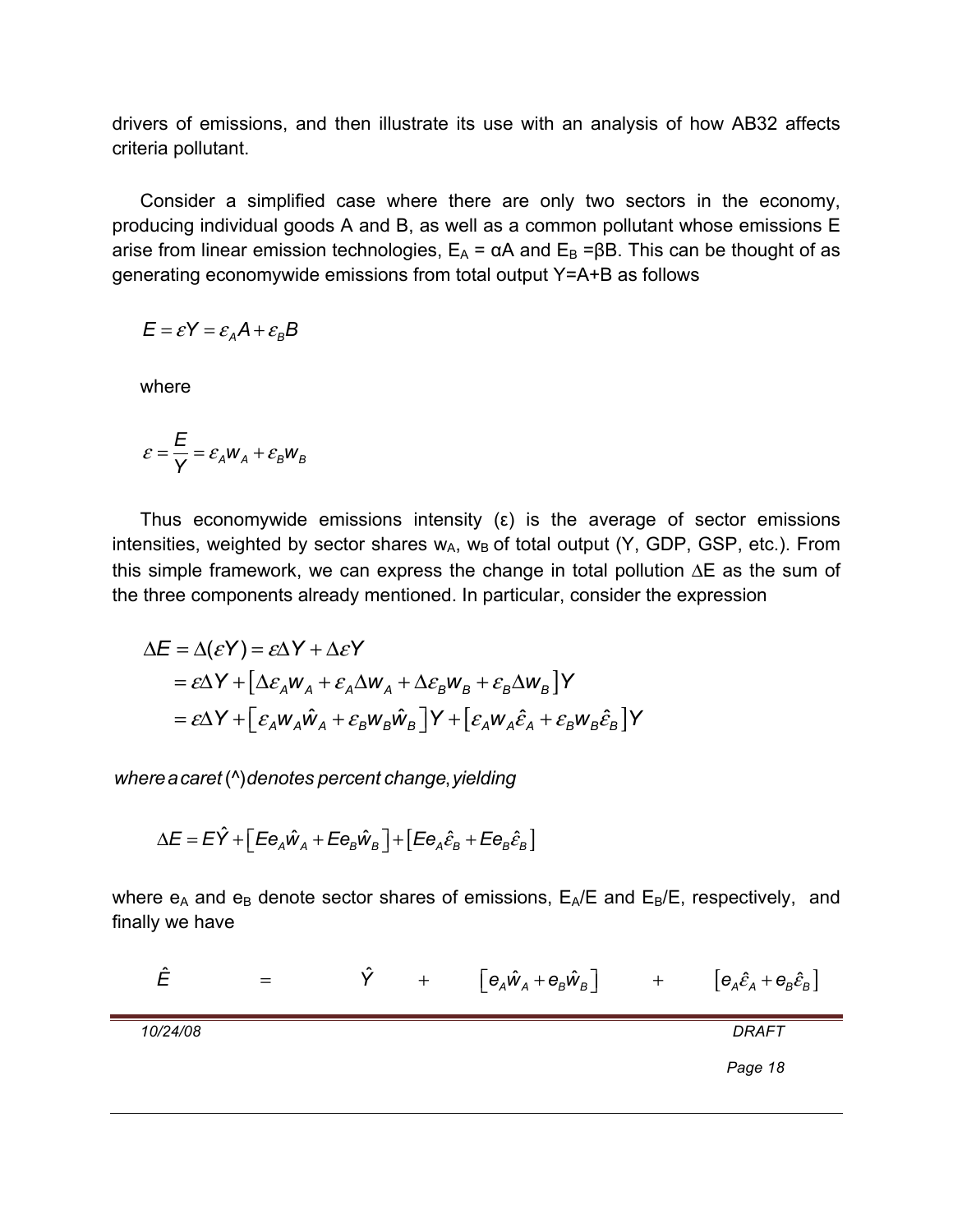| <b>Emissions</b> | Aggregate | Composition | + Technology |
|------------------|-----------|-------------|--------------|
| Growth           | Growth    |             |              |

Thus the percentage change in total emissions consists of three components, as indicated above. Aggregate growth represents how aggregate expansion would increase emissions, assuming the sector composition and technology remained constant. For most pollution categories, this of course has a positive sign. The second term is more ambiguous, representing the composite effects of sectoral pollution intensity (base emission shares  $e_A$  and  $e_B$ ) and structural change (percent change of market shares  $w_A$  and  $w_B$ ). Thus the sign of the composition effect depends on the inequality

 $e_{\scriptscriptstyle A} \hat{w}_{\scriptscriptstyle A} <\!\!> e_{\scriptscriptstyle B} \hat{w}_{\scriptscriptstyle B}$ 

If economic growth favors one sector over the other, the former will contribute more to the average change in economywide emissions. Assume sector A is more pollution intensive than B (i.e.  $\epsilon_A > \epsilon_B$ ). In this case, A-biased growth will increase A's market share  $w_A$ , but reduce that of B ( $w_B$ ). In this case, the composition term will have a positive sign and the composition effect increases aggregate emissions. If, on the other hand, growth is B-biased, the net composition effect can be negative (if the change in market share offsets the difference in emission intensity between A and B). As the previous equation suggests, the interaction of all four variables will determine the ultimate sign of the composition effect.<sup>7</sup>

The third and final component takes account of opportunities for technical change, the most popular source of mitigation when trying to reconcile growth and environmental

l

 $<sup>7</sup>$  As a practical example of the composition effect, evidence suggests that NAFTA had a greening effect</sup> on Mexico because the economic structure shifted away from relatively non-competitive heavy industry and toward less pollution-intensive light manufacturing.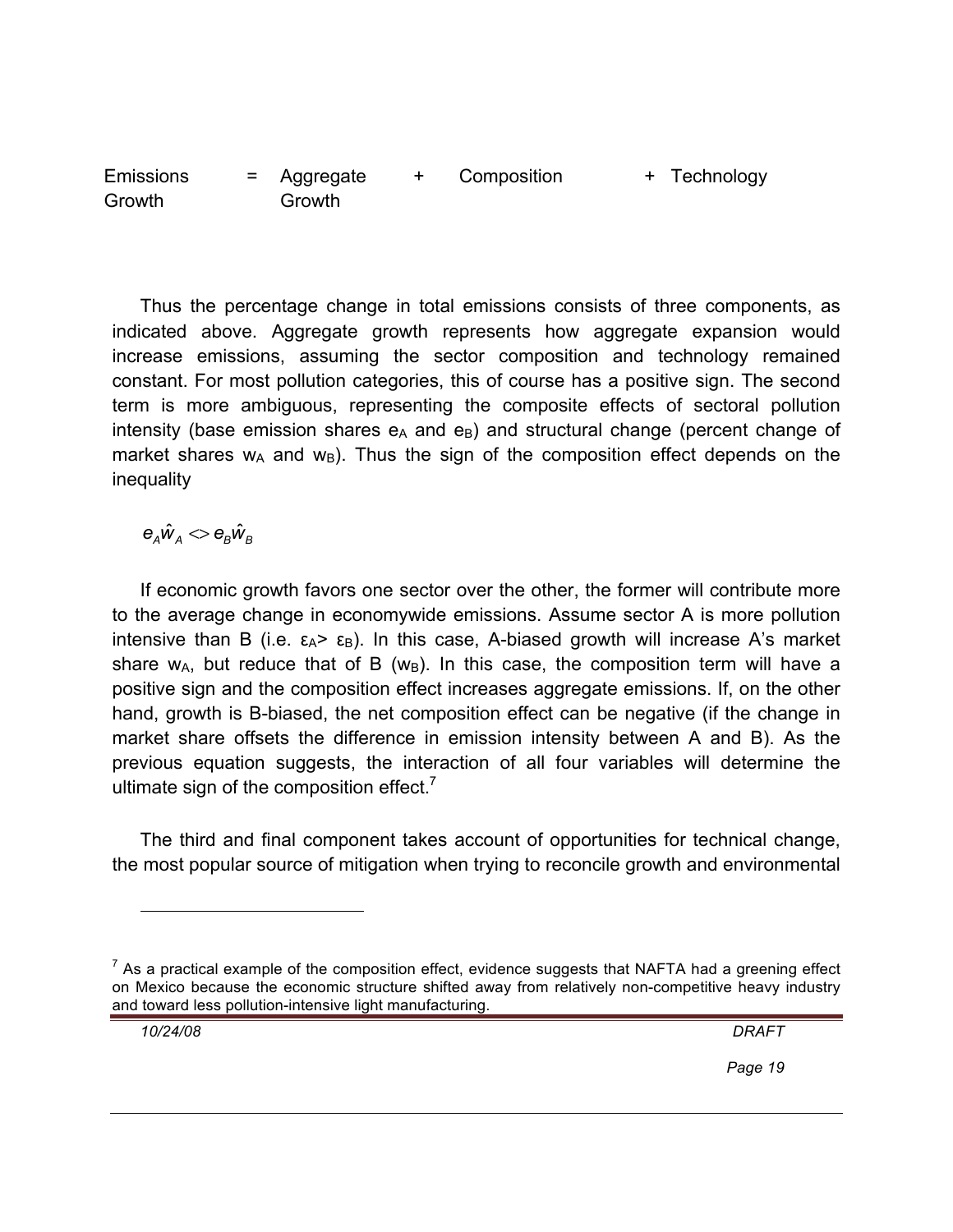objectives. For example, clean and green innovation are intended to reduce sectoral pollution intensities, i.e.

$$
\hat{\mathcal{E}}_{A}<0,\,\hat{\mathcal{E}}_{B}<0
$$

with the ultimate result depending on the magnitudes of these reductions and the emissions scale of their activities ( $e_A$  and  $e_B$ ).

To see the implications of the emissions decomposition for our analysis of offsets, we have produced estimates of all the above components for California and the sectoring scheme of the BEAR model. To do this, we first generalized the emissions decomposition for n=50 sectors as follows

| <b>Emissions</b><br>Growth | Aggregate<br>$=$<br>Growth |  | + Composition                    | + Technology |                                   |  |
|----------------------------|----------------------------|--|----------------------------------|--------------|-----------------------------------|--|
|                            |                            |  | $\big\}$ e, $\hat{w}$ ,<br>$i=1$ |              | $e_i\hat{\mathcal{E}}_i$<br>$i=1$ |  |

To identify component effects, we need detailed information about the state's source inventory of criteria pollutants and production structure. These are both summarized in Tables 3.1 and 3.2 below, which show sectoral total emissions and emission shares for eight leading criteria pollutants and shares of real output, detailed according to the 50 sectors of the BEAR model. Criteria pollutant definitions and information regarding the sources and development of this data are discussed in greater detail in the Annex to this report.

| 10/24/08 | DRAFT   |
|----------|---------|
|          | Page 20 |
|          |         |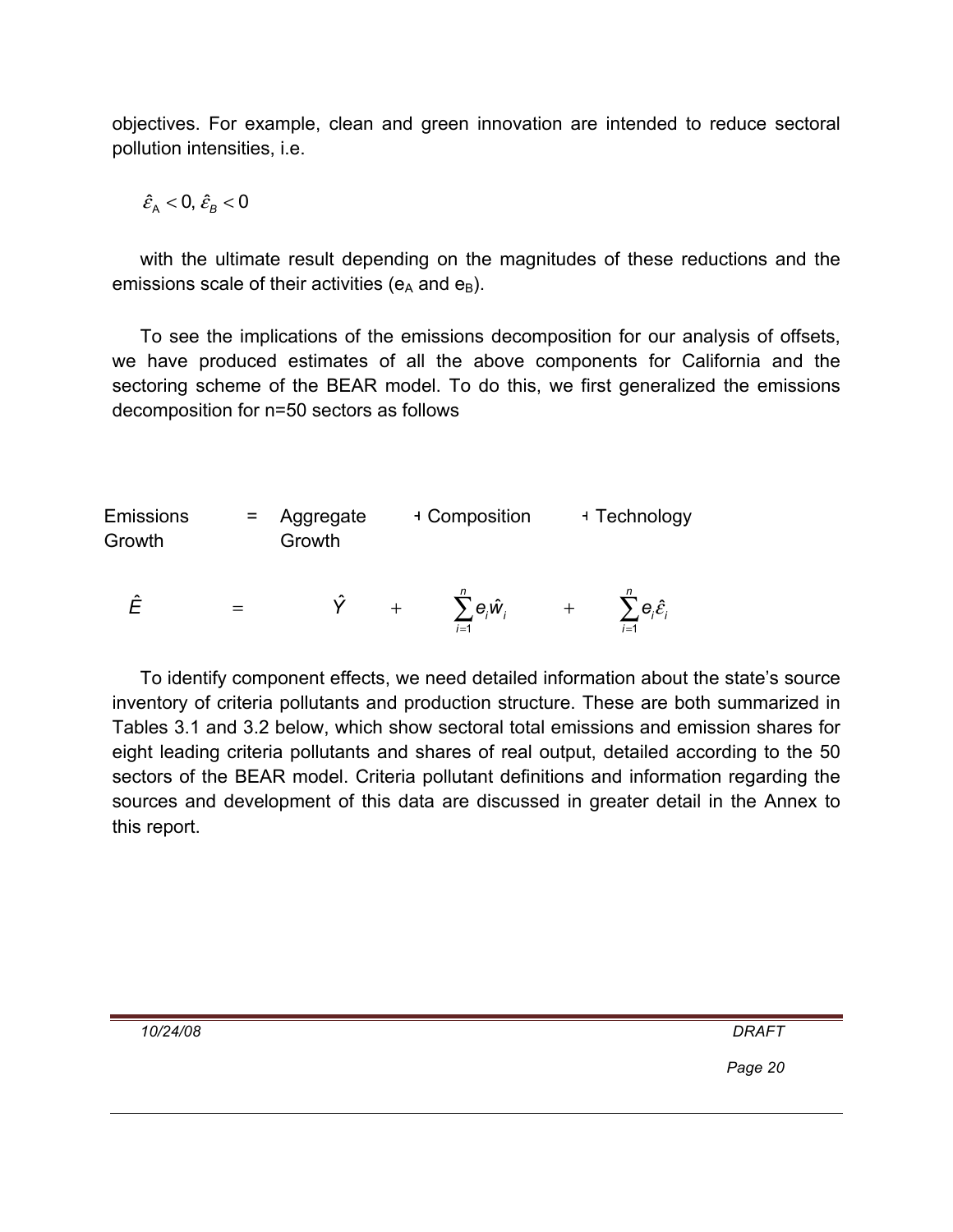| (Tons per day, 2006)         |              |              |              |               |              |              |                |              |  |  |
|------------------------------|--------------|--------------|--------------|---------------|--------------|--------------|----------------|--------------|--|--|
|                              | <b>TOG</b>   | <b>ROG</b>   | <b>COT</b>   | <b>NOX</b>    | <b>SOX</b>   | PM           | <b>PM10</b>    | <b>PM25</b>  |  |  |
| A01Agric                     | 1266.44      | 125.64       | 115.28       | 110.48        | 1.89         | 292.42       | 147.63         | 42.02        |  |  |
| <b>A02Cattle</b>             | 52.90        | 5.25         | 4.81         | 4.61          | 0.08         | 12.21        | 6.17           | 1.76         |  |  |
| <b>A03Dairy</b>              | 138.86       | 13.78        | 12.64        | 12.11         | 0.21         | 32.06        | 16.19          | 4.61         |  |  |
| <b>A04Forest</b>             | 34.12        | 3.98         | 12.90        | 3.13          | 0.05         | 8.82         | 5.02           | 2.19         |  |  |
| A05OilGas                    | 129.04       | 77.66        | 3.78         | 5.38          | 0.53         | 0.30         | 0.29           | 0.29         |  |  |
| A06OthPrim                   | 6.03         | 4.89         | 41.40        | 53.50         | 19.94        | 95.66        | 52.64          | 20.33        |  |  |
| <b>A07DistElec</b>           | 48.50        | 8.41         | 101.18       | 67.93         | 5.15         | 18.93        | 15.07          | 13.46        |  |  |
| <b>A08DistGas</b>            | 26.03        | 3.09         | 16.57        | 17.78         | 1.70         | 1.59         | 1.53           | 1.58         |  |  |
| A09DistOth                   | 0.13         | 0.06         | 0.03         | 0.03          | 0.01         | 0.00         | 0.00           | 0.00         |  |  |
| A10ConRes                    | 0.00         | 0.00         | 0.00         | 0.00          | 0.00         | 96.08        | 47.01          | 4.70         |  |  |
| <b>A11ConNRes</b>            | 0.00         | 0.00         | 0.00         | 0.00          | 0.00         | 45.94        | 22.48          | 2.25         |  |  |
| A12Constr                    | 0.00         | 0.00         | 0.00         | 0.00          | 0.00         | 275.98       | 135.04         | 13.50        |  |  |
| A13FoodPrc                   | 17.66        | 15.86        | 36.44        | 28.74         | 2.56         | 20.35        | 12.15          | 6.55         |  |  |
| A14TxtAprl                   | 0.53         | 0.15         | 2.29         | 3.67          | 0.55         | 0.24         | 0.24           | 0.23         |  |  |
| A15WoodPlp                   | 2.01         | 1.36         | 2.82         | 4.64          | 0.63         | 7.92         | 5.23           | 3.45         |  |  |
| A16PapPrnt                   | 19.88        | 17.77        | 9.54         | 14.58         | 2.17         | 1.21         | 1.17           | 1.13         |  |  |
| A17OilRef                    | 311.30       | 94.03        | 25.87        | 30.06         | 57.92        | 7.43         | 5.84           | 5.41         |  |  |
| A18Chemicl                   | 590.75       | 526.70       | 7.03         | 10.94         | 5.27         | 5.91         | 5.25           | 5.01         |  |  |
| A19Pharma                    | 0.53         | 0.15         | 2.29         | 3.68<br>16.10 | 0.55         | 0.24         | 0.24           | 0.23         |  |  |
| <b>A20Cement</b><br>A21Metal | 3.15         | 2.14         | 5.55         |               | 3.62         | 13.99        | 9.60           | 6.69         |  |  |
| A22Aluminm                   | 1.56         | 0.71<br>0.13 | 5.59         | 8.02          | 1.07         | 1.71         | 1.34<br>0.24   | 1.06         |  |  |
| A23Machnry                   | 0.28<br>0.48 | 0.14         | 1.00<br>2.06 | 1.44<br>3.31  | 0.19<br>0.49 | 0.31<br>0.22 | 0.21           | 0.19<br>0.20 |  |  |
| A24AirCon                    | 0.06         | 0.02         | 0.27         | 0.43          | 0.06         | 0.03         | 0.03           | 0.03         |  |  |
| <b>A25SemiCon</b>            | 3.55         | 1.31         | 12.83        | 20.62         | 3.08         | 1.38         | 1.33           | 1.28         |  |  |
| A26ElecApp                   | 0.32         | 0.12         | 1.17         | 1.88          | 0.28         | 0.13         | 0.12           | 0.12         |  |  |
| A27Autos                     | 0.24         | 0.07         | 1.03         | 1.65          | 0.25         | 0.11         | 0.11           | 0.10         |  |  |
| A28OthVeh                    | 0.34         | 0.10         | 1.46         | 2.35          | 0.35         | 0.15         | 0.15           | 0.15         |  |  |
| A29AeroMfg                   | 0.52         | 0.15         | 2.22         | 3.57          | 0.53         | 0.24         | 0.23           | 0.22         |  |  |
| A30OthInd                    | 115.01       | 42.72        | 12.04        | 12.34         | 2.01         | 14.63        | 10.20          | 6.39         |  |  |
| A31WhlTrad                   | 1.56         | 0.37         | 2.42         | 3.84          | 0.21         | 0.37         | 0.38           | 0.38         |  |  |
| A32RetVeh                    | 0.63         | 0.15         | 0.98         | 1.56          | 0.09         | 0.15         | 0.16           | 0.16         |  |  |
| <b>A33AirTrns</b>            | 38.71        | 34.19        | 265.52       | 53.36         | 3.56         | 9.00         | 8.76           | 8.66         |  |  |
| <b>A34GndTrns</b>            | 21.10        | 17.47        | 88.02        | 205.97        | 8.40         | 725.51       | 380.09         | 55.87        |  |  |
| <b>A35WatTrns</b>            | 19.36        | 15.65        | 46.55        | 329.81        | 153.61       | 26.36        | 25.47          | 24.66        |  |  |
| A36TrkTrns                   | 457.78       | 408.24       | 3232.80      | 1838.90       | 13.98        | 1594.18      | 870.22         | 181.35       |  |  |
| <b>A37PubTrns</b>            | 0.02         | 0.00         | 0.02         | 0.04          | 0.00         | 0.00         | 0.00           | 0.00         |  |  |
| <b>A38RetAppl</b>            | 0.15         | 0.04         | 0.24         | 0.38          | 0.02         | 0.04         | 0.04           | 0.04         |  |  |
| A39RetGen                    | 1.67         | 0.39         | 2.58         | 4.10          | 0.23         | 0.39         | 0.41           | 0.41         |  |  |
| A40InfCom                    | 0.84         | 0.20         | 1.30         | 2.07          | 0.11         | 0.20         | 0.21           | 0.21         |  |  |
| <b>A41FinServ</b>            | 3.96         | 0.93         | 6.15         | 9.75          | 0.54         | 0.93         | 0.98           | 0.97         |  |  |
| A42OthProf                   | 2.74         | 0.64         | 4.24         | 6.73          | 0.37         | 0.64         | 0.67           | 0.67         |  |  |
| A43BusServ                   | 1.05         | 0.25         | 1.64         | 2.59          | 0.14         | 0.25         | 0.26           | 0.26         |  |  |
| A44WstServ                   | 195.43       | 76.96        | 1172.09      | 28.10         | 2.61         | 115.18       | 109.38         | 99.98        |  |  |
| A45LandFill                  | 1227.59      | 8.38         | 0.97         | 0.97          | 0.43         | 1.39         | 0.59           | 0.41         |  |  |
| A46Educatn                   | 0.24         | 0.06         | 0.38         | 0.60          | 0.03         | 0.06         | 0.06           | 0.06         |  |  |
| A47Medicin                   | 1.64         | 0.39         | 2.54         | 4.03          | 0.22         | 0.39         | 0.40           | 0.40         |  |  |
| A48Recratn                   | 0.26         | 0.06         | 0.40         | 0.63          | 0.03         | 0.06         | 0.06           | 0.06         |  |  |
| A49HotRest                   | 0.57         | 0.13         | 0.89         | 1.41          | 0.08         | 0.13         | 0.14           | 0.14         |  |  |
| A50OthPrSv                   | 0.61         | 0.14         | 0.95         | 1.51          | 0.08         | 0.14         | 0.15<br>184.87 | 0.15         |  |  |
| HН                           | 944.67       | 810.36       | 7184.04      | 618.36        | 8.32         | 201.69       |                | 159.15       |  |  |
| Total                        | 5690.79      | 2321.37      | 12454.83     | 3557.68       | 304.24       | 3633.25      | 2086.06        | 679.09       |  |  |

**Table 4.1: Sectoral Inventory of California Criteria Emissions**

*10/24/08 DRAFT*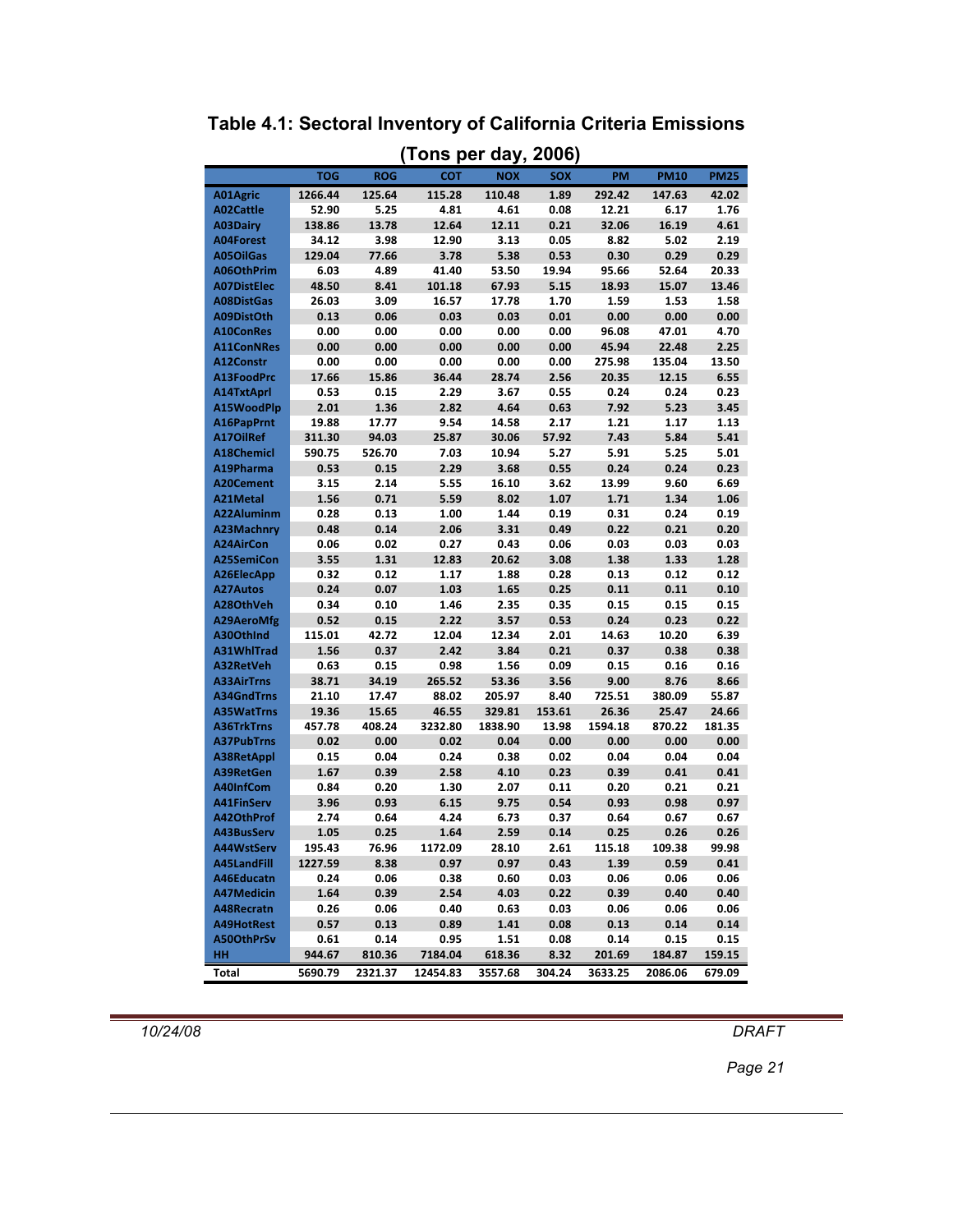|                                | <b>TOG</b>  | <b>ROG</b>  | <b>COT</b> | <b>NOX</b> | <b>SOX</b> | <b>PM</b>  | <b>PM10</b> | <b>PM25</b> | <b>Output</b> |
|--------------------------------|-------------|-------------|------------|------------|------------|------------|-------------|-------------|---------------|
| A01Agric                       | 22.25       | 5.41        | .93        | 3.11       | .62        | 8.05       | 7.08        | 6.19        | 1.80          |
| A02Cattle                      | .93         | .23         | .04        | .13        | .03        | .34        | .30         | .26         | .07           |
| <b>A03Dairy</b>                | 2.44        | .59         | .10        | .34        | .07        | .88        | .78         | .68         | .20           |
| A04Forest                      | .60         | .17         | .10        | .09        | .02        | .24        | .24         | .32         | .06           |
| A05OilGas                      | 2.27        | 3.35        | .03        | .15        | .17        | .01        | .01         | .04         | .90           |
| A06OthPrim                     | .11         | .21         | .33        | 1.50       | 6.55       | 2.63       | 2.52        | 2.99        | .42           |
| <b>A07DistElec</b>             | .85         | .36         | .81        | 1.91       | 1.69       | .52        | .72         | 1.98        | .53           |
| <b>A08DistGas</b>              | .46         | .13         | .13        | .50        | .56        | .04        | .07         | .23         | .42           |
| A09DistOth                     | .00         | .00         | .00        | .00        | .00        | .00        | .00         | .00         | .06           |
| A10ConRes                      | .00         | .00         | .00        | .00        | .00        | 2.64       | 2.25        | .69         | .44           |
| <b>A11ConNRes</b>              | .00         | .00         | .00        | .00        | .00        | 1.26       | 1.08        | .33         | .41           |
| A12Constr                      | .00         | .00         | .00        | .00        | .00        | 7.60       | 6.47        | 1.99        | 1.76          |
| A13FoodPrc                     | .31         | .68         | .29        | .81        | .84        | .56        | .58         | .97         | 2.70          |
| A14TxtAprl                     | .01         | .01         | .02        | .10        | .18        | .01        | .01         | .03         | .54           |
| A15WoodPlp                     | .04         | .06         | .02        | .13        | .21        | .22        | .25         | .51         | .38           |
| A16PapPrnt                     | .35         | .77         | .08        | .41        | .71        | .03        | .06         | .17         | 1.66          |
| A17OilRef                      | 5.47        | 4.05        | .21        | .84        | 19.04      | .20        | .28         | .80         | 1.13          |
| A18Chemicl                     | 10.38       | 22.69       | .06        | .31        | 1.73       | .16        | .25         | .74         | 1.23          |
| A19Pharma                      | .01         | .01         | .02        | .10        | .18        | .01        | .01         | .03         | 1.04          |
| A20Cement                      | .06         | .09         | .04        | .45        | 1.19       | .38        | .46         | .99         | .26           |
| <b>A21Metal</b>                | .03         | .03         | .04        | .23        | .35        | .05        | .06         | .16         | 1.11          |
| A22Aluminm                     | .00         | .01         | .01        | .04        | .06        | .01        | .01         | .03         | .09           |
| <b>A23Machnry</b>              | .01         | .01         | .02        | .09        | .16        | .01        | .01         | .03         | .54           |
| A24AirCon                      | .00         | .00         | .00        | .01        | .02        | .00        | .00         | .00         | .08           |
| A25SemiCon                     | .06         | .06         | .10        | .58        | 1.01       | .04        | .06         | .19         | 3.81          |
| A26ElecApp                     | .01         | .01         | .01        | .05        | .09        | .00        | .01         | .02         | .25           |
| <b>A27Autos</b>                | .00         | .00         | .01        | .05        | .08        | .00        | .01         | .02         | .32           |
| A28OthVeh                      | .01         | .00         | .01        | .07        | .12        | .00        | .01         | .02         | .33           |
| A29AeroMfg                     | .01         | .01         | .02<br>.10 | .10        | .18<br>.66 | .01        | .01         | .03<br>.94  | .15           |
| A30OthInd<br><b>A31WhITrad</b> | 2.02<br>.03 | 1.84<br>.02 | .02        | .35<br>.11 | .07        | .40<br>.01 | .49<br>.02  | .06         | 1.04<br>2.52  |
| A32RetVeh                      | .01         | .01         | .01        | .04        | .03        | .00        | .01         | .02         | 1.21          |
| <b>A33AirTrns</b>              | .68         | 1.47        | 2.13       | 1.50       | 1.17       | .25        | .42         | 1.28        | .45           |
| <b>A34GndTrns</b>              | .37         | .75         | .71        | 5.79       | 2.76       | 19.97      | 18.22       | 8.23        | .98           |
| <b>A35WatTrns</b>              | .34         | .67         | .37        | 9.27       | 50.49      | .73        | 1.22        | 3.63        | .23           |
| <b>A36TrkTrns</b>              | 8.04        | 17.59       | 25.96      | 51.69      | 4.60       | 43.88      | 41.72       | 26.70       | .55           |
| <b>A37PubTrns</b>              | .00         | .00         | .00        | .00        | .00        | .00        | .00         | .00         | .02           |
| A38RetAppl                     | .00         | .00         | .00        | .01        | .01        | .00        | .00         | .01         | .30           |
| A39RetGen                      | .03         | .02         | .02        | .12        | .07        | .01        | .02         | .06         | 3.16          |
| A40InfCom                      | .01         | .01         | .01        | .06        | .04        | .01        | .01         | .03         | 4.17          |
| <b>A41FinServ</b>              | .07         | .04         | .05        | .27        | .18        | .03        | .05         | .14         | 26.50         |
| A42OthProf                     | .05         | .03         | .03        | .19        | .12        | .02        | .03         | .10         | 4.77          |
| A43BusServ                     | .02         | .01         | .01        | .07        | .05        | .01        | .01         | .04         | 3.76          |
| A44WstServ                     | 3.43        | 3.32        | 9.41       | .79        | .86        | 3.17       | 5.24        | 14.72       | .20           |
| A45LandFill                    | 21.57       | .36         | .01        | .03        | .14        | .04        | .03         | .06         | .05           |
| A46Educatn                     | .00         | .00         | .00        | .02        | .01        | .00        | .00         | .01         | .73           |
| A47Medicin                     | .03         | .02         | .02        | .11        | .07        | .01        | .02         | .06         | 3.53          |
| A48Recratn                     | .00         | .00         | .00        | .02        | .01        | .00        | .00         | .01         | 1.07          |
| A49HotRest                     | .01         | .01         | .01        | .04        | .03        | .00        | .01         | .02         | 1.97          |
| A50OthPrSv                     | .01         | .01         | .01        | .04        | .03        | .00        | .01         | .02         | 1.70          |
| HH                             | 16.60       | 34.91       | 57.68      | 17.38      | 2.73       | 5.55       | 8.86        | 23.44       | 18.41         |
| Total                          | 100.00      | 100.00      | 100.00     | 100.00     | 100.00     | 100.00     | 100.00      | 100.00      | 100.00        |

### **Table 4.2: Sectoral Shares of Criteria Emissions and Total Output (percent in baseline, 2006)**

*10/24/08 DRAFT*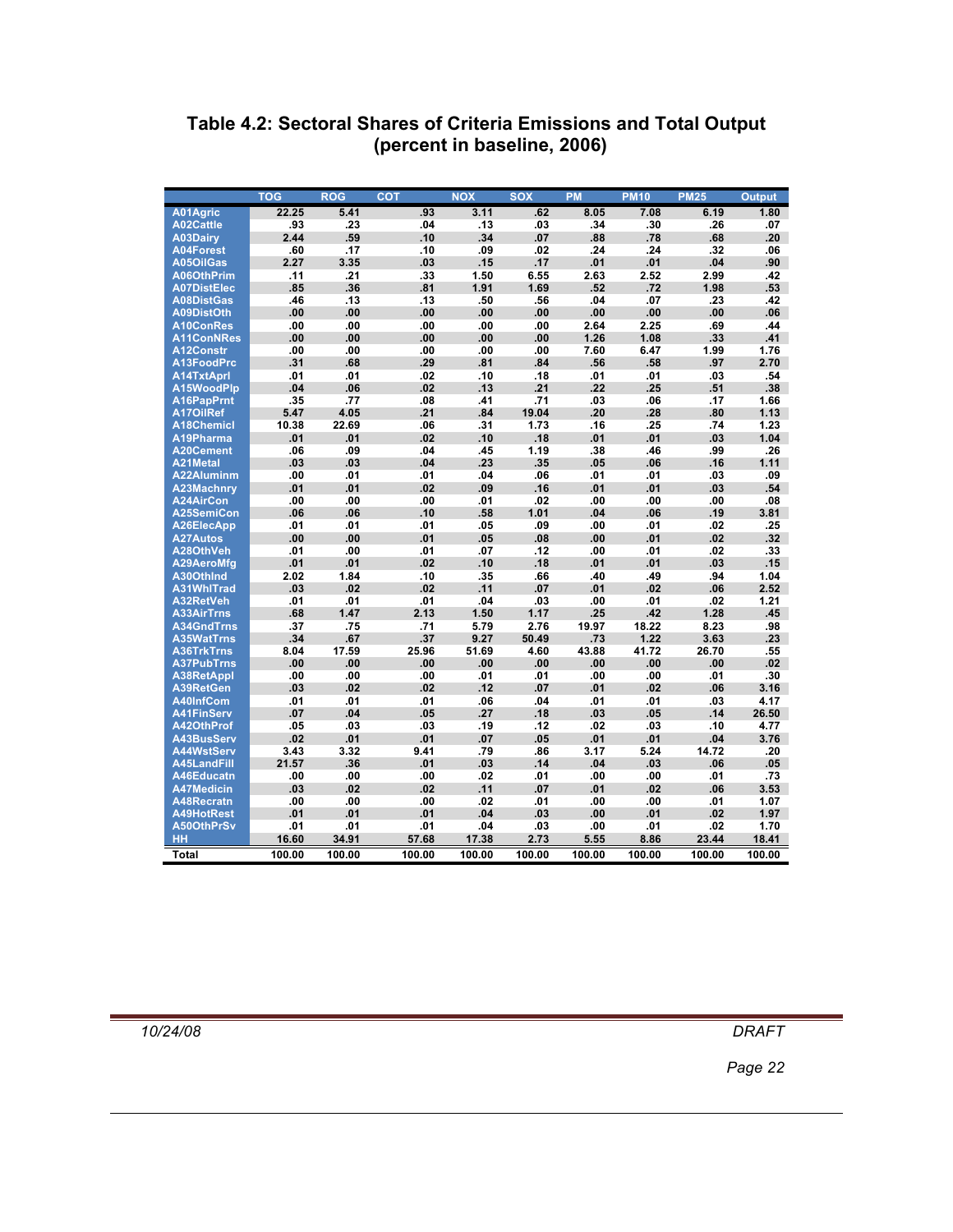We assume now the emissions technologies are the same in the baseline, with or without offsets, i.e. the Technology term above does not change. In fact, offsets are likely to reduce innovation incentives, limiting efficiency improvements that might occur if permits to pollute are more expensive. We know from the simulation results that all pollution categories will share the aggregate Growth component of emissions, but this will vary between scenarios but not across pollutant in a given scenario.

In any case, the decomposition offers very revealing information about detailed adjustment responses to the policy scenarios. We give a few examples here, but tables 4.3-4.11 reward more careful examination for those interested in shifting patterns of sector emissions and how more targeted policies might improve aggregate outcomes. In each table below, we present the composition effect of individual sectors to total criteria emissions, followed at the bottom by the aggregate growth effect (Y). It should be noted that the aggregate growth effect is significant and positive, the perverse environmental cost of expanded economic activity. Composition effects can reinforce, reduce, or even reverse this, as we will see in the examples below.

Consider first Total Organic Gases (Table 4.3). Here, as mentioned in the discussion of aggregate results, we see significant mitigation with AB32, led by the petroleum fuels sectors. This is partially offset by co-pollutant increases in natural gas, construction, and transport, but the net effect is still significantly negative. In-state offsets actually improve the outcome in this category by bringing Agriculture and Landfill into the C&T system (at least indirectly). Both are highly TOG-intensive, and assignment of offset to them reduces statewide TOG significantly. The worst case, however, occurs with out-ofstate offsets, which facilitate increased in-state TOG emissions in many sectors, undoing a substantial portion of mitigation from AB32. The story for ROG is analogous, as would be expected from an allied emission category, but in this case the in-state offset lead to a small increase in TOG because Agriculture and Landfill are less ROGintensive than several C&T covered industrial processes.

In Carbon Monoxide, sector heterogeneity matters a great deal. There are very large reductions from the Oil and Gas sector, but these are almost completely offset by increases from Construction and Transport. CO emissions from Construction, it should be noted, are also largely from transport services used in this sector. This AB32's potential for CO co-pollutant reduction falls short of its potential because of stimulus to transport services. The net result of AB32 is still estimated to reduce total CO, but in-

*10/24/08 DRAFT*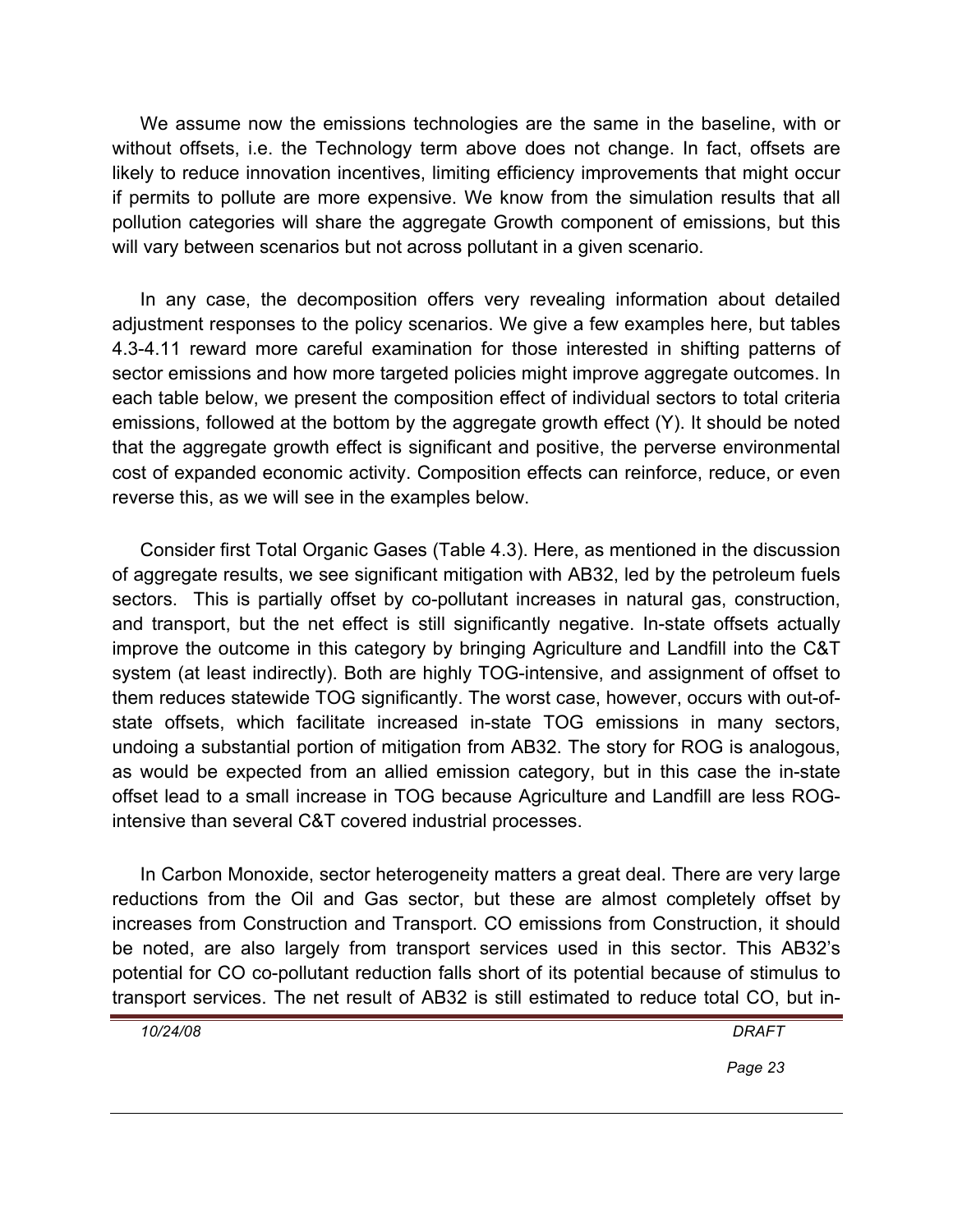state or (especially) out-of-state offsets would reverse this outcome. Because of their linkage in the petroleum product life cycle, the results for NOx largely parallel those for CO.

In the case of SOx, oil refining is the sector "hot spot" for the decomposition results (Table 3.8). Here we see substantial co-pollutant mitigation with AB32, but more SOx pollution in California when offsets are available from either in-state or out-of-state sources. Nearly every sector increases SOx emissions when offsets are incorporated in cap-and-trade.

Now consider the complex particulates group (Tables 4.9-4.11). In this context AB32 leads to mixed results. Both PM and PM10 increase across the state, although some sectors increase emissions and others reduce them. In the absence of offsets, increases outweigh mitigation and total emissions rise. The sector intensity of these two criteria pollutants is similar, so their compositional effects are likewise. Basically, PM and PM10 increases from transport and construction services offset AB32 co-pollutant mitigation elsewhere. For these two pollutants, offsets of any kind make matters worse, but the source of the offsets makes a big difference in the extent of this adverse affect. In-state offsets are marginal in this respect, increasing PM and PM10 by only 98 and 27 tons annually (respectively). When offsets come from outside California, however, PM increases over 33 times more and PM10 emissions increase over 70 times more. Obviously, complementary policy consideration would be warranted for these pollutants.

The final category, PM2.5, is reduced by AB32, and even more so by in-state offsets. Out-of-state offsets, however, increase PM2.5 emissions by more than the AB32 benefit, leading to net increase in this health threatening atmospheric pollutant.

Suggest adding discussion on NOx and suggest adding more discussion for key pollutants like NOx and PM 2.5.

*10/24/08 DRAFT*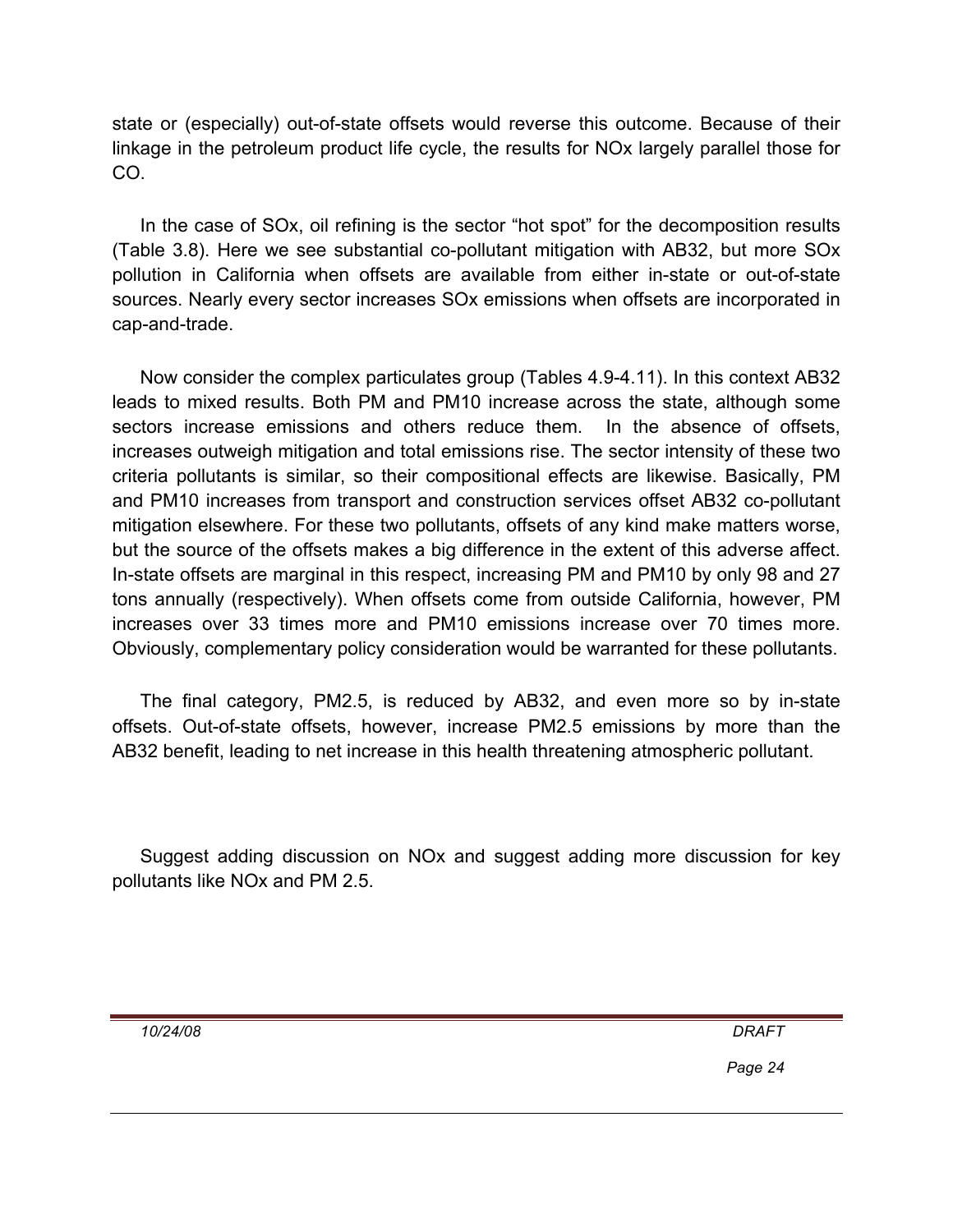|                    |                             | <u>, כווטו</u>  | ZUZU)            |                   |
|--------------------|-----------------------------|-----------------|------------------|-------------------|
| <b>Sector</b>      | <b>No</b><br><b>Offsets</b> | <b>In-state</b> | Out-of-<br>state | <b>Difference</b> |
|                    |                             |                 |                  |                   |
| A01Agric           | $-2,272$                    | $-1,717$        | 35               | 1,752             |
| <b>A02Cattle</b>   | -35                         | -75             | 5                | 80                |
| <b>A03Dairv</b>    | 261                         | $-532$          | $-81$            | 451               |
| <b>A04Forest</b>   | 47                          | 5               | 35               | 30                |
| A05OilGas          | $-9.615$                    | 23              | 149              | 126               |
| A06OthPrim         | $-15$                       | $\overline{2}$  | 9                | 7                 |
| <b>A07DistElec</b> | $-112$                      | 55              | 272              | 218               |
| <b>A08DistGas</b>  | 1,866                       | 1               | 2                | 1                 |
| <b>A09DistOth</b>  | 0                           | $\bf{0}$        | $\mathbf{0}$     | $\mathbf{0}$      |
| A10ConRes          | 0                           | 0               | 0                | 0                 |
| <b>A11ConNRes</b>  | $\mathbf{0}$                | $\bf{0}$        | O                | $\mathbf{0}$      |
| <b>A12Constr</b>   | 0                           | 0               | 0                | 0                 |
| A13FoodPrc         | $-82$                       | -6              | -8               | $-2$              |
| A14TxtAprl         | 0                           | 0               | 0                | 0                 |
| A15WoodPlp         | 3                           | $\bf{0}$        | $\overline{1}$   | 1                 |
| A16PapPrnt         | 39                          | 1               | 0                | $-1$              |
| A17OilRef          | $-29,702$                   | 38              | 411              | 373               |
| A18Chemicl         | $-1,086$                    | 80              | 661              | 581               |
| A19Pharma          | 1                           | 0               | 0                | 0                 |
| <b>A20Cement</b>   | -5                          | $\overline{2}$  | 9                | 7                 |
| <b>A21Metal</b>    | $-1$                        | 0               | $\overline{2}$   | $\overline{2}$    |
| A22Aluminm         | $-1$                        | 0               | 0                | 0                 |
| <b>A23Machnry</b>  | 1                           | $\bf{0}$        | 0                | $\bf{0}$          |
| A24AirCon          | $-1$                        | 0               | 1                | 1                 |
| <b>A25SemiCon</b>  | 29                          | $\bf{0}$        | $\overline{2}$   | 1                 |
| A26ElecApp         | 0                           | 0               | 0                | 0                 |
| <b>A27Autos</b>    | $\overline{2}$              | $\bf{0}$        | $\bf{0}$         | $\bf{0}$          |
| A28OthVeh          | 1                           | 0               | 0                | 0                 |
| A29AeroMfg         | $\overline{2}$              | $\bf{0}$        | $\bf{0}$         | $\bf{0}$          |
| A30OthInd          | 79                          | 11              | 30               | 19                |
| <b>A31WhITrad</b>  | $\overline{7}$              | 0               | 0                | 0                 |
| A32RetVeh          | 6                           | 0               | 0                | 0                 |
| <b>A33AirTrns</b>  | $-4$                        | 8               | 39               | 31                |
| <b>A34GndTrns</b>  | 514                         | 5               | 26               | 21                |
| <b>A35WatTrns</b>  | 21                          | 4               | 22               | 18                |
| <b>A36TrkTrns</b>  | $-94$                       | 58              | 552              | 494               |
| <b>A37PubTrns</b>  | 0                           | 0               | 0                | 0                 |
| <b>A38RetAppl</b>  | 1                           | 0               | 0                | 0                 |
| A39RetGen          | 4                           | $\bf{0}$        | $-1$             | $-1$              |
| A40InfCom          | 6                           | 0               | 0                | 0                 |
| <b>A41FinServ</b>  | $-5$                        | $\mathbf{0}$    | $-2$             | $-2$              |
| A42OthProf         | 11                          | 0               | 0                | 0                 |
| A43BusServ         | $\overline{2}$              | $\bf{0}$        | 0                | 0                 |
| A44WstServ         | $-230$                      | $-217$          | 26               | 243               |
| <b>A45LandFill</b> | 8,216                       | $-5,567$        | $-1,153$         | 4,414             |
| A46Educatn         | 4                           | 0               | 0                |                   |
|                    | -9                          | $\mathbf{0}$    | $-1$             | 0<br>$-1$         |
| <b>A47Medicin</b>  |                             | 0               |                  | 0                 |
| A48Recratn         | 3<br>$\overline{2}$         | $\bf{0}$        | 0                | $\mathbf{0}$      |
| <b>A49HotRest</b>  |                             |                 | 0                |                   |
| A50OthPrSv         | 4                           | 0               | 0                | 0                 |
| Ÿ                  | 25                          | 25              | 32               | 7                 |
| <b>Total</b>       | $-32,137$                   | $-7,821$        | 1,042            | 8,863             |

#### **Table 3.4: Aggregate and Sector Components of Induced TOG Emissions (Metric Tons, 2020)**

*10/24/08 DRAFT*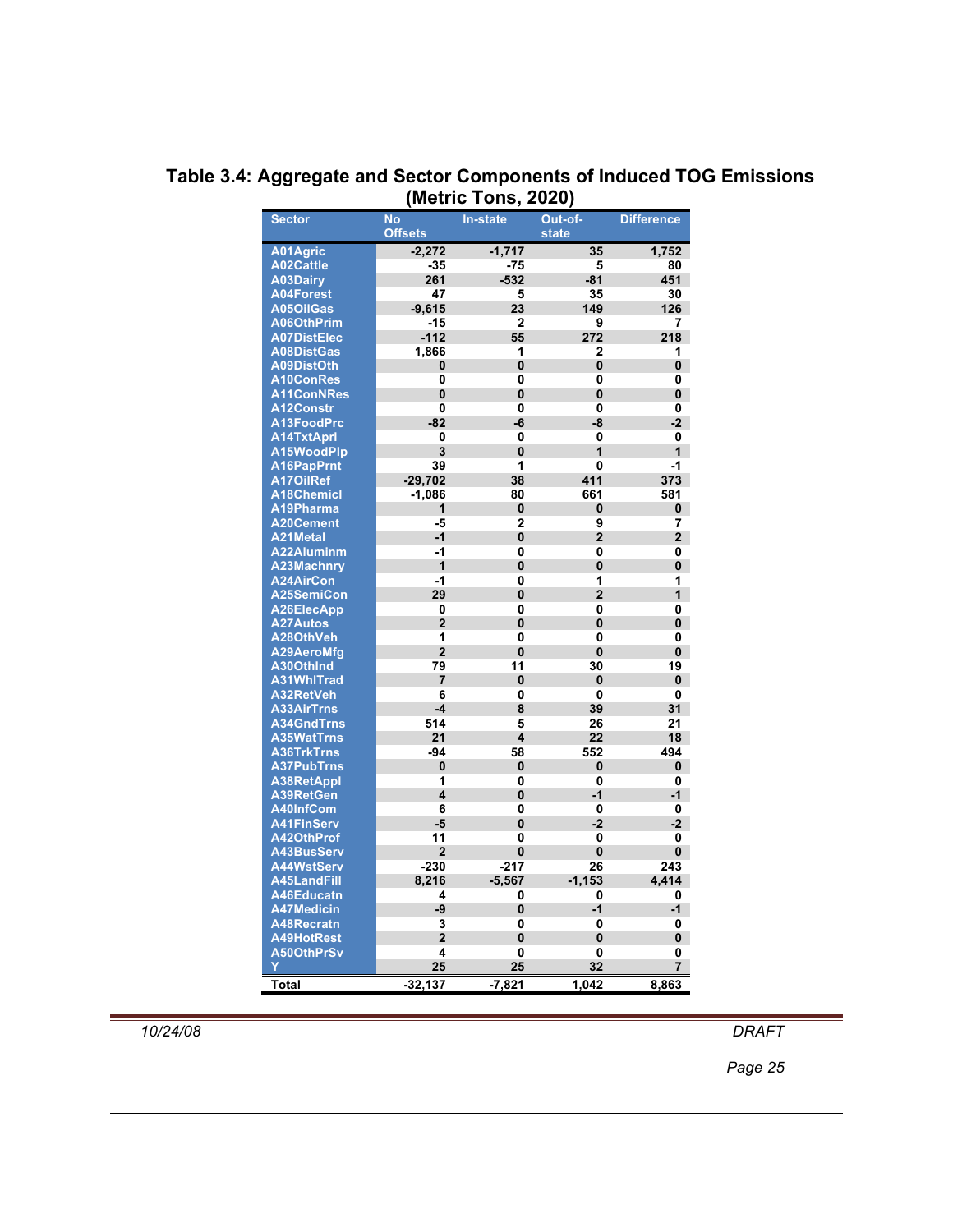*10/24/08 DRAFT*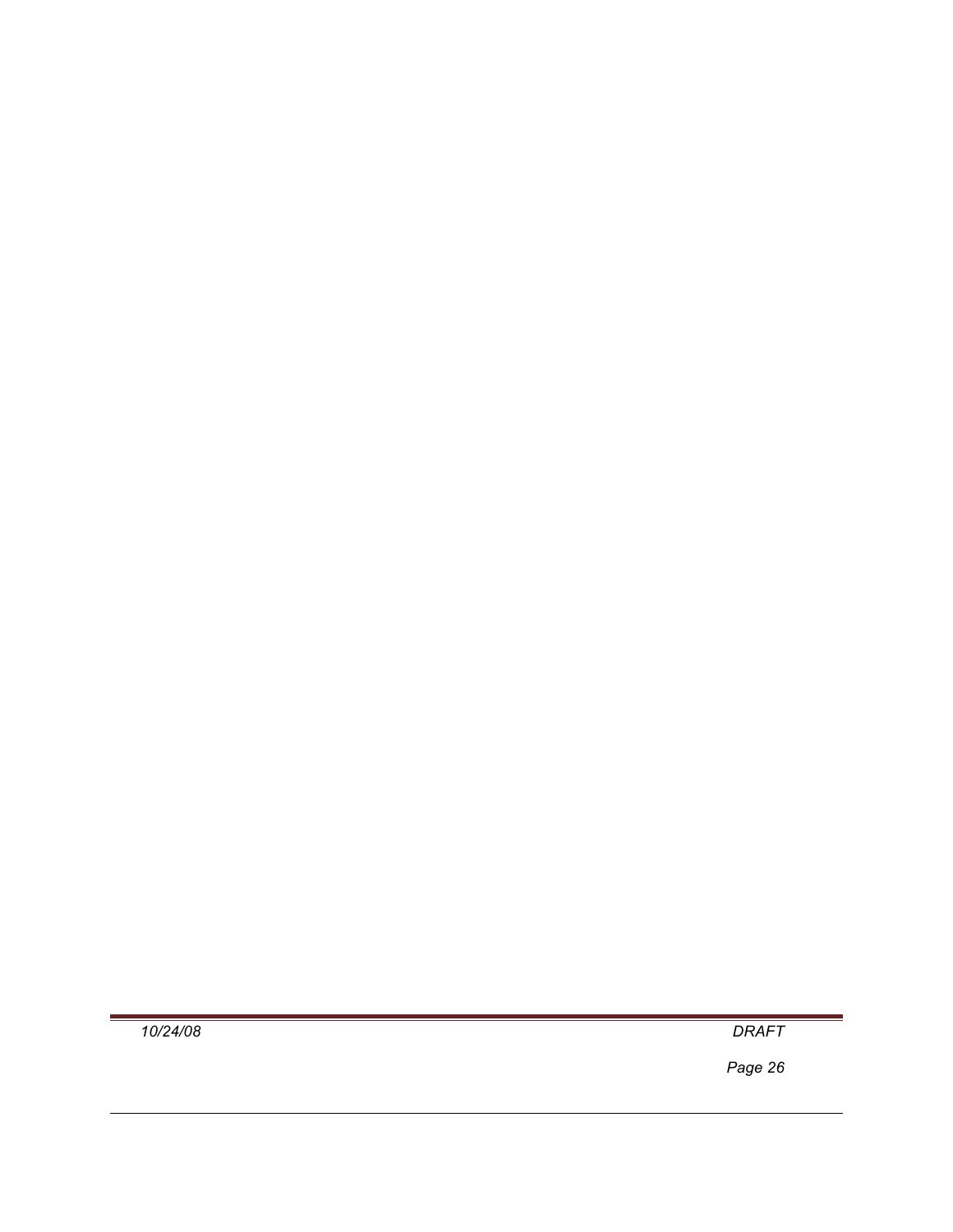| <b>Sector</b>                   | <b>No</b>      | In-state       | Out-of-           | <b>Difference</b> |
|---------------------------------|----------------|----------------|-------------------|-------------------|
|                                 | <b>Offsets</b> |                | state             |                   |
| A01Agric                        | $-225$         | $-170$         | 4                 | 174               |
| A02Cattle                       | -3             | -7             | 0                 | 8                 |
| <b>A03Dairy</b>                 | 26             | $-53$          | $-8$              | 45                |
| <b>A04Forest</b>                | 5              | 1              | 4                 | 3                 |
| <b>A05OilGas</b>                | $-5,787$       | 14             | 90                | 76                |
| <b>A06OthPrim</b>               | $-12$          | 1              | 7                 | 6                 |
| <b>A07DistElec</b>              | $-19$          | 9              | 47                | 38                |
| <b>A08DistGas</b>               | 221            | 0              | 0                 | 0                 |
| <b>A09DistOth</b>               | $\bf{0}$       | $\bf{0}$       | $\mathbf{0}$      | $\mathbf{0}$      |
| A10ConRes                       | 0              | 0<br>$\bf{0}$  | 0<br>$\mathbf{0}$ | 0                 |
| <b>A11ConNRes</b><br>A12Constr  | 0<br>O         |                |                   | 0<br>0            |
|                                 | $-74$          | 0<br>-6        | 0<br>$-7$         | $-2$              |
| A13FoodPrc                      | 0              | 0              | 0                 | 0                 |
| A14TxtAprl<br>A15WoodPlp        | $\overline{2}$ | $\bf{0}$       | $\overline{1}$    | 1                 |
| A16PapPrnt                      | 35             | 1              | 0                 | 0                 |
| A17OilRef                       | $-8,972$       | 11             | 124               | 113               |
| A18Chemicl                      | $-969$         | 71             | 590               | 518               |
| A19Pharma                       | 0              | 0              | $\bf{0}$          | 0                 |
| <b>A20Cement</b>                | -3             | 1              | 6                 | 5                 |
| <b>A21Metal</b>                 | $-1$           | $\bf{0}$       | $\overline{1}$    | 1                 |
| A22Aluminm                      | 0              | 0              | 0                 | 0                 |
| <b>A23Machnry</b>               | $\bf{0}$       | $\bf{0}$       | $\mathbf{0}$      | $\bf{0}$          |
| <b>A24AirCon</b>                | 0              | 0              | 0                 | 0                 |
| A25SemiCon                      | 11             | $\bf{0}$       | $\overline{1}$    | 0                 |
| <b>A26ElecApp</b>               | 0              | O              | 0                 | 0                 |
| <b>A27Autos</b>                 | $\overline{1}$ | $\mathbf{0}$   | $\mathbf{0}$      | $\bf{0}$          |
| A28OthVeh                       | 0              | 0              | 0                 | 0                 |
| A29AeroMfg                      | 1              | 0              | 0                 | 0                 |
| A30OthInd                       | 29             | 4              | 11                | 7                 |
| <b>A31WhITrad</b>               | $\overline{2}$ | $\mathbf{0}$   | $\mathbf{0}$      | $\mathbf{0}$      |
| A32RetVeh                       | 1              | 0              | 0                 | 0                 |
| <b>A33AirTrns</b>               | $-3$           | $\overline{7}$ | 35                | 27                |
| <b>A34GndTrns</b>               | 181            | 2<br>3         | 9                 | 8                 |
| <b>A35WatTrns</b>               | 17             |                | 18                | 14                |
| A36TrkTrns<br><b>A37PubTrns</b> | $-36$<br>0     | 22<br>0        | 209<br>0          | 188<br>0          |
| <b>A38RetAppl</b>               | 0              | 0              | 0                 | 0                 |
| A39RetGen                       | 1              | 0              | $\bf{0}$          | $\bf{0}$          |
| A40InfCom                       | 1              | 0              | 0                 | 0                 |
| <b>A41FinServ</b>               | $-1$           | $\mathbf{0}$   | $\mathbf{0}$      | $\bf{0}$          |
| A42OthProf                      | 3              | 0              | 0                 | 0                 |
| <b>A43BusServ</b>               | $\bf{0}$       | 0              | 0                 | 0                 |
| <b>A44WstServ</b>               | -90            | -86            | 10                | 96                |
| <b>A45LandFill</b>              | 56             | $-38$          | -8                | 30                |
| A46Educatn                      | 1              | 0              | 0                 | 0                 |
| <b>A47Medicin</b>               | $-2$           | 0              | $\bf{0}$          | $\bf{0}$          |
| A48Recratn                      | 1              | 0              | 0                 | 0                 |
| <b>A49HotRest</b>               | $\mathbf{0}$   | $\mathbf{0}$   | $\mathbf{0}$      | $\bf{0}$          |
| A50OthPrSv                      | 1              | 0              | 0                 | 0                 |
| Ÿ                               | 9              | 9              | 12                | $\overline{2}$    |
| Total                           | $-15,601$      | $-211$         | 1,143             | 1,354             |

#### **Table 3.5: Aggregate and Sector Components of Induced ROG Emissions (Metric Tons, 2020)**

*10/24/08 DRAFT*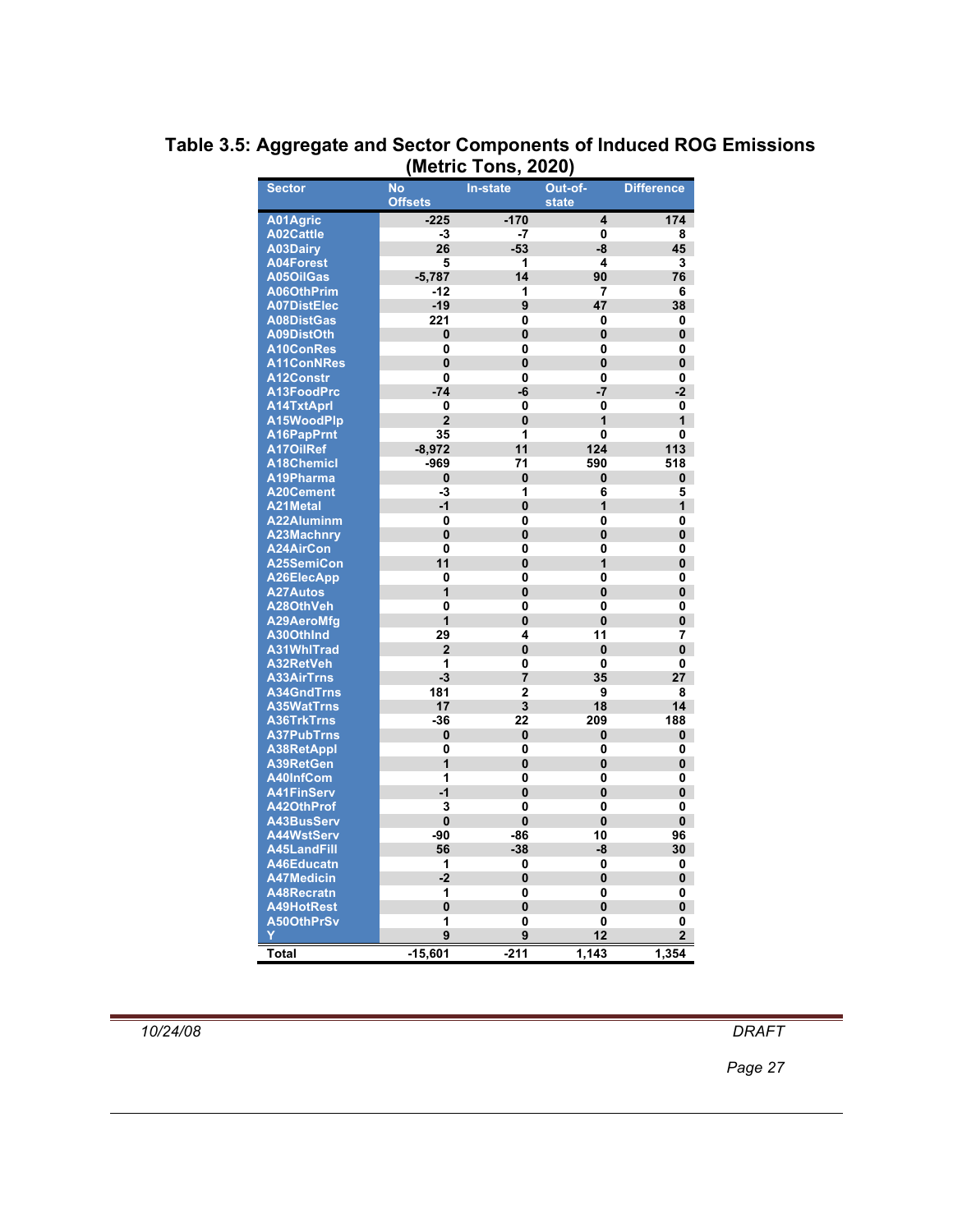| <b>Sector</b>                   | <b>No</b><br><b>Offsets</b> | In-state       | Out-of-<br><b>state</b> | <b>Difference</b> |
|---------------------------------|-----------------------------|----------------|-------------------------|-------------------|
| A01Agric                        | $-207$                      | $-156$         | 3                       | 159               |
| <b>A02Cattle</b>                | -3                          | -7             | 0                       | 7                 |
| <b>A03Dairy</b>                 | 24                          | $-48$          | $-7$                    | 41                |
| <b>A04Forest</b>                | 18                          | $\overline{2}$ | 13                      | 11                |
| <b>A05OilGas</b>                | $-282$                      | 1              | 4                       | 4                 |
| A06OthPrim                      | $-103$                      | 11             | 60                      | 49                |
| <b>A07DistElec</b>              | $-234$                      | 114            | 568                     | 454               |
| <b>A08DistGas</b>               | 1,187                       | 1              | 1                       | 0                 |
| <b>A09DistOth</b>               | 0                           | $\bf{0}$       | $\mathbf{0}$            | $\bf{0}$          |
| A10ConRes                       | 0                           | 0              | 0                       | 0                 |
| <b>A11ConNRes</b>               | $\bf{0}$                    | 0              | $\mathbf{0}$            | $\bf{0}$          |
| A12Constr                       | 0                           | 0              | 0                       | 0                 |
| A13FoodPrc                      | $-170$                      | $-13$          | $-17$                   | -4                |
| A14TxtAprl                      | 0                           | 0              | 0                       | 0                 |
| A15WoodPlp                      | 5                           | $\bf{0}$       | $\overline{2}$          | $\overline{2}$    |
| A16PapPrnt                      | 19                          | 0              | 0                       | 0                 |
| A17OilRef                       | $-2,468$                    | 3<br>1         | 34                      | 31                |
| A18Chemicl<br>A19Pharma         | $-13$<br>4                  | $\bf{0}$       | 8<br>$\bf{0}$           | 7<br>$\bf{0}$     |
| <b>A20Cement</b>                | -8                          | 3              | 15                      | 12                |
| <b>A21Metal</b>                 | $-4$                        | 1              | 7                       | 6                 |
| A22Aluminm                      | $-2$                        | 0              | 1                       | 1                 |
| <b>A23Machnry</b>               | $\overline{2}$              | $\mathbf{0}$   | $\overline{1}$          | $\bf{0}$          |
| A24AirCon                       | $-3$                        | 1              | 3                       | $\overline{2}$    |
| A25SemiCon                      | 103                         | $\overline{1}$ | 6                       | 5                 |
| A26ElecApp                      | $-2$                        | 0              | 0                       | 0                 |
| <b>A27Autos</b>                 | 10                          | $\mathbf{0}$   | $-1$                    | $-1$              |
| A28OthVeh                       | 6                           | 0              | 1                       | 0                 |
| A29AeroMfg                      | 8                           | O              | $\overline{2}$          | 1                 |
| A30OthInd                       | 8                           | 1              | 3                       | $\overline{2}$    |
| <b>A31WhITrad</b>               | 10                          | $\mathbf{0}$   | $\mathbf{0}$            | $\mathbf{0}$      |
| A32RetVeh                       | 9                           | 0              | 0                       | 0                 |
| <b>A33AirTrns</b>               | $-25$                       | 57             | 270                     | 213               |
| <b>A34GndTrns</b>               | 2,146                       | 21             | 110                     | 90                |
| <b>A35WatTrns</b>               | 51                          | 10             | 52                      | 42                |
| <b>A36TrkTrns</b>               | $-666$                      | 407            | 3,896                   | 3,488             |
| <b>A37PubTrns</b>               | 0                           | 0              | 0                       | 0                 |
| <b>A38RetAppl</b>               | 1                           | 0              | 0                       | 0                 |
| A39RetGen                       | $\overline{7}$              | $\mathbf{0}$   | $-1$                    | $-1$              |
| A40InfCom                       | 10                          | 0              | 0                       | 0                 |
| <b>A41FinServ</b>               | -8                          | $\bf{0}$       | $-3$                    | -3                |
| A42OthProf                      | 17                          | 0              | 0                       | 0                 |
| A43BusServ                      | 3                           | 0              | $\mathbf{0}$            | 0                 |
| A44WstServ                      | $-1,377$                    | $-1,304$       | 154                     | 1,457             |
| <b>A45LandFill</b>              | 6                           | $-4$           | $-1$                    | 3                 |
| A46Educatn                      | 6<br>$-14$                  | 0<br>0         | 0<br>$-2$               | 0<br>$-2$         |
| <b>A47Medicin</b><br>A48Recratn | 4                           | 0              | 0                       | 0                 |
| A49HotRest                      | 3                           | $\bf{0}$       | $\mathbf{0}$            | $\bf{0}$          |
| A50OthPrSv                      | 6                           | 0              | 0                       | 0                 |
| Ÿ                               | 55                          | 55             | 70                      | 14                |
|                                 |                             |                |                         |                   |
| Total                           | $-1,917$                    | -895           | 5,182                   | 6,077             |

#### **Table 3.6: Aggregate and Sector Components of Induced CO Emissions (Metric Tons, 2020)**

*10/24/08 DRAFT*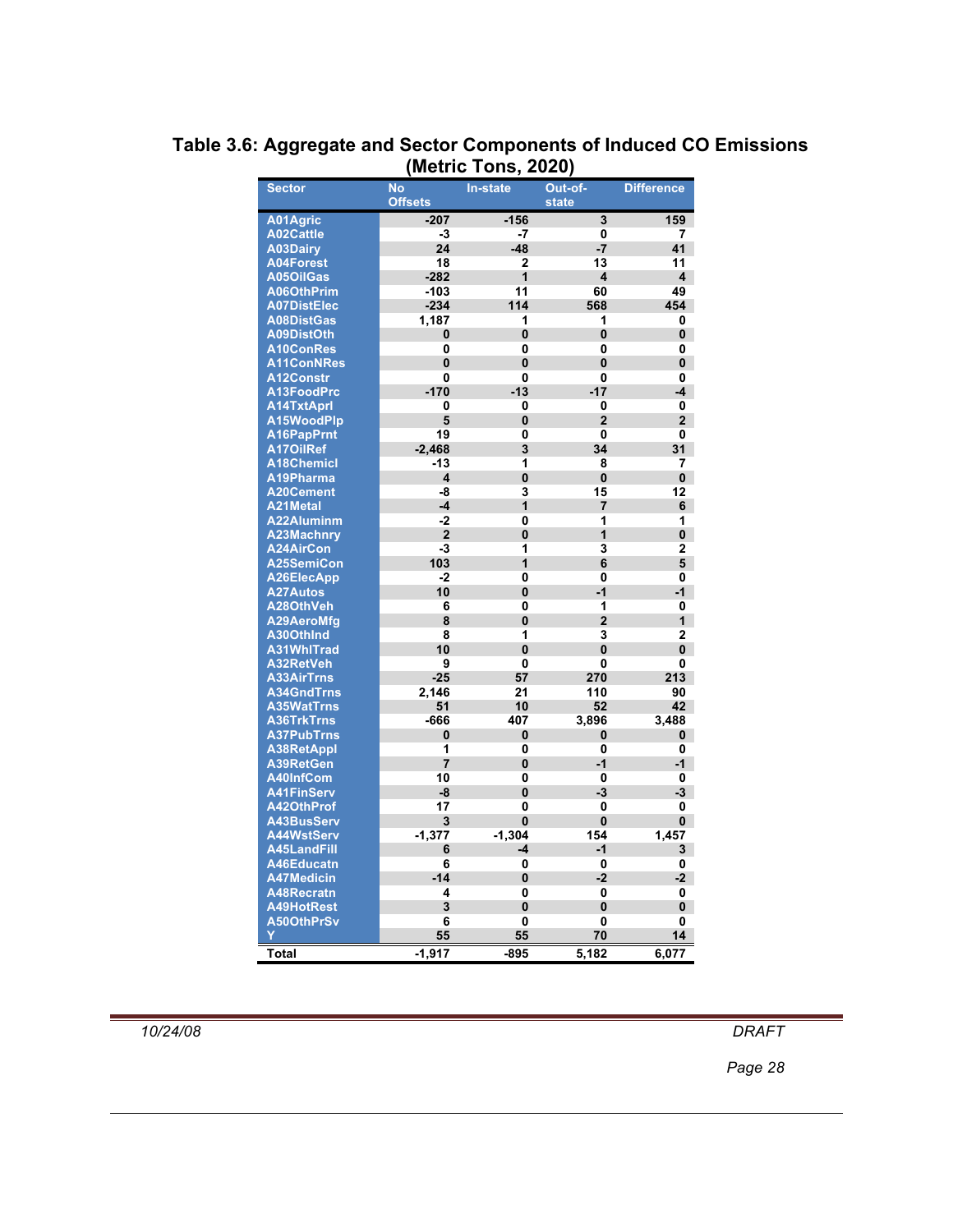|                                  | v                           |                         |                  |                   |  |
|----------------------------------|-----------------------------|-------------------------|------------------|-------------------|--|
| <b>Sector</b>                    | <b>No</b><br><b>Offsets</b> | <b>In-state</b>         | Out-of-<br>state | <b>Difference</b> |  |
| A01Agric                         | $-198$                      | $-150$                  | 3                | 153               |  |
| <b>A02Cattle</b>                 | $-3$                        | -7                      | 0                | 7                 |  |
| <b>A03Dairy</b>                  | 23                          | $-46$                   | $-7$             | 39                |  |
| <b>A04Forest</b>                 | 4                           | 0                       | 3                | 3                 |  |
| A05OilGas                        | $-401$                      | 1                       | 6                | 5                 |  |
| A06OthPrim                       | $-134$                      | 15                      | 78               | 63                |  |
| <b>A07DistElec</b>               | $-157$                      | 77                      | 382              | 305               |  |
| <b>A08DistGas</b>                | 1,274                       | 1                       | 1                | 1                 |  |
| <b>A09DistOth</b>                | 0                           | 0                       | $\bf{0}$         | $\bf{0}$          |  |
| A10ConRes                        | 0                           | 0                       | 0                | 0                 |  |
| <b>A11ConNRes</b>                | 0                           | $\mathbf{0}$            | $\mathbf{0}$     | $\mathbf{0}$      |  |
| <b>A12Constr</b>                 | 0                           | 0                       | O                | O                 |  |
| A13FoodPrc                       | $-134$                      | $-10$                   | $-14$            | $-3$              |  |
| A14TxtAprl                       | $-1$                        | 0                       | 0                | 0                 |  |
| A15WoodPlp                       | 8                           | 1                       | 3                | 3                 |  |
| A16PapPrnt                       | 29                          | 1                       | 0                | 0                 |  |
| <b>A17OilRef</b>                 | $-2,868$                    | $\overline{\mathbf{4}}$ | 40               | 36                |  |
| A18Chemicl                       | -20                         | 1                       | 12               | 11                |  |
| A19Pharma                        | $\overline{7}$              | 0                       | $-1$             | $-1$              |  |
| <b>A20Cement</b>                 | $-24$                       | 9                       | 44               | 36                |  |
| <b>A21Metal</b>                  | -6                          | $\overline{2}$          | 10               | 9                 |  |
| A22Aluminm                       | $-3$                        | 0                       | $\overline{2}$   | $\overline{2}$    |  |
| <b>A23Machnry</b>                | $\overline{\mathbf{4}}$     | $\bf{0}$                | $\overline{1}$   | 1                 |  |
| <b>A24AirCon</b>                 | $-4$                        | 1                       | 4                | 4                 |  |
| <b>A25SemiCon</b>                | 166                         | $\overline{2}$          | 10               | $\overline{7}$    |  |
| A26ElecApp                       | $-3$                        | 0                       | 0                | -1                |  |
| <b>A27Autos</b>                  | 16                          | 0                       | $-2$             | $-2$              |  |
| A28OthVeh                        | 10                          | 0                       | 1                | 1                 |  |
| A29AeroMfg                       | 13                          | 1                       | 3                | $\overline{2}$    |  |
| A30OthInd                        | 9                           | 1                       | 3                | $\overline{2}$    |  |
| <b>A31WhITrad</b>                | 16                          | $\mathbf{0}$            | $\bf{0}$         | $\mathbf{0}$      |  |
| <b>A32RetVeh</b>                 | 14                          | 0                       | 0                | 0                 |  |
| <b>A33AirTrns</b>                | -5                          | 11                      | 54               | 43                |  |
| <b>A34GndTrns</b>                | 2,525                       | 24                      | 130              | 106               |  |
| <b>A35WatTrns</b>                | 363                         | 72                      | 370              | 299               |  |
| <b>A36TrkTrns</b>                | $-190$                      | 116                     | 1,114            | 998               |  |
| <b>A37PubTrns</b>                | 0                           | 0                       | 0                | 0                 |  |
| <b>A38RetAppl</b>                | 1                           | 0                       | 0                | 0                 |  |
| <b>A39RetGen</b>                 | 11                          | $\mathbf{0}$            | $-2$             | $-2$              |  |
| A40InfCom                        | 15                          | 0                       | $-1$             | $-1$              |  |
| <b>A41FinServ</b>                | $-12$                       | $\mathbf{0}$            | $-4$             | $-4$              |  |
| A42OthProf                       | 27                          | 0<br>$\bf{0}$           | 0<br>$\bf{0}$    | 0                 |  |
| A43BusServ                       | 4<br>$-33$                  | $-31$                   | 4                | $\bf{0}$<br>35    |  |
| <b>A44WstServ</b>                |                             | $-4$                    | $-1$             |                   |  |
| <b>A45LandFill</b><br>A46Educatn | 7<br>10                     | 0                       | 0                | 4<br>0            |  |
|                                  |                             |                         |                  |                   |  |
| <b>A47Medicin</b><br>A48Recratn  | $-23$<br>7                  | 0<br>0                  | -3<br>0          | -3<br>0           |  |
| <b>A49HotRest</b>                | 5                           | $\mathbf{0}$            | $\mathbf{0}$     | $\bf{0}$          |  |
| A50OthPrSv                       | 9                           | 0                       | 0                | 0                 |  |
| Ÿ                                | 11                          | 11                      | 14               | 3                 |  |
|                                  |                             |                         |                  |                   |  |
| Total                            | 354                         | 93                      | 2,245            | 2,152             |  |

#### **Table 3.7: Aggregate and Sector Components of Induced NOX Emissions (Metric Tons, 2020)**

*10/24/08 DRAFT*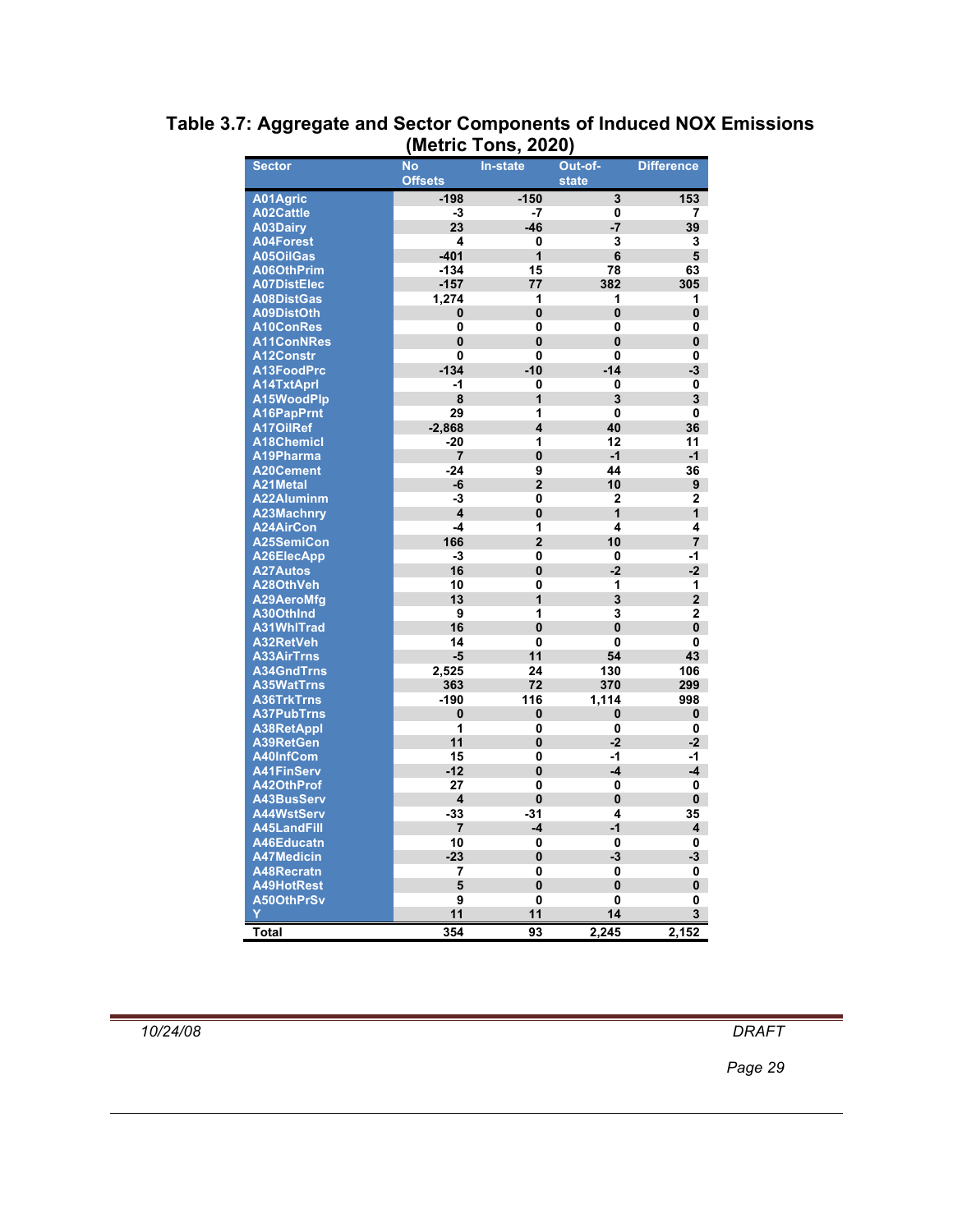| <b>No</b><br><b>Difference</b><br>Sector<br>In-state<br>Out-of-<br><b>Offsets</b><br>state<br>A01Agric<br>$-3$<br>-3<br>3<br>$\bf{0}$<br>0<br><b>A02Cattle</b><br>0<br>0<br>0<br>1<br><b>A03Dairy</b><br>$\mathbf{0}$<br>$-1$<br>O<br>0<br><b>A04Forest</b><br>0<br>0<br>0<br>$\overline{1}$<br>$-39$<br>$\bf{0}$<br>$\overline{1}$<br>A05OilGas<br>$-50$<br>29<br>24<br>A06OthPrim<br>5<br><b>A07DistElec</b><br>$-12$<br>6<br>29<br>23<br>122<br><b>A08DistGas</b><br>0<br>0<br>0<br>$\bf{0}$<br>0<br>$\bf{0}$<br><b>A09DistOth</b><br>0<br>A10ConRes<br>0<br>0<br>0<br>0<br>$\bf{0}$<br>$\mathbf{0}$<br><b>A11ConNRes</b><br>$\bf{0}$<br>0<br>0<br>0<br><b>A12Constr</b><br>0<br>0<br>A13FoodPrc<br>$-12$<br>$-1$<br>$-1$<br>$\mathbf{0}$<br>0<br>$\mathbf 0$<br>A14TxtAprl<br>0<br>0<br>$\overline{1}$<br>$\bf{0}$<br>O<br>$\mathbf{0}$<br>A15WoodPlp<br>4<br>0<br>0<br>0<br>A16PapPrnt<br>69<br>$\overline{7}$<br>76<br>A17OilRef<br>$-5,526$<br>1<br>5<br>A18Chemicl<br>$-10$<br>6<br>1<br>$\bf{0}$<br>0<br>$\bf{0}$<br>A19Pharma<br>$\overline{2}$<br><b>A20Cement</b><br>-6<br>10<br>8<br>$\mathbf{0}$<br>$\overline{1}$<br><b>A21Metal</b><br>$-1$<br>1<br>A22Aluminm<br>0<br>0<br>0<br>0<br>$\overline{1}$<br>A23Machnry<br>$\mathbf{0}$<br>O<br>$\bf{0}$<br>$-1$<br>A24AirCon<br>0<br>1<br>1<br>$\overline{1}$<br>$\overline{1}$<br>A25SemiCon<br>25<br>$\mathbf{0}$<br>0<br>0<br>A26ElecApp<br>0<br>0<br>$\overline{2}$<br>$\bf{0}$<br><b>A27Autos</b><br>$\bf{0}$<br>0<br>1<br>A28OthVeh<br>0<br>0<br>0 |
|----------------------------------------------------------------------------------------------------------------------------------------------------------------------------------------------------------------------------------------------------------------------------------------------------------------------------------------------------------------------------------------------------------------------------------------------------------------------------------------------------------------------------------------------------------------------------------------------------------------------------------------------------------------------------------------------------------------------------------------------------------------------------------------------------------------------------------------------------------------------------------------------------------------------------------------------------------------------------------------------------------------------------------------------------------------------------------------------------------------------------------------------------------------------------------------------------------------------------------------------------------------------------------------------------------------------------------------------------------------------------------------------------------------------------------------------------------------------------------------------------------------------|
|                                                                                                                                                                                                                                                                                                                                                                                                                                                                                                                                                                                                                                                                                                                                                                                                                                                                                                                                                                                                                                                                                                                                                                                                                                                                                                                                                                                                                                                                                                                      |
|                                                                                                                                                                                                                                                                                                                                                                                                                                                                                                                                                                                                                                                                                                                                                                                                                                                                                                                                                                                                                                                                                                                                                                                                                                                                                                                                                                                                                                                                                                                      |
|                                                                                                                                                                                                                                                                                                                                                                                                                                                                                                                                                                                                                                                                                                                                                                                                                                                                                                                                                                                                                                                                                                                                                                                                                                                                                                                                                                                                                                                                                                                      |
|                                                                                                                                                                                                                                                                                                                                                                                                                                                                                                                                                                                                                                                                                                                                                                                                                                                                                                                                                                                                                                                                                                                                                                                                                                                                                                                                                                                                                                                                                                                      |
|                                                                                                                                                                                                                                                                                                                                                                                                                                                                                                                                                                                                                                                                                                                                                                                                                                                                                                                                                                                                                                                                                                                                                                                                                                                                                                                                                                                                                                                                                                                      |
|                                                                                                                                                                                                                                                                                                                                                                                                                                                                                                                                                                                                                                                                                                                                                                                                                                                                                                                                                                                                                                                                                                                                                                                                                                                                                                                                                                                                                                                                                                                      |
|                                                                                                                                                                                                                                                                                                                                                                                                                                                                                                                                                                                                                                                                                                                                                                                                                                                                                                                                                                                                                                                                                                                                                                                                                                                                                                                                                                                                                                                                                                                      |
|                                                                                                                                                                                                                                                                                                                                                                                                                                                                                                                                                                                                                                                                                                                                                                                                                                                                                                                                                                                                                                                                                                                                                                                                                                                                                                                                                                                                                                                                                                                      |
|                                                                                                                                                                                                                                                                                                                                                                                                                                                                                                                                                                                                                                                                                                                                                                                                                                                                                                                                                                                                                                                                                                                                                                                                                                                                                                                                                                                                                                                                                                                      |
|                                                                                                                                                                                                                                                                                                                                                                                                                                                                                                                                                                                                                                                                                                                                                                                                                                                                                                                                                                                                                                                                                                                                                                                                                                                                                                                                                                                                                                                                                                                      |
|                                                                                                                                                                                                                                                                                                                                                                                                                                                                                                                                                                                                                                                                                                                                                                                                                                                                                                                                                                                                                                                                                                                                                                                                                                                                                                                                                                                                                                                                                                                      |
|                                                                                                                                                                                                                                                                                                                                                                                                                                                                                                                                                                                                                                                                                                                                                                                                                                                                                                                                                                                                                                                                                                                                                                                                                                                                                                                                                                                                                                                                                                                      |
|                                                                                                                                                                                                                                                                                                                                                                                                                                                                                                                                                                                                                                                                                                                                                                                                                                                                                                                                                                                                                                                                                                                                                                                                                                                                                                                                                                                                                                                                                                                      |
|                                                                                                                                                                                                                                                                                                                                                                                                                                                                                                                                                                                                                                                                                                                                                                                                                                                                                                                                                                                                                                                                                                                                                                                                                                                                                                                                                                                                                                                                                                                      |
|                                                                                                                                                                                                                                                                                                                                                                                                                                                                                                                                                                                                                                                                                                                                                                                                                                                                                                                                                                                                                                                                                                                                                                                                                                                                                                                                                                                                                                                                                                                      |
|                                                                                                                                                                                                                                                                                                                                                                                                                                                                                                                                                                                                                                                                                                                                                                                                                                                                                                                                                                                                                                                                                                                                                                                                                                                                                                                                                                                                                                                                                                                      |
|                                                                                                                                                                                                                                                                                                                                                                                                                                                                                                                                                                                                                                                                                                                                                                                                                                                                                                                                                                                                                                                                                                                                                                                                                                                                                                                                                                                                                                                                                                                      |
|                                                                                                                                                                                                                                                                                                                                                                                                                                                                                                                                                                                                                                                                                                                                                                                                                                                                                                                                                                                                                                                                                                                                                                                                                                                                                                                                                                                                                                                                                                                      |
|                                                                                                                                                                                                                                                                                                                                                                                                                                                                                                                                                                                                                                                                                                                                                                                                                                                                                                                                                                                                                                                                                                                                                                                                                                                                                                                                                                                                                                                                                                                      |
|                                                                                                                                                                                                                                                                                                                                                                                                                                                                                                                                                                                                                                                                                                                                                                                                                                                                                                                                                                                                                                                                                                                                                                                                                                                                                                                                                                                                                                                                                                                      |
|                                                                                                                                                                                                                                                                                                                                                                                                                                                                                                                                                                                                                                                                                                                                                                                                                                                                                                                                                                                                                                                                                                                                                                                                                                                                                                                                                                                                                                                                                                                      |
|                                                                                                                                                                                                                                                                                                                                                                                                                                                                                                                                                                                                                                                                                                                                                                                                                                                                                                                                                                                                                                                                                                                                                                                                                                                                                                                                                                                                                                                                                                                      |
|                                                                                                                                                                                                                                                                                                                                                                                                                                                                                                                                                                                                                                                                                                                                                                                                                                                                                                                                                                                                                                                                                                                                                                                                                                                                                                                                                                                                                                                                                                                      |
|                                                                                                                                                                                                                                                                                                                                                                                                                                                                                                                                                                                                                                                                                                                                                                                                                                                                                                                                                                                                                                                                                                                                                                                                                                                                                                                                                                                                                                                                                                                      |
|                                                                                                                                                                                                                                                                                                                                                                                                                                                                                                                                                                                                                                                                                                                                                                                                                                                                                                                                                                                                                                                                                                                                                                                                                                                                                                                                                                                                                                                                                                                      |
|                                                                                                                                                                                                                                                                                                                                                                                                                                                                                                                                                                                                                                                                                                                                                                                                                                                                                                                                                                                                                                                                                                                                                                                                                                                                                                                                                                                                                                                                                                                      |
|                                                                                                                                                                                                                                                                                                                                                                                                                                                                                                                                                                                                                                                                                                                                                                                                                                                                                                                                                                                                                                                                                                                                                                                                                                                                                                                                                                                                                                                                                                                      |
|                                                                                                                                                                                                                                                                                                                                                                                                                                                                                                                                                                                                                                                                                                                                                                                                                                                                                                                                                                                                                                                                                                                                                                                                                                                                                                                                                                                                                                                                                                                      |
|                                                                                                                                                                                                                                                                                                                                                                                                                                                                                                                                                                                                                                                                                                                                                                                                                                                                                                                                                                                                                                                                                                                                                                                                                                                                                                                                                                                                                                                                                                                      |
| $\overline{2}$<br>0<br>$\bf{0}$<br>A29AeroMfg<br>$\bf{0}$                                                                                                                                                                                                                                                                                                                                                                                                                                                                                                                                                                                                                                                                                                                                                                                                                                                                                                                                                                                                                                                                                                                                                                                                                                                                                                                                                                                                                                                            |
| 1<br>1<br>0<br>0<br>A30OthInd                                                                                                                                                                                                                                                                                                                                                                                                                                                                                                                                                                                                                                                                                                                                                                                                                                                                                                                                                                                                                                                                                                                                                                                                                                                                                                                                                                                                                                                                                        |
| 1<br>$\mathbf{0}$<br>0<br>$\bf{0}$<br><b>A31WhITrad</b>                                                                                                                                                                                                                                                                                                                                                                                                                                                                                                                                                                                                                                                                                                                                                                                                                                                                                                                                                                                                                                                                                                                                                                                                                                                                                                                                                                                                                                                              |
| A32RetVeh<br>1<br>0<br>0<br>0<br>$\overline{1}$<br>3<br>$\overline{\mathbf{A}}$                                                                                                                                                                                                                                                                                                                                                                                                                                                                                                                                                                                                                                                                                                                                                                                                                                                                                                                                                                                                                                                                                                                                                                                                                                                                                                                                                                                                                                      |
| $\mathbf{0}$<br><b>A33AirTrns</b><br>$\overline{2}$                                                                                                                                                                                                                                                                                                                                                                                                                                                                                                                                                                                                                                                                                                                                                                                                                                                                                                                                                                                                                                                                                                                                                                                                                                                                                                                                                                                                                                                                  |
| <b>A34GndTrns</b><br>205<br>11<br>9<br>33<br>169<br>173<br>139                                                                                                                                                                                                                                                                                                                                                                                                                                                                                                                                                                                                                                                                                                                                                                                                                                                                                                                                                                                                                                                                                                                                                                                                                                                                                                                                                                                                                                                       |
| <b>A35WatTrns</b><br>15<br>A36TrkTrns<br>-3<br>$\overline{2}$<br>17                                                                                                                                                                                                                                                                                                                                                                                                                                                                                                                                                                                                                                                                                                                                                                                                                                                                                                                                                                                                                                                                                                                                                                                                                                                                                                                                                                                                                                                  |
| $\mathbf{0}$<br><b>A37PubTrns</b><br>$\bf{0}$<br>0<br>$\bf{0}$                                                                                                                                                                                                                                                                                                                                                                                                                                                                                                                                                                                                                                                                                                                                                                                                                                                                                                                                                                                                                                                                                                                                                                                                                                                                                                                                                                                                                                                       |
| 0<br>A38RetAppl<br>0<br>0<br>0                                                                                                                                                                                                                                                                                                                                                                                                                                                                                                                                                                                                                                                                                                                                                                                                                                                                                                                                                                                                                                                                                                                                                                                                                                                                                                                                                                                                                                                                                       |
| A39RetGen<br>1<br>$\bf{0}$<br>0<br>$\bf{0}$                                                                                                                                                                                                                                                                                                                                                                                                                                                                                                                                                                                                                                                                                                                                                                                                                                                                                                                                                                                                                                                                                                                                                                                                                                                                                                                                                                                                                                                                          |
| 1<br>0<br>0<br>A40InfCom<br>0                                                                                                                                                                                                                                                                                                                                                                                                                                                                                                                                                                                                                                                                                                                                                                                                                                                                                                                                                                                                                                                                                                                                                                                                                                                                                                                                                                                                                                                                                        |
| $\mathbf{0}$<br>$\bf{0}$<br>$\bf{0}$<br><b>A41FinServ</b><br>$-1$                                                                                                                                                                                                                                                                                                                                                                                                                                                                                                                                                                                                                                                                                                                                                                                                                                                                                                                                                                                                                                                                                                                                                                                                                                                                                                                                                                                                                                                    |
| A42OthProf<br>1<br>0<br>0<br>0                                                                                                                                                                                                                                                                                                                                                                                                                                                                                                                                                                                                                                                                                                                                                                                                                                                                                                                                                                                                                                                                                                                                                                                                                                                                                                                                                                                                                                                                                       |
| O<br>$\bf{0}$<br><b>A43BusServ</b><br>0<br>0                                                                                                                                                                                                                                                                                                                                                                                                                                                                                                                                                                                                                                                                                                                                                                                                                                                                                                                                                                                                                                                                                                                                                                                                                                                                                                                                                                                                                                                                         |
| A44WstServ<br>$-3$<br>-3<br>3<br>0                                                                                                                                                                                                                                                                                                                                                                                                                                                                                                                                                                                                                                                                                                                                                                                                                                                                                                                                                                                                                                                                                                                                                                                                                                                                                                                                                                                                                                                                                   |
| $\overline{2}$<br>3<br>$-2$<br>O<br><b>A45LandFill</b>                                                                                                                                                                                                                                                                                                                                                                                                                                                                                                                                                                                                                                                                                                                                                                                                                                                                                                                                                                                                                                                                                                                                                                                                                                                                                                                                                                                                                                                               |
| 0<br>0<br>A46Educatn<br>1<br>0                                                                                                                                                                                                                                                                                                                                                                                                                                                                                                                                                                                                                                                                                                                                                                                                                                                                                                                                                                                                                                                                                                                                                                                                                                                                                                                                                                                                                                                                                       |
| <b>A47Medicin</b><br>$-1$<br>$\mathbf{0}$<br>0<br>$\bf{0}$                                                                                                                                                                                                                                                                                                                                                                                                                                                                                                                                                                                                                                                                                                                                                                                                                                                                                                                                                                                                                                                                                                                                                                                                                                                                                                                                                                                                                                                           |
| A48Recratn<br>0<br>0<br>0<br>0                                                                                                                                                                                                                                                                                                                                                                                                                                                                                                                                                                                                                                                                                                                                                                                                                                                                                                                                                                                                                                                                                                                                                                                                                                                                                                                                                                                                                                                                                       |
| <b>A49HotRest</b><br>0<br>$\bf{0}$<br>0<br>$\bf{0}$                                                                                                                                                                                                                                                                                                                                                                                                                                                                                                                                                                                                                                                                                                                                                                                                                                                                                                                                                                                                                                                                                                                                                                                                                                                                                                                                                                                                                                                                  |
| 0<br>0<br>A50OthPrSv<br>0<br>0                                                                                                                                                                                                                                                                                                                                                                                                                                                                                                                                                                                                                                                                                                                                                                                                                                                                                                                                                                                                                                                                                                                                                                                                                                                                                                                                                                                                                                                                                       |
| 1<br>1<br>$\bf{0}$<br>Y<br>2                                                                                                                                                                                                                                                                                                                                                                                                                                                                                                                                                                                                                                                                                                                                                                                                                                                                                                                                                                                                                                                                                                                                                                                                                                                                                                                                                                                                                                                                                         |
| 51<br>358<br>306<br>Total<br>$-5,124$                                                                                                                                                                                                                                                                                                                                                                                                                                                                                                                                                                                                                                                                                                                                                                                                                                                                                                                                                                                                                                                                                                                                                                                                                                                                                                                                                                                                                                                                                |

#### **Table 3.8: Aggregate and Sector Components of Induced SOX Emissions (Metric Tons, 2020)**

*10/24/08 DRAFT*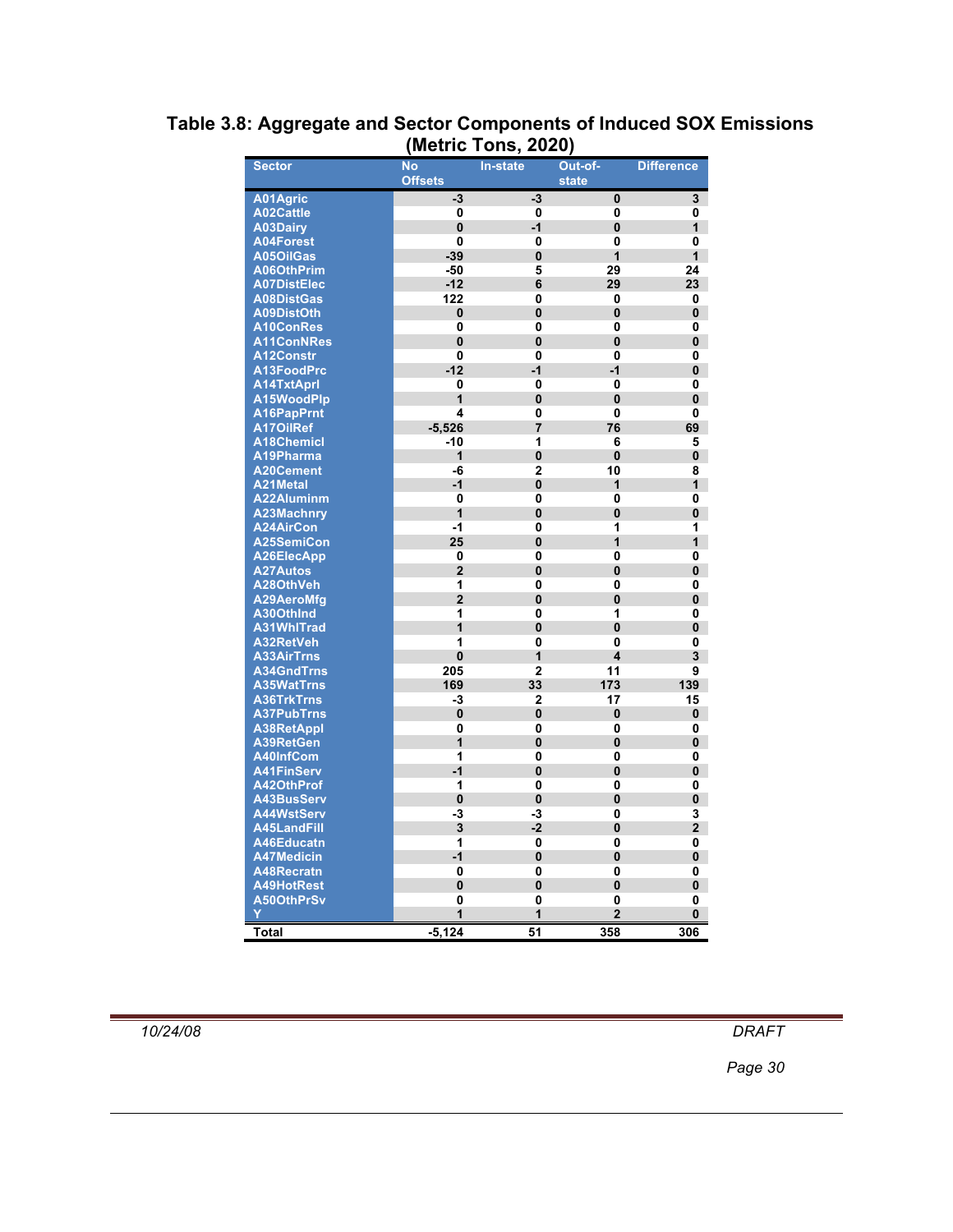|                    | V                           |                 |                         |                         |
|--------------------|-----------------------------|-----------------|-------------------------|-------------------------|
| <b>Sector</b>      | <b>No</b><br><b>Offsets</b> | <b>In-state</b> | Out-of-<br><b>state</b> | <b>Difference</b>       |
| A01Agric           | $-525$                      | $-396$          | 8                       | 405                     |
| <b>A02Cattle</b>   | -8                          | $-17$           | 1                       | 18                      |
| <b>A03Dairy</b>    | 60                          | $-123$          | $-19$                   | 104                     |
| <b>A04Forest</b>   | 12                          | 1               | 9                       | 8                       |
| A05OilGas          | $-23$                       | $\mathbf{0}$    | $\mathbf{0}$            | $\bf{0}$                |
| A06OthPrim         | $-239$                      | 26              | 139                     | 113                     |
| <b>A07DistElec</b> | $-44$                       | 21              | 106                     | 85                      |
| <b>A08DistGas</b>  | 114                         | 0               | 0                       | 0                       |
| <b>A09DistOth</b>  | $\bf{0}$                    | $\bf{0}$        | $\mathbf{0}$            | $\bf{0}$                |
| <b>A10ConRes</b>   | 419                         | 24              | 141                     | 117                     |
| <b>A11ConNRes</b>  | 1,914                       | 1               | $-12$                   | $-12$                   |
| <b>A12Constr</b>   | 1,441                       | 90              | 437                     | 347                     |
| A13FoodPrc         | -95                         | -7              | $-10$                   | -2                      |
| A14TxtAprl         | 0                           | 0               | 0                       | 0                       |
| A15WoodPlp         | 13                          | 1               | 5                       | $\overline{\mathbf{4}}$ |
| A16PapPrnt         | $\overline{2}$              | 0               | 0                       | 0                       |
| A17OilRef          | $-709$                      | 1               | 10                      | 9                       |
| A18Chemicl         | $-11$                       | 1               | 7                       | 6                       |
| A19Pharma          | $\bf{0}$                    | $\mathbf{0}$    | $\mathbf{0}$            | $\bf{0}$                |
| A20Cement          | $-21$                       | 8               | 39                      | 31                      |
| <b>A21Metal</b>    | $-1$                        | $\mathbf{0}$    | $\overline{2}$          | $\overline{2}$          |
| A22Aluminm         | $-1$                        | 0               | 0                       | 0                       |
| <b>A23Machnry</b>  | $\mathbf{0}$                | $\mathbf{0}$    | 0                       | $\bf{0}$                |
| <b>A24AirCon</b>   | 0                           | 0               | 0                       | 0                       |
| A25SemiCon         | 11                          | $\mathbf{0}$    | $\overline{1}$          | $\mathbf{0}$            |
| A26ElecApp         | O                           | 0               | 0                       | 0                       |
| <b>A27Autos</b>    | $\overline{1}$              | 0               | O                       | $\bf{0}$                |
| A28OthVeh          | 1                           | 0               | 0                       | 0                       |
| A29AeroMfg         | $\overline{1}$              | $\bf{0}$        | $\mathbf{0}$            | $\bf{0}$                |
| A30OthInd          | 10                          | 1               | 4                       | $\overline{2}$          |
| <b>A31WhITrad</b>  | $\overline{2}$              | $\mathbf{0}$    | 0                       | $\mathbf{0}$            |
| A32RetVeh          | 1                           | 0               | 0                       | 0                       |
| <b>A33AirTrns</b>  | $-1$                        | $\overline{2}$  | 9                       | $\overline{7}$          |
| <b>A34GndTrns</b>  | 7,437                       | 71              | 382                     | 311                     |
| <b>A35WatTrns</b>  | 29                          | 6               | 30                      | 24                      |
| <b>A36TrkTrns</b>  | $-138$                      | 84              | 808                     | 723                     |
| <b>A37PubTrns</b>  | 0                           | 0               | 0                       | 0                       |
| A38RetAppl         | 0                           | 0               | 0                       | 0                       |
| A39RetGen          | $\overline{1}$              | $\mathbf{0}$    | $\mathbf{0}$            | $\bf{0}$                |
| A40InfCom          | 1                           | 0               | 0                       | 0                       |
| <b>A41FinServ</b>  | $-1$                        | $\mathbf{0}$    | O                       | $\bf{0}$                |
| A42OthProf         | 3                           | 0               | 0                       | 0                       |
| <b>A43BusServ</b>  | 0                           | 0               | $\bf{0}$                | $\bf{0}$                |
| <b>A44WstServ</b>  | $-135$                      | $-128$          | 15                      | 143                     |
| <b>A45LandFill</b> | 9                           | -6              | $-1$                    | 5                       |
| A46Educatn         | 1                           | 0               | 0                       | 0                       |
| <b>A47Medicin</b>  | $-2$                        | $\mathbf{0}$    | $\mathbf{0}$            | $\bf{0}$                |
| <b>A48Recratn</b>  | 1                           | 0               | 0                       | 0                       |
| <b>A49HotRest</b>  | $\bf{0}$                    | $\mathbf{0}$    | 0                       | $\mathbf 0$             |
| <b>A50OthPrSv</b>  | 1                           | 0               | 0                       | 0                       |
| Ÿ                  | 10                          | 10              | 13                      | 3                       |
| <b>Total</b>       | 9,533                       | $-338$          | 2,111                   | 2,450                   |

#### **Table 3.9: Aggregate and Sector Components of Induced PM Emissions (Metric Tons, 2020)**

*10/24/08 DRAFT*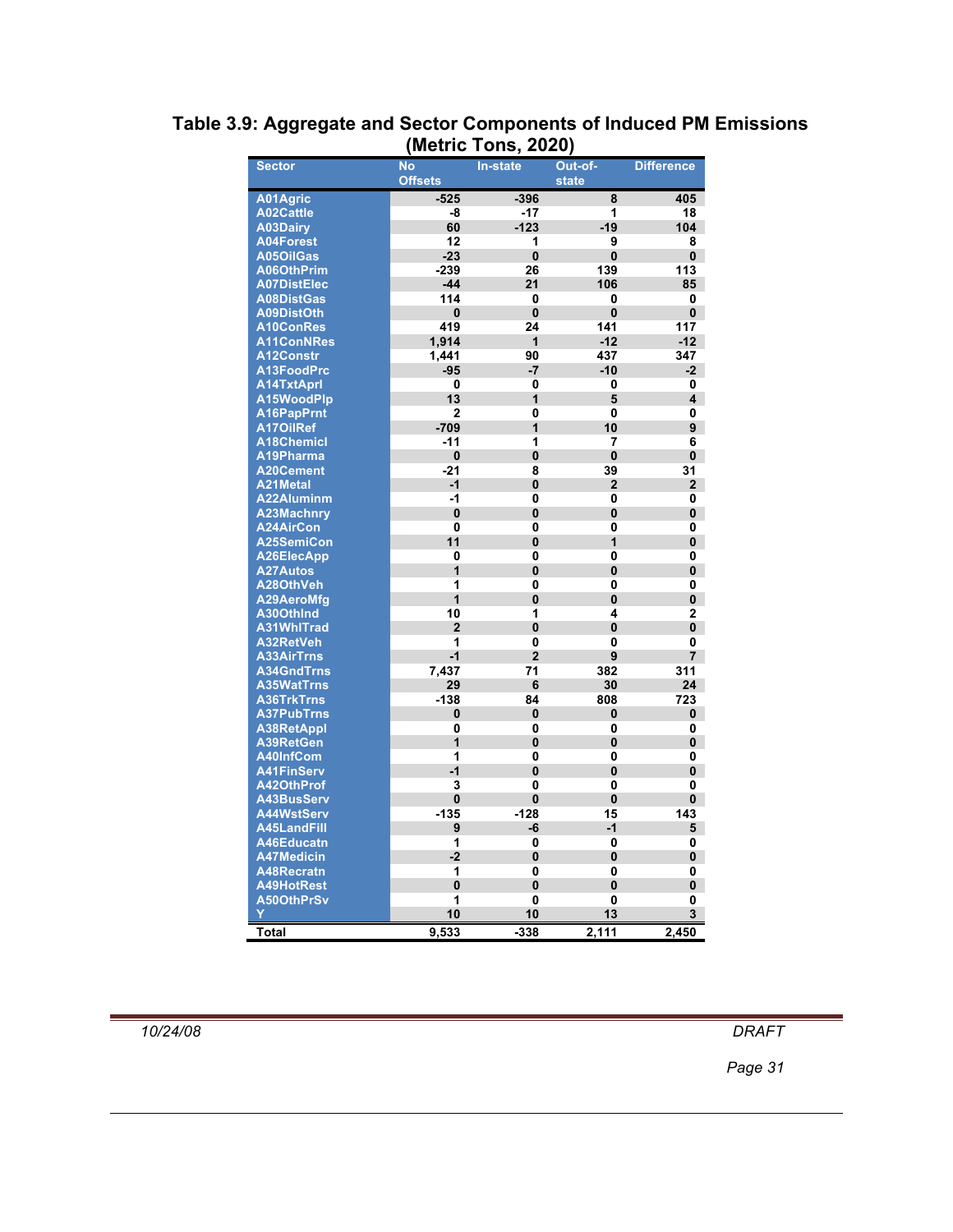| <b>Sector</b>      | <b>No</b>      | In-state       | Out-of-                 | <b>Difference</b> |  |
|--------------------|----------------|----------------|-------------------------|-------------------|--|
|                    | <b>Offsets</b> |                | state                   |                   |  |
| A01Agric           | $-265$         | $-200$         | 4                       | 204               |  |
| <b>A02Cattle</b>   | -4             | -9             | 1                       | 9                 |  |
| <b>A03Dairy</b>    | 30             | $-62$          | -9                      | 53                |  |
| <b>A04Forest</b>   | 7              | 1              | 5                       | 4                 |  |
| A05OilGas          | $-21$          | $\mathbf{0}$   | $\mathbf{0}$            | $\bf{0}$          |  |
| <b>A06OthPrim</b>  | $-132$         | 15             | 77                      | 62                |  |
| <b>A07DistElec</b> | $-35$          | 17             | 85                      | 68                |  |
| <b>A08DistGas</b>  | 110            | 0              | 0                       | 0                 |  |
| <b>A09DistOth</b>  | $\bf{0}$       | $\bf{0}$       | $\mathbf{0}$            | $\bf{0}$          |  |
| A10ConRes          | 205            | 12             | 69                      | 57                |  |
| A11ConNRes         | 937            | $\bf{0}$       | -6                      | -6                |  |
| A12Constr          | 705            | 44             | 214                     | 170               |  |
| A13FoodPrc         | $-57$          | $-4$           | -6                      | $-1$              |  |
| A14TxtAprl         | 0              | 0              | 0                       | 0                 |  |
| A15WoodPlp         | 9              | 1              | $\overline{\mathbf{4}}$ | 3                 |  |
| A16PapPrnt         | $\overline{2}$ | 0              | 0                       | 0                 |  |
| A17OilRef          | $-557$         | 1              | 8                       | 7                 |  |
| <b>A18Chemicl</b>  | $-10$          | 1              | 6                       | 5                 |  |
| A19Pharma          | $\bf{0}$       | $\mathbf{0}$   | $\bf{0}$                | $\bf{0}$          |  |
| <b>A20Cement</b>   | $-15$          | 5              | 27                      | 21                |  |
| <b>A21Metal</b>    | $-1$           | $\bf{0}$       | $\overline{2}$          | 1                 |  |
| A22Aluminm         | 0              | 0              | 0                       | 0                 |  |
| A23Machnry         | $\bf{0}$       | $\bf{0}$       | $\mathbf{0}$            | $\bf{0}$          |  |
| A24AirCon          | 0              | 0              | 0                       | 0                 |  |
| A25SemiCon         | 11             | $\bf{0}$       | 1                       | $\mathbf{0}$      |  |
| A26ElecApp         | 0              | 0              | 0                       | 0                 |  |
| <b>A27Autos</b>    | 1              | $\bf{0}$       | $\bf{0}$                | $\bf{0}$          |  |
| A28OthVeh          | 1              | 0              | 0                       | 0                 |  |
| A29AeroMfg         | $\overline{1}$ | $\bf{0}$       | $\bf{0}$                | $\mathbf{0}$      |  |
| A30OthInd          | 7              | 1              | 3                       | $\overline{2}$    |  |
| <b>A31WhITrad</b>  | $\overline{2}$ | $\bf{0}$       | $\bf{0}$                | $\mathbf{0}$      |  |
| A32RetVeh          | 1              | 0              | 0                       | 0                 |  |
| <b>A33AirTrns</b>  | $-1$           | $\overline{2}$ | 9                       | $\overline{7}$    |  |
| <b>A34GndTrns</b>  | 3,896          | 37             | 200                     | 163               |  |
| <b>A35WatTrns</b>  | 28             | 6              | 29                      | 23                |  |
| <b>A36TrkTrns</b>  | -75            | 46             | 441                     | 395               |  |
| <b>A37PubTrns</b>  | $\bf{0}$       | $\bf{0}$       | $\bf{0}$                | $\bf{0}$          |  |
| A38RetAppl         | 0              | 0              | 0                       | 0                 |  |
| A39RetGen          | $\mathbf{1}$   | $\mathbf{0}$   | $\bf{0}$                | $\mathbf{0}$      |  |
| A40InfCom          | $\overline{2}$ | 0              | 0                       | 0                 |  |
| <b>A41FinServ</b>  | $-1$           | $\bf{0}$       | $\bf{0}$                | $\bf{0}$          |  |
| A42OthProf         | 3              | 0              | 0                       | 0                 |  |
| <b>A43BusServ</b>  | $\bf{0}$       | 0              | $\mathbf{0}$            | $\mathbf{0}$      |  |
| A44WstServ         | $-128$         | $-122$         | 14                      | 136               |  |
| <b>A45LandFill</b> | 4              | $-3$           | $-1$                    | $\overline{2}$    |  |
| A46Educatn         | 1              | 0              | 0                       | 0                 |  |
| A47Medicin         | $-2$           | $\bf{0}$       | $\bf{0}$                | $\bf{0}$          |  |
| A48Recratn         | 1              | 0              | 0                       | 0                 |  |
| <b>A49HotRest</b>  | $\mathbf{0}$   | $\bf{0}$       | $\mathbf{0}$            | $\mathbf{0}$      |  |
| A50OthPrSv         | 1              | 0              | 0                       | 0                 |  |
| Ÿ                  | 6              | 6              | 8                       | $\overline{2}$    |  |
|                    |                |                |                         |                   |  |
| <b>Total</b>       | 4,661          | $-211$         | 1,174                   | 1,385             |  |

#### **Table 3.10: Aggregate and Sector Components of Induced PM10 Emissions (Metric Tons, 2020)**

*10/24/08 DRAFT*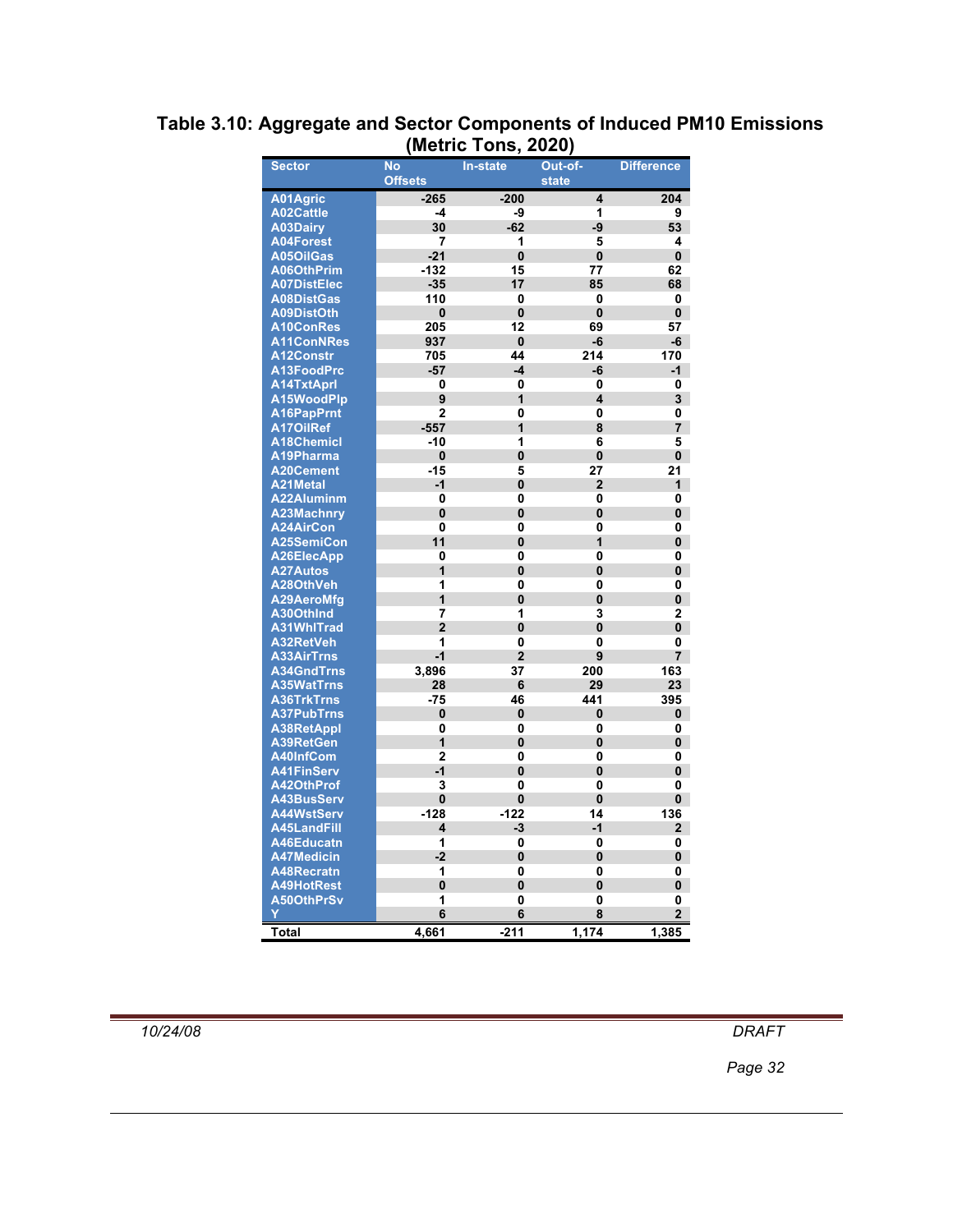|                              |                             |                 | ,,               |                   |
|------------------------------|-----------------------------|-----------------|------------------|-------------------|
| <b>Sector</b>                | <b>No</b><br><b>Offsets</b> | <b>In-state</b> | Out-of-<br>state | <b>Difference</b> |
|                              |                             |                 |                  |                   |
| A01Agric                     | $-75$<br>$-1$               | $-57$<br>$-3$   | 1<br>0           | 58                |
| A02Cattle<br><b>A03Dairy</b> | 9                           | $-18$           | -3               | 3<br>15           |
| <b>A04Forest</b>             | 3                           | 0               | $\overline{2}$   | $\overline{2}$    |
| A05OilGas                    | $-22$                       | $\bf{0}$        | $\mathbf{0}$     | $\mathbf{0}$      |
| A06OthPrim                   | $-51$                       | 6               | 30               | 24                |
| <b>A07DistElec</b>           | $-31$                       | 15              | 76               | 60                |
| <b>A08DistGas</b>            | 113                         | 0               | 0                | 0                 |
| <b>A09DistOth</b>            | $\bf{0}$                    | 0               | $\bf{0}$         | $\bf{0}$          |
| A10ConRes                    | 20                          | 1               | 7                | 6                 |
| <b>A11ConNRes</b>            | 94                          | $\bf{0}$        | $-1$             | $-1$              |
| A12Constr                    | 70                          | 4               | 21               | 17                |
| A13FoodPrc                   | $-31$                       | $-2$            | $-3$             | $-1$              |
| A14TxtAprl                   | 0                           | 0               | 0                | 0                 |
| A15WoodPlp                   | 6                           | $\bf{0}$        | $\overline{2}$   | $\overline{2}$    |
| A16PapPrnt                   | $\overline{2}$              | 0               | 0                | 0                 |
| A17OilRef                    | $-516$                      | 1               | $\overline{7}$   | 6                 |
| A18Chemicl                   | -9                          | 1               | 6                | 5                 |
| A19Pharma                    | $\mathbf{0}$                | $\bf{0}$        | $\mathbf{0}$     | $\mathbf{0}$      |
| <b>A20Cement</b>             | $-10$                       | 4               | 18               | 15                |
| <b>A21Metal</b>              | $-1$                        | $\bf{0}$        | 1                | $\overline{1}$    |
| A22Aluminm                   | 0                           | 0               | 0                | 0                 |
| <b>A23Machnry</b>            | $\bf{0}$                    | $\bf{0}$        | $\bf{0}$         | $\mathbf{0}$      |
| A24AirCon                    | 0                           | 0               | 0                | 0                 |
| A25SemiCon                   | 10                          | $\bf{0}$        | 1                | 0                 |
| A26ElecApp                   | 0                           | 0               | 0                | 0                 |
| <b>A27Autos</b>              | 1                           | 0               | $\bf{0}$         | $\bf{0}$          |
| A28OthVeh                    | 1                           | 0               | 0                | 0                 |
| A29AeroMfg                   | $\overline{1}$              | $\bf{0}$        | $\bf{0}$         | $\bf{0}$          |
| A30OthInd                    | 4                           | 1               | $\overline{2}$   | 1                 |
| <b>A31WhITrad</b>            | $\overline{2}$              | $\mathbf{0}$    | $\bf{0}$         | $\mathbf{0}$      |
| A32RetVeh                    | 1                           | 0               | 0                | 0                 |
| <b>A33AirTrns</b>            | $-1$                        | $\overline{2}$  | 9                | 7                 |
| <b>A34GndTrns</b>            | 573                         | 5               | 29               | 24                |
| <b>A35WatTrns</b>            | 27                          | 5               | 28               | 22                |
| A36TrkTrns                   | $-16$                       | 10              | 92               | 82                |
| <b>A37PubTrns</b>            | $\bf{0}$                    | 0               | $\bf{0}$         | $\bf{0}$          |
| A38RetAppl                   | 0                           | 0               | 0                | 0                 |
| A39RetGen                    | $\mathbf{1}$                | $\bf{0}$        | $\bf{0}$         | $\mathbf{0}$      |
| A40InfCom                    | $\overline{2}$              | $\bf{0}$        | 0                | 0                 |
| <b>A41FinServ</b>            | $-1$                        | $\mathbf{0}$    | $\bf{0}$         | $\mathbf{0}$      |
| A42OthProf                   | 3                           | 0               | 0                | 0                 |
| A43BusServ                   | $\bf{0}$                    | 0               | $\bf{0}$         | $\mathbf{0}$      |
| <b>A44WstServ</b>            | $-117$                      | $-111$          | 13               | 124               |
| <b>A45LandFill</b>           | 3                           | -2              | 0                | 1                 |
| A46Educatn                   | 1                           | 0               | $\mathbf{0}$     | 0                 |
| <b>A47Medicin</b>            | $-2$                        | $\bf{0}$        | $\mathbf{0}$     | $\mathbf{0}$      |
| A48Recratn                   | 1                           | 0               | 0                | 0                 |
| <b>A49HotRest</b>            | $\mathbf{0}$                | 0               | $\bf{0}$         | $\mathbf{0}$      |
| <b>A50OthPrSv</b>            | 1                           | 0               | 0                | 0                 |
| Y                            | $\overline{2}$              | $\overline{2}$  | 3                | 1                 |
| <b>Total</b>                 | 64                          | $-137$          | 338              | 475               |

#### **Table 3.11: Aggregate and Sector Components of Induced PM25 Emissions (Metric Tons, 2020)**

*10/24/08 DRAFT*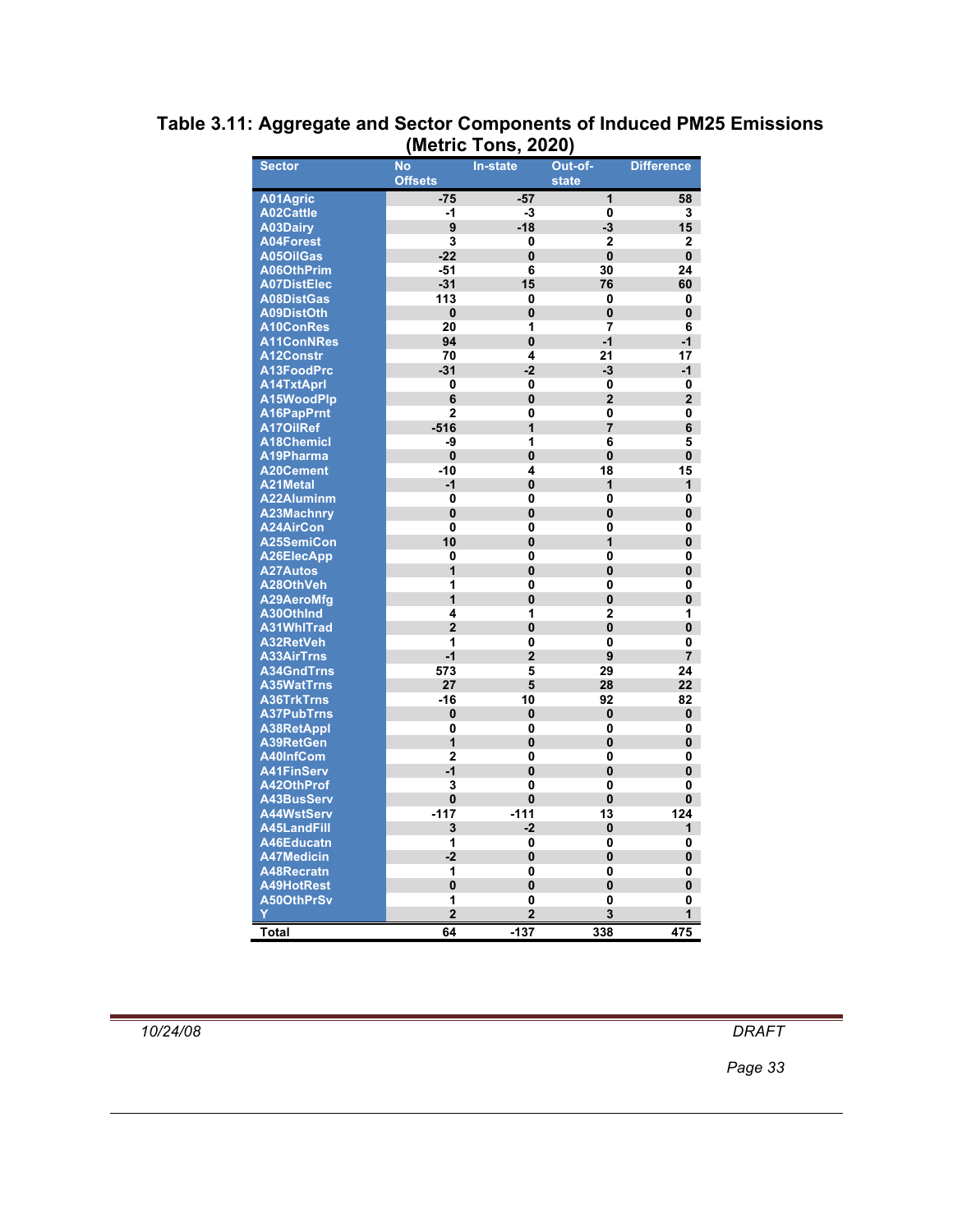## 5 Conclusions and Extensions

This report is the first to examine California's Global Warming Solutions act strictly from the perspective of criteria pollutants. While GHG emissions are the primary focus of the Act, its historical precedence makes it an important landmark for environmental policy, and in that context its fullest implications need to be understood. While the Act achieves dramatic gains in reduction of global warming pollution, its effects on other categories of emissions will depend on specifics of policy implementation. From a tocics and public health perspective, criteria pollutants are an important category of such collateral emissions. Since AB32 is not directly targeted at these, the effects of its approach to GHG reduction may have unintended consequences. This study provides the first detailed evidence to support policy dialogue on this issue.

Using a dynamic economic forecasting model, we evaluate AB32 implementation options set forth in the Scoping plan, with particular reference to cap and trade offset policies and their effects on criteria pollution levels over the medium term of AB32 (to 2020). Our findings suggest that the choice of offset level and origin will have important impacts on critiera pollution in California. In particular, we find that AB32 reduces most criteria pollution via co-pollutant mitigation, and in-state offsets can actually achieve further criteria mitigation in the majority of emission categories. However, if offsets are made available outside California, criteria pollution levels will be higher in every category. For these reasons, it is very important that offset policy be carefully considered and designed, including the use parallel criteria mitigation policies if out-ofstate offsets are contemplated.

This work was undertaken to strengthen a relatively weak basis of evidence on an important public health issue: criteria pollution in the context of climate policy. Much work could profitably be done to inform public and private stakeholders about more detailed aspects of this issue, including more detailed industry analysis, local emissions and regulatory options, and "closing the loop" to examine economy-environment-public health cost feedbacks that should be informing long term environmental policy. California's leadership in climate policy offers a unique opportunity to broaden public awareness of these complex issues, to design more sophisticated and forward looking

*10/24/08 DRAFT*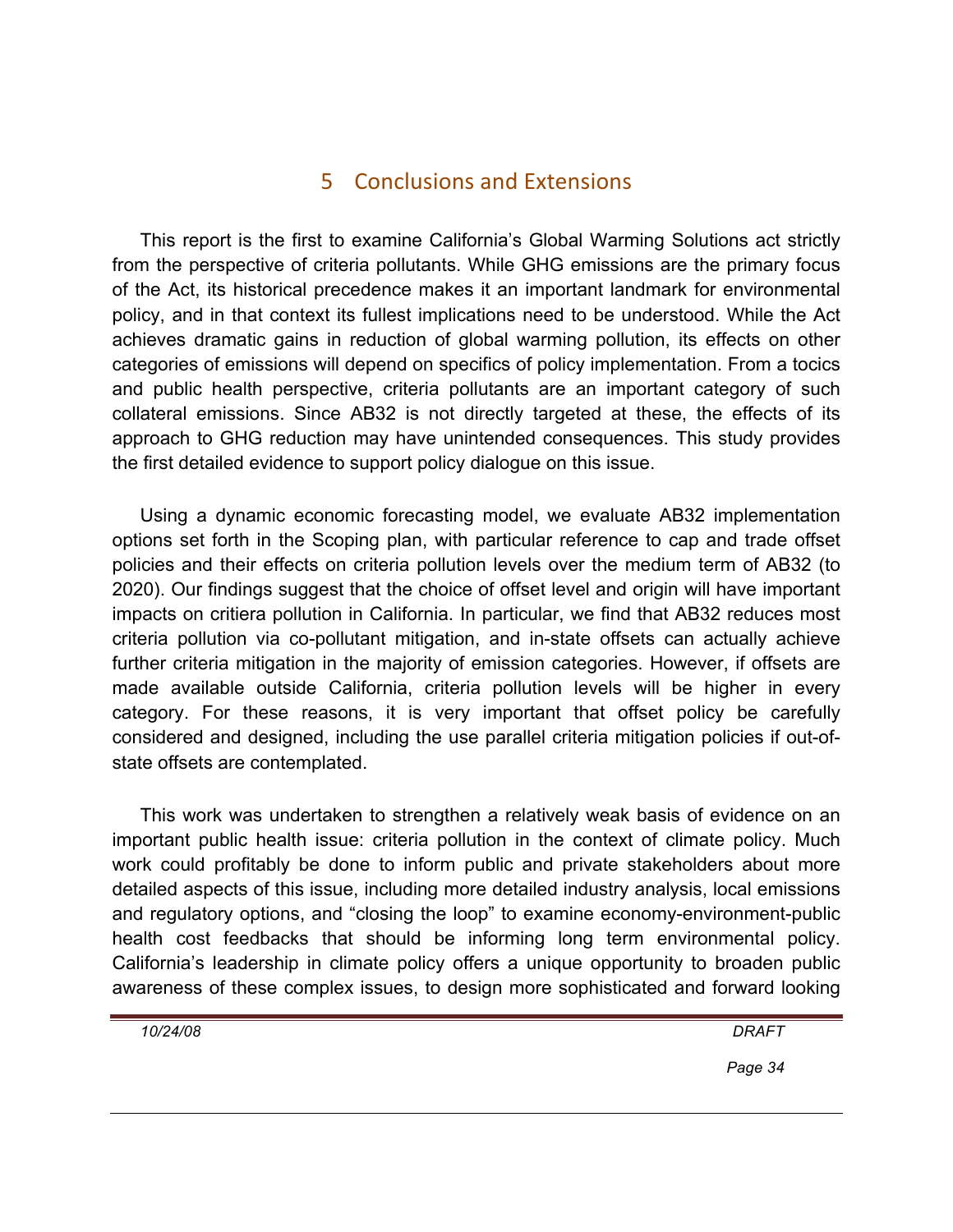policies, and to set global standards for a new generation of integrated environmental policies.

*10/24/08 DRAFT*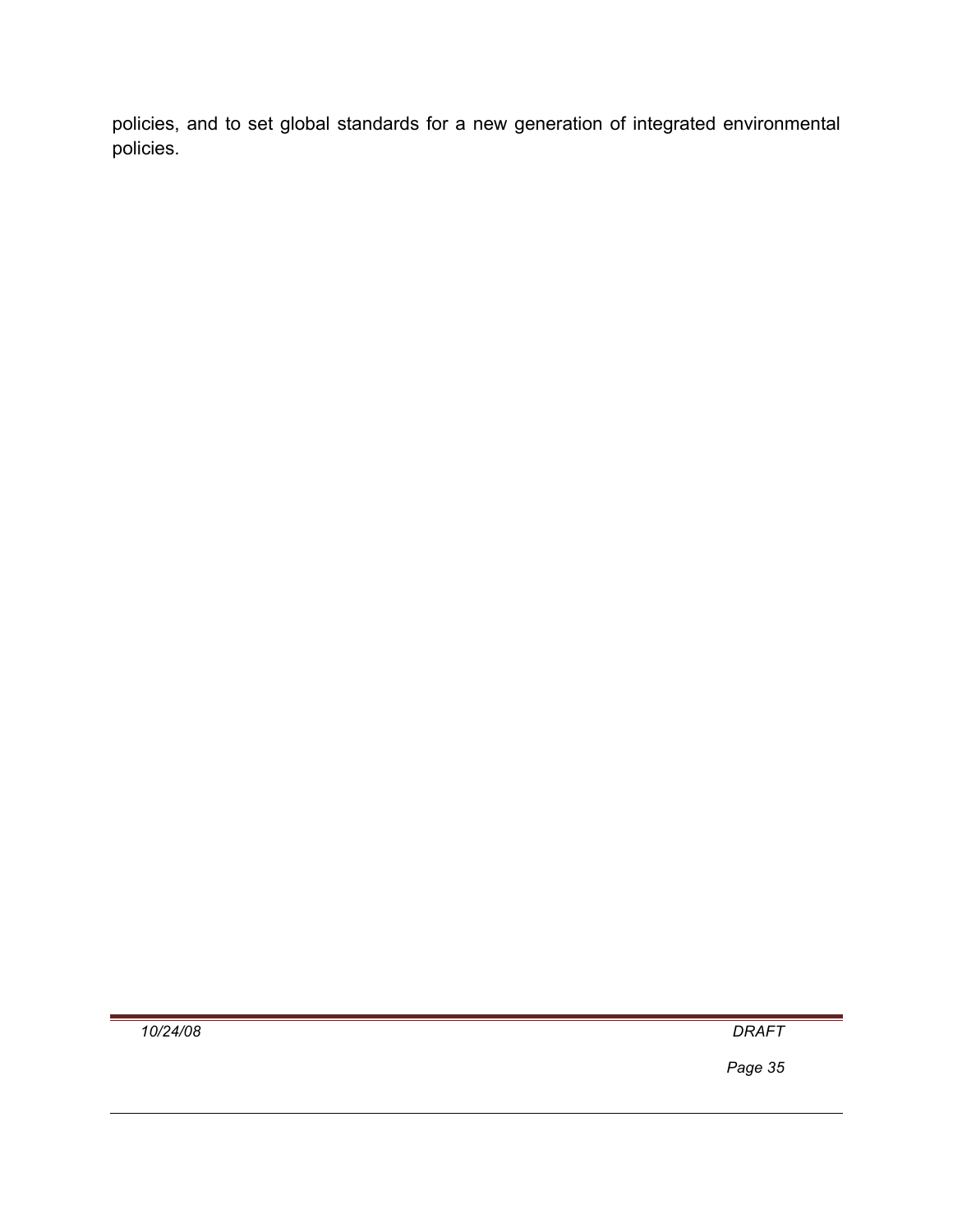#### Background Annexes

## Annex 1 - The BEAR MODEL

The Berkeley Energy and Resources (BEAR) model is a constellation of research tools designed to elucidate economy-environment linkages in California. The schematics in Figures 2.1 and 2.2 (below) describe the four generic components of the modeling facility and their interactions. This section provides a brief summary of the formal structure of the BEAR model. $8$  For the purposes of this report, the 2003 California Social Accounting Matrix (SAM), was aggregated along certain dimensions. The current version of the model includes 50 activity sectors and ten households aggregated from the original California SAM. The equations of the model are completely documented elsewhere (Roland-Holst: 2005), and for the present we only discuss its salient structural components.

Technically, a CGE model is a system of simultaneous equations that simulate price-directed interactions between firms and households in commodity and factor markets. The role of government, capital markets, and other trading partners are also specified, with varying degrees of detail and passivity, to close the model and account for economywide resource allocation, production, and income determination.

The role of markets is to mediate exchange, usually with a flexible system of prices, the most important endogenous variables in a typical CGE model. As in a real market economy, commodity and factor price changes induce changes in the level and composition of supply and demand, production and income, and the remaining endogenous variables in the system. In CGE models, an equation system is solved for prices that correspond to equilibrium in markets and satisfy the accounting identities governing economic behavior. If such a system is precisely specified, equilibrium always exists and such a consistent model can be calibrated to a base period data set. The resulting calibrated general equilibrium model is then used to simulate the economywide (and regional) effects of alternative policies or external events.

*10/24/08 DRAFT*

l

 $8$  See Roland-Holst (2005) for a complete model description.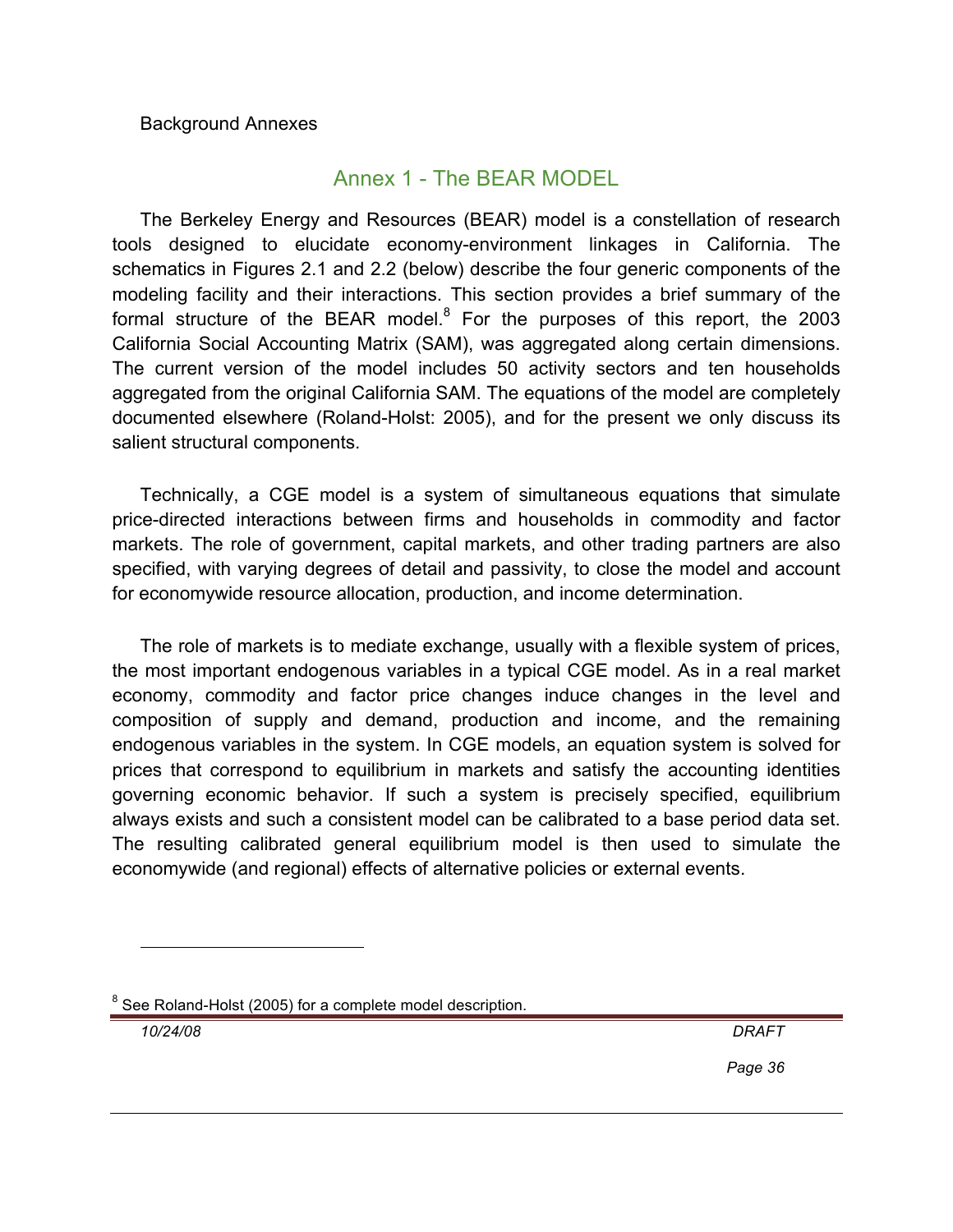The distinguishing feature of a general equilibrium model, applied or theoretical, is its closed-form specification of all activities in the economic system under study. This can be contrasted with more traditional partial equilibrium analysis, where linkages to other domestic markets and agents are deliberately excluded from consideration. A large and growing body of evidence suggests that indirect effects (e.g., upstream and downstream production linkages) arising from policy changes are not only substantial, but may in some cases even outweigh direct effects. Only a model that consistently specifies economywide interactions can fully assess the implications of economic policies or business strategies. In a multi-country model like the one used in this study, indirect effects include the trade linkages between countries and regions which themselves can have policy implications.

The model we use for this work has been constructed according to generally accepted specification standards, implemented in the GAMS programming language, and calibrated to the new California SAM estimated for the year 2003.<sup>9</sup> The result is a single economy model calibrated over the fifteen-year time path from 2005 to 2020.<sup>10</sup> Using the very detailed accounts of the California SAM, we include the following in the present model:

#### Production

All sectors are assumed to operate under constant returns to scale and cost optimization. Production technology is modeled by a nesting of constant-elasticity-ofsubstitution (CES) functions.

In each period, the supply of primary factors — capital, land, and labor — is usually predetermined.<sup>11</sup> The model includes adjustment rigidities. An important feature is the distinction between old and new capital goods. In addition, capital is assumed to be

*10/24/08 DRAFT*

 $\overline{a}$ 

<sup>&</sup>lt;sup>9</sup> See e.g. Meeraus et al (1992) for GAMS. Berck et al (2004) for discussion of the California SAM.<br><sup>10</sup> The present specification is one of the most advanced examples of this empirical method, already applied to over 50

applied to over 50 individual countries or compiled the current period's level of investment.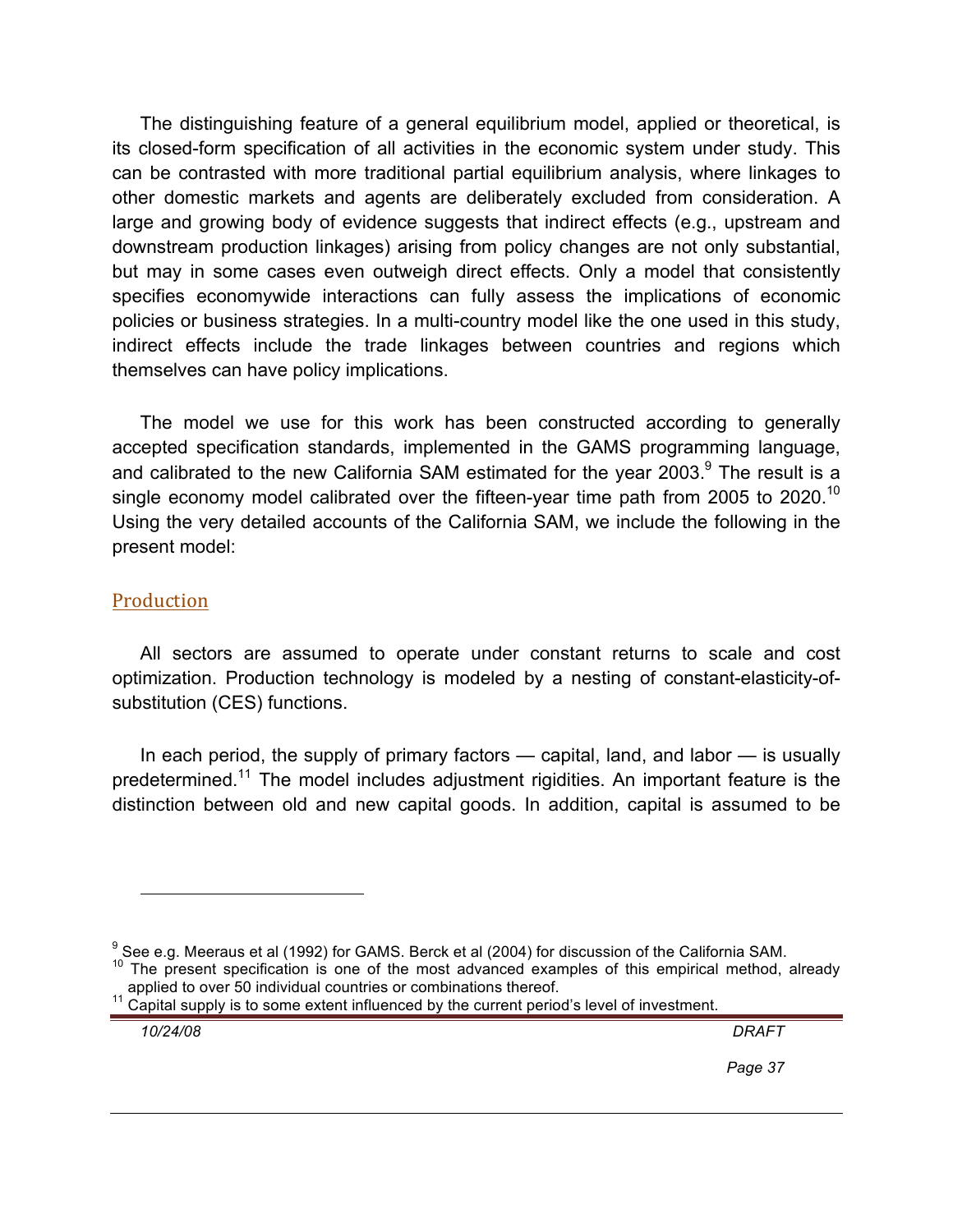partially mobile, reflecting differences in the marketability of capital goods across sectors.<sup>12</sup>

Once the optimal combination of inputs is determined, sectoral output prices are calculated assuming competitive supply conditions in all markets.

#### **Consumption and Closure Rule**

All income generated by economic activity is assumed to be distributed to consumers. Each representative consumer allocates optimally his/her disposable income among the different commodities and saving. The consumption/saving decision is completely static: saving is treated as a "good" and its amount is determined simultaneously with the demand for the other commodities, the price of saving being set arbitrarily equal to the average price of consumer goods.

The government collects income taxes, indirect taxes on intermediate inputs, outputs and consumer expenditures. The default closure of the model assumes that the government deficit/saving is exogenously specified.<sup>13</sup> The indirect tax schedule will shift to accommodate any changes in the balance between government revenues and government expenditures.

The current account surplus (deficit) is fixed in nominal terms. The counterpart of this imbalance is a net outflow (inflow) of capital, which is subtracted (added to) the domestic flow of saving. In each period, the model equates gross investment to net saving (equal to the sum of saving by households, the net budget position of the government and foreign capital inflows). This particular closure rule implies that investment is driven by saving.

l

 $12$  For simplicity, it is assumed that old capital goods supplied in second-hand markets and new capital goods are homogeneous. This formulation makes it possible to introduce downward rigidities in the adjustment of capital without increasing excessively the number of equilibrium prices to be determined by the model.

 $13$  In the reference simulation, the real government fiscal balance converges (linearly) towards 0 by the final period of the simulation.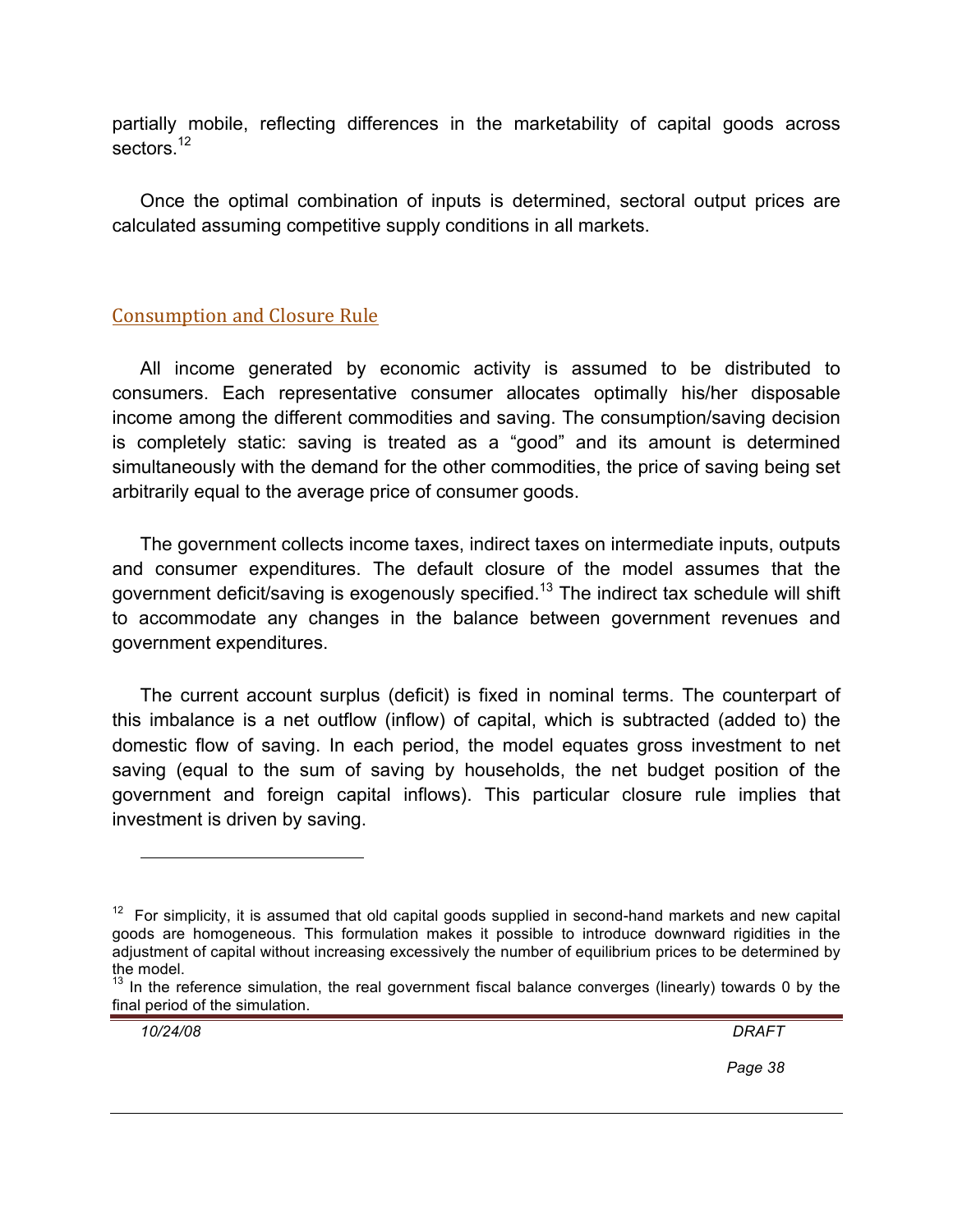#### Trade

Goods are assumed to be differentiated by region of origin. In other words, goods classified in the same sector are different according to whether they are produced domestically or imported. This assumption is frequently known as the *Armington* assumption. The degree of substitutability, as well as the import penetration shares are allowed to vary across commodities. The model assumes a single Armington agent. This strong assumption implies that the propensity to import and the degree of substitutability between domestic and imported goods is uniform across economic agents. This assumption reduces tremendously the dimensionality of the model. In many cases this assumption is imposed by the data. A symmetric assumption is made on the export side where domestic producers are assumed to differentiate the domestic market and the export market. This is modeled using a *Constant-Elasticity-of-Transformation* (CET) function.

#### **Dynamic Features and Calibration**

The current version of the model has a simple recursive dynamic structure as agents are assumed to be myopic and to base their decisions on static expectations about prices and quantities. Dynamics in the model originate in three sources: i) accumulation of productive capital and labor growth; ii) shifts in production technology; and iii) the putty/semi-putty specification of technology.

#### Capital accumulation

In the aggregate, the basic capital accumulation function equates the current capital stock to the depreciated stock inherited from the previous period plus gross investment. However, at the sectoral level, the specific accumulation functions may differ because the demand for (old and new) capital can be less than the depreciated stock of old capital. In this case, the sector contracts over time by releasing old capital goods. Consequently, in each period, the new capital vintage available to expanding industries is equal to the sum of disinvested capital in contracting industries plus total saving generated by the economy, consistent with the closure rule of the model.

The putty/semi-putty specification

*10/24/08 DRAFT*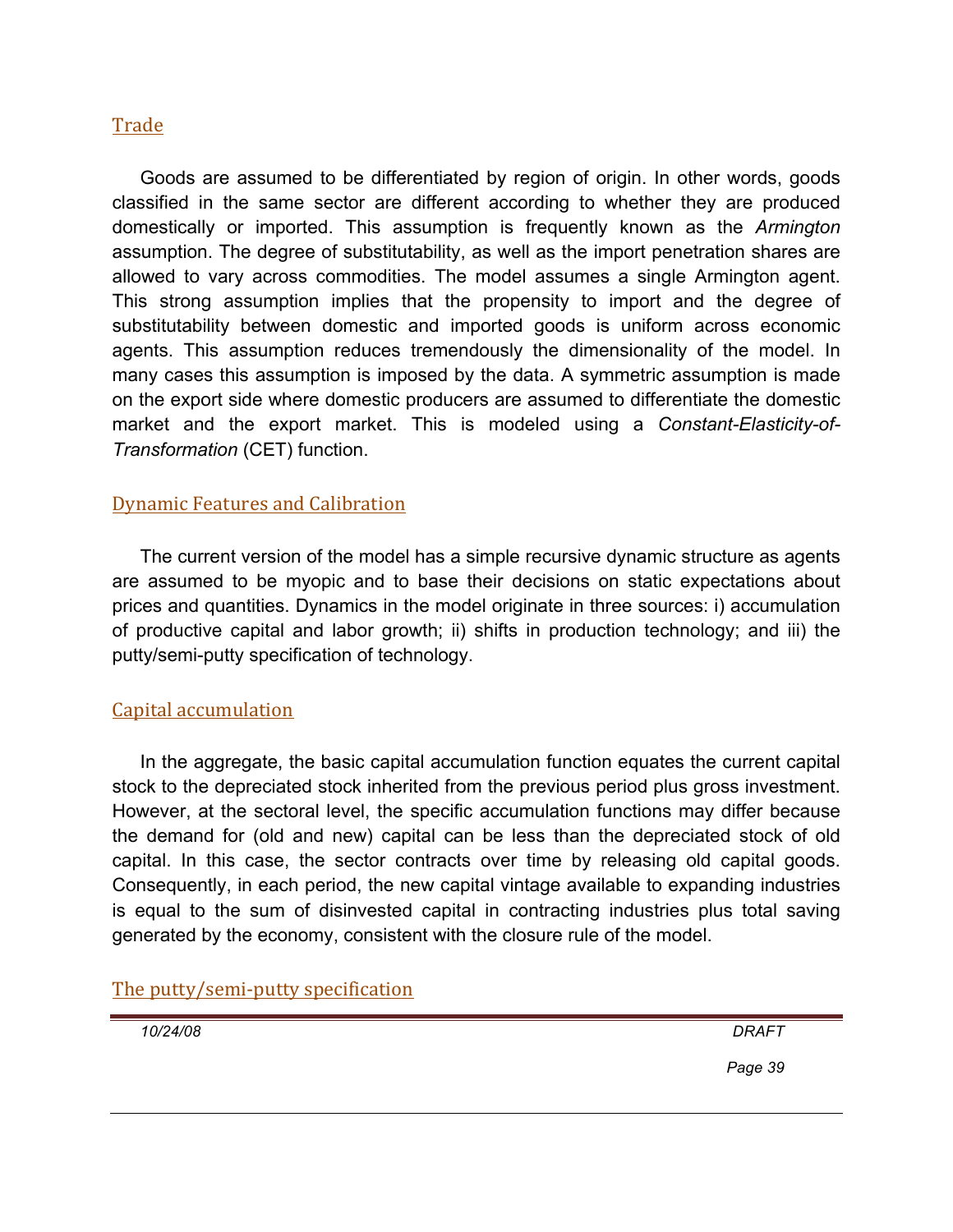The substitution possibilities among production factors are assumed to be higher with the new than the old capital vintages — technology has a putty/semi-putty specification. Hence, when a shock to relative prices occurs (e.g. the imposition of an emissions fee), the demands for production factors adjust gradually to the long-run optimum because the substitution effects are delayed over time. The adjustment path depends on the values of the short-run elasticities of substitution and the replacement rate of capital. As the latter determines the pace at which new vintages are installed, the larger is the volume of new investment, the greater the possibility to achieve the longrun total amount of substitution among production factors.

*10/24/08 DRAFT*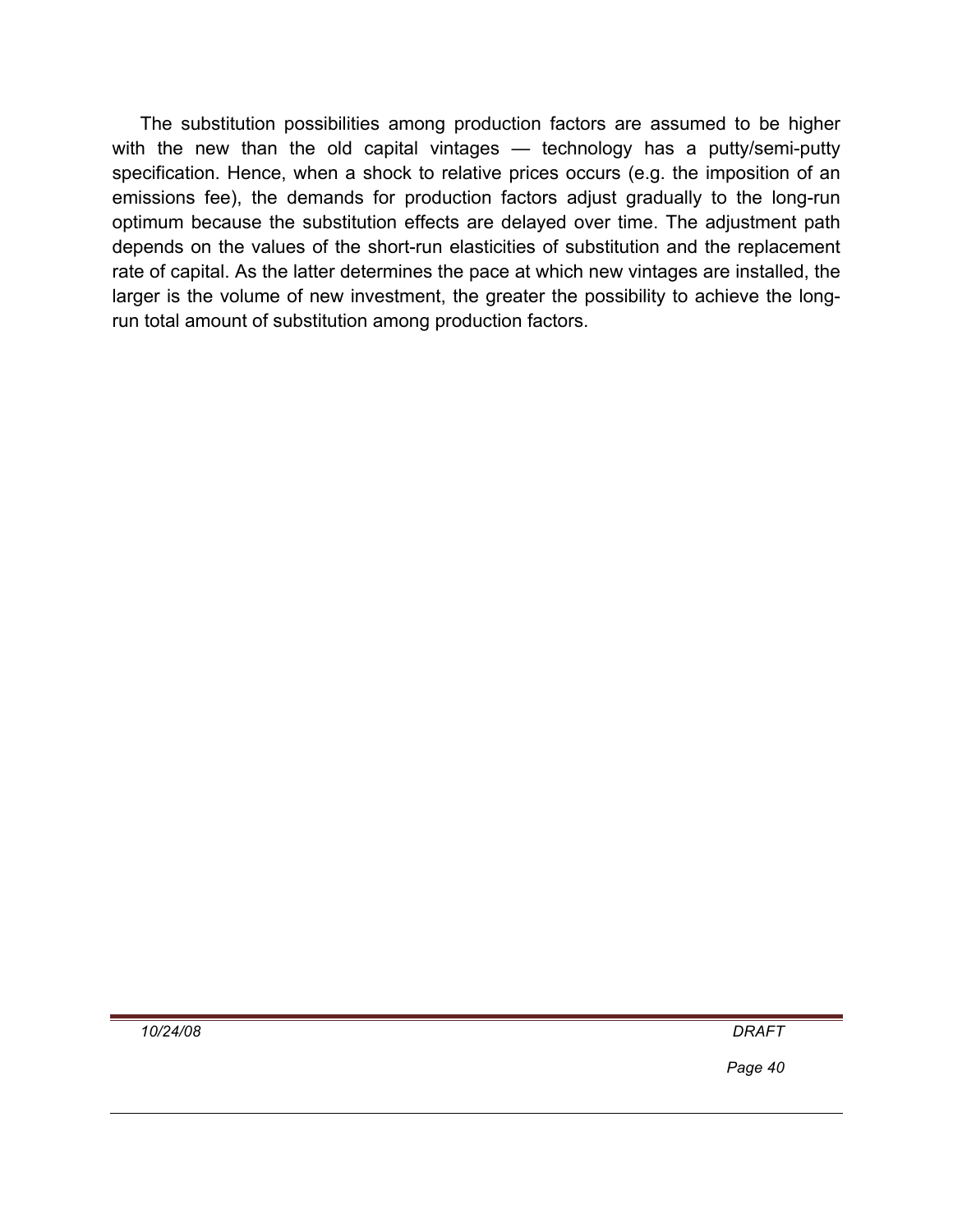**Figure A.1: Component Structure of the Modeling Facility**

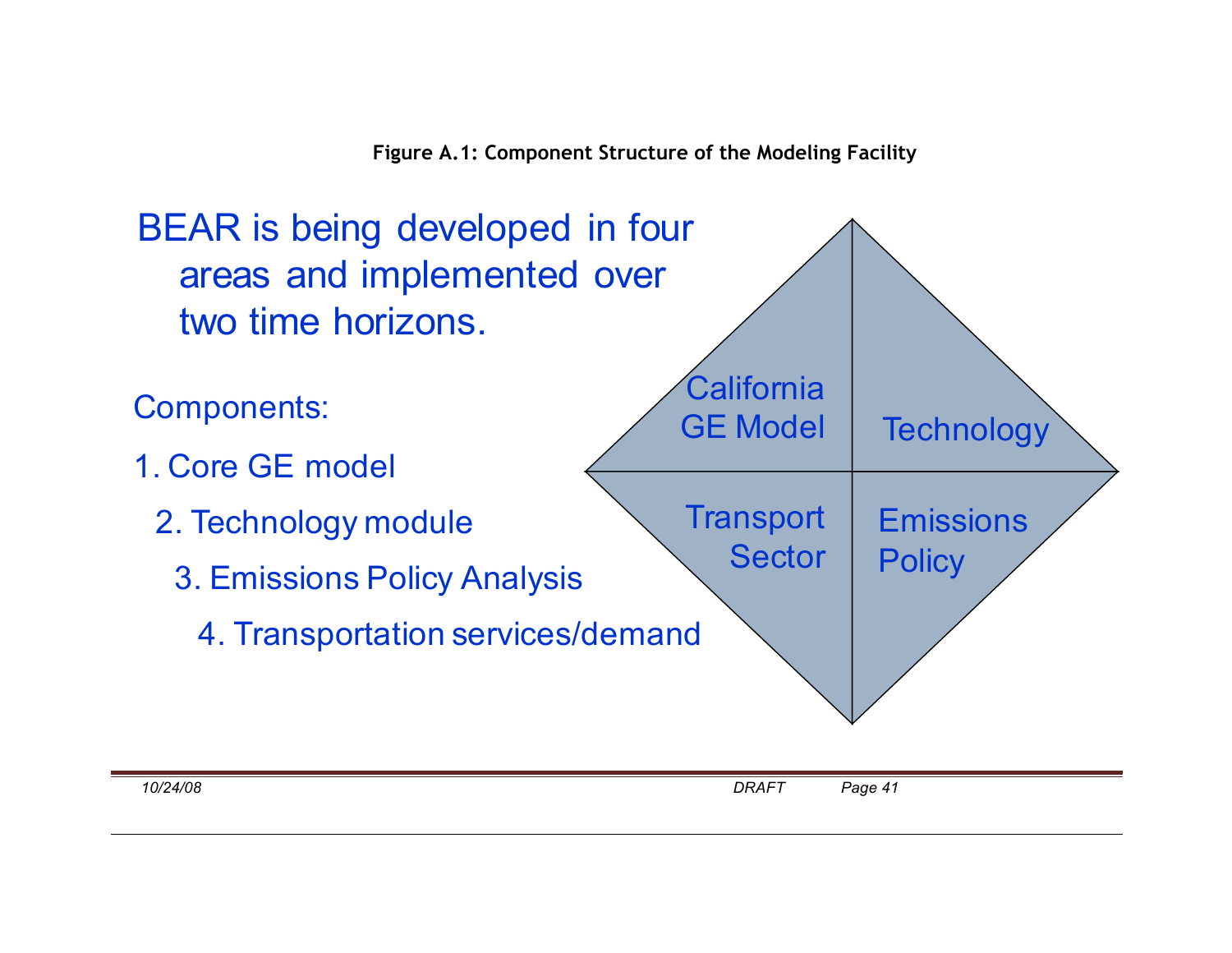**Figure A.2: Schematic Linkage between Model Components**



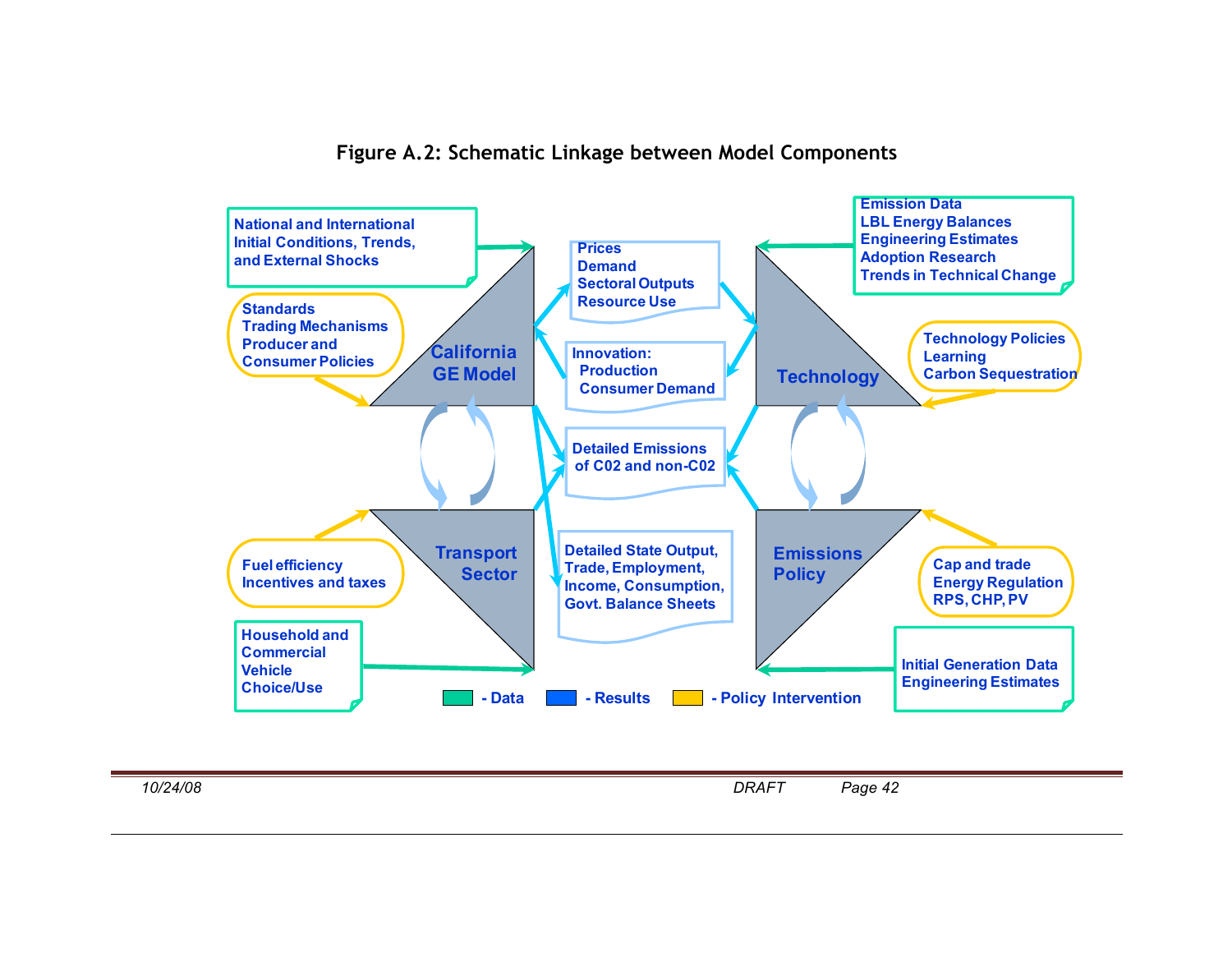#### Dynamic calibration

The model is calibrated on exogenous growth rates of population, labor force, and GDP. In the so-called Baseline scenario, the dynamics are calibrated in  $e_i$ region by imposing the assumption of a balanced growth path. This implies t the ratio between labor and capital (in efficiency units) is held constant o time.<sup>14</sup> When alternative scenarios around the baseline are simulated, technical efficiency parameter is held constant, and the growth of capital endogenously determined by the saving/investment relation.

#### **Modeling Emissions**

The BEAR model captures emissions from production activities in agriculture. industry, and services, as well as in final demand and use of final goods  $(e)$ appliances and autos). This is done by calibrating emission functions to each these activities that vary depending upon the emission intensity of the inp used for the activity in question. We model both CO2 and the other prim greenhouse gases, which are converted to CO2 equivalent. Following standards set in the research literature, emissions in production are modeled as fact inputs. The base version of the model does not have a full representation emission reduction or abatement. Emissions abatement occurs by substitut additional labor or capital for emissions when an emissions tax is applied. This an accepted modeling practice, although in specific instances it may eit understate or overstate actual emissions reduction potential.<sup>15</sup> In this framework emission levels have an underlying monotone relationship with production level but can be reduced by increasing use of other, productive factors such as capital and labor. The latter represent investments in lower intensity technologi process cleaning activities, etc. An overall calibration procedure fits observed intensity levels to baseline activity and other factor/resource use levels. In so of the policy simulations we evaluate sectoral emission reduction scenario

 $\overline{a}$ 

<sup>&</sup>lt;sup>14</sup>This involves computing in each period a measure of Harrod-neutral technical progress in capital-labor bundle as a residual. This is a standard calibration procedure in dynamic CGE modeling.

 $15$  See e.g. Babiker et al (2001) for details on a standard implementation of this approach.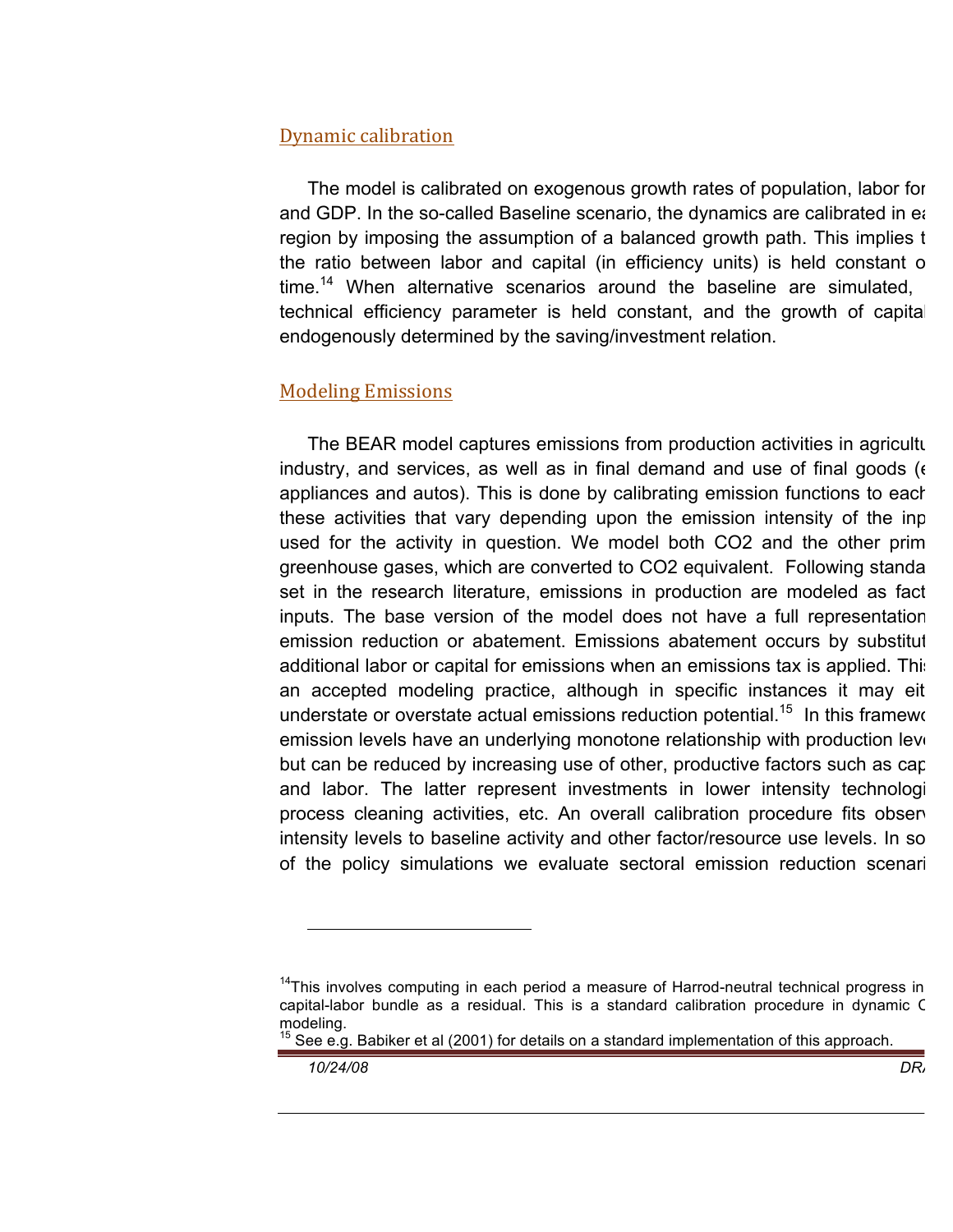using specific cost and emission reduction factors, based on our earlier analysis (Hanemann and Farrell: 2006).

### **Table A.2: Emission Categories**

For the present research, we developed estimates of sector pollution intensities from official California data. The most detailed information from the Air Resources **Board's** Board's emissions emissions inventory(http://www.arb.ca.gov/cc/inventory/inventory.htm), was aggregated to conform to BEAR's 50 sector structure, with the resulting initial year sector inventory in Table 4.1 above. From this point, a dynamic baseline was created by stepping down some criteria intensities based on independent information regarding standards and other mitigation measures outside of AB32, such as NOx regulations for future truck and rail transport. More explicit definitions for the criteria categories are given below.

#### *Criteria Pollutants*

- 1. TOG : Total Organic Gases (TOG) means "compounds of carbon, excluding carbon monoxide, carbon dioxide, carbonic acid, metallic carbides or carbonates, and ammonium carbonate."
	- a. TOG includes all organic gas compounds emitted to the atmosphere, including the low reactivity, or "exempt VOC", compounds (e.g., methane, ethane, various chlorinated fluorocarbons, acetone, perchloroethylene, volatile methyl siloxanes, etc.).
	- b. TOG also includes low volatility or "low vapor pressure" (LVP) organic compounds (e.g., some petroleum distillate mixtures). TOG includes all organic compounds that can become airborne (through evaporation, sublimation, as aerosols, etc.), excluding carbon monoxide, carbon dioxide, carbonic acid, metallic carbides or carbonates, and ammonium carbonate.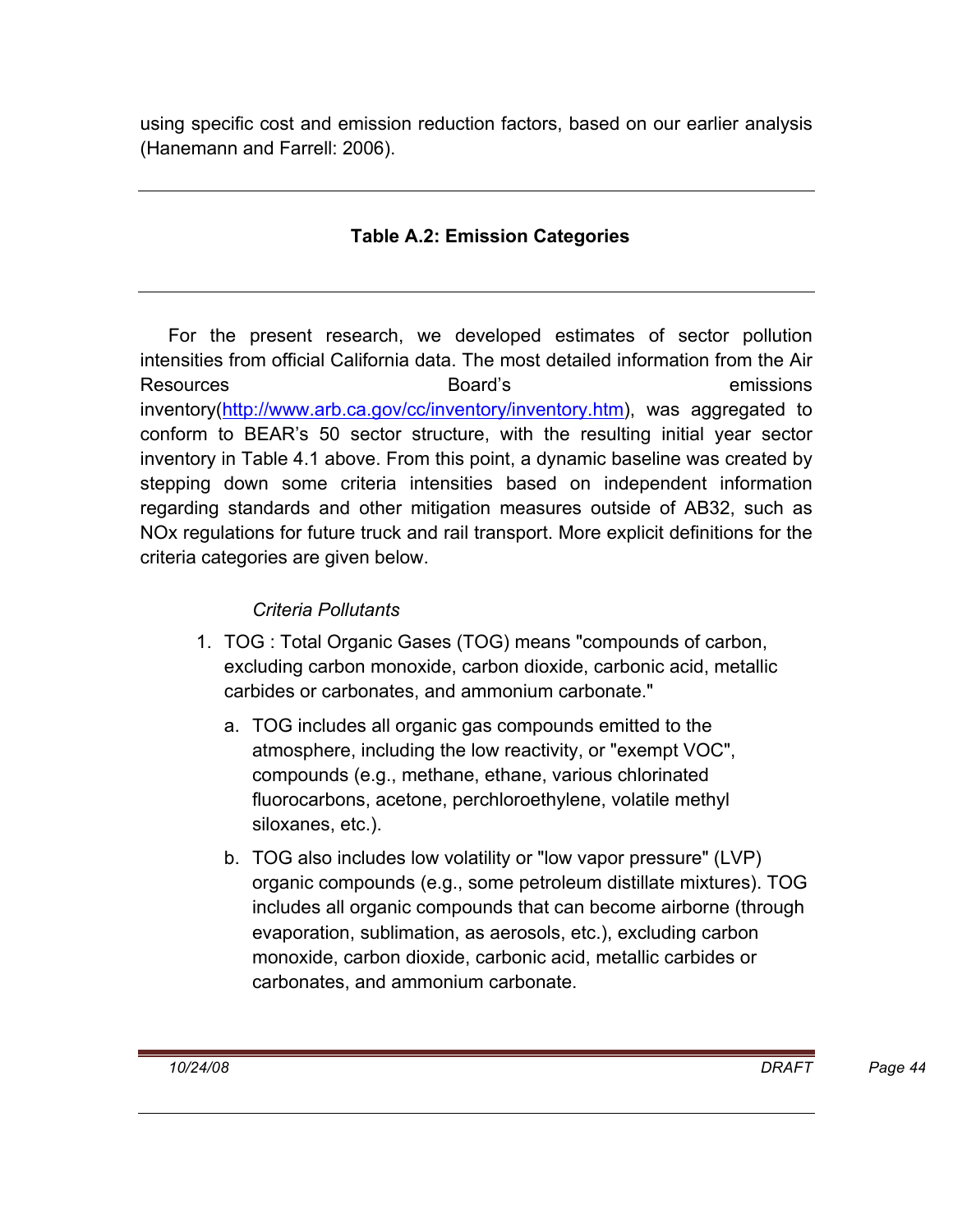- 2. ROG: Total Organic Gas emissions are reported in the ARB's emission inventory and are the basis for deriving Reactive Organic Gas (ROG) emission estimates, which are also reported in the inventory.
	- a. ROG means TOG minus ARB's "exempt" compounds (e.g., methane, ethane, CFCs, etc.).
	- b. ROG is similar, but not identical, to U.S. EPA's term "VOC", which is based on EPA's exempt list. Also, various regulatory uses of the term "VOC", such as that for consumer products, exclude specific, additional compounds from particular control requirements.
- 3. CO: The concentration of Carbon Monoxide (CO) in the ambient air depends primarily on local weather conditions and the number of automobiles in the area. High levels of CO can have acute health effects on humans by reducing the supply of oxygen in the bloodstream. Normally, blood cells transport oxygen to, and remove carbon dioxide from, every cell in the body. The blood cells are more attracted to CO than to oxygen. Therefore, exposure to high levels of CO results in oxygen deprivation to various parts of the body. CO exposure can aggravate existing conditions such as heart and lung diseases. At high levels, CO exposure can be fatal. Nationally, a few hundred fatalities a year occur due to high concentrations of CO, usually in poorly ventilated buildings, idling parked cars with faulty exhaust systems and residential fires. The danger from CO is greatest in unborn and newborn infants, the elderly, and those suffering from chronic illnesses.
- 4. NOX: Nitrous Oxides (NOX) are chemicals formed in high-temperature combustion processes. The substances are themselves toxic and can react to form ozone or PM10 in the form of nitrates. Nitrogen dioxide (NO2) is brownish red gas with a biting odor. It is highly irritating in high concentrations. Nitrogen dioxide is always accompanied by nitric oxide (NO).
- 5. SOX: Sulfur Oxides are invisible gases with a pungent odor. At low concentrations, these gas can often be tasted before smelled. The major source of sulfur oxides is the combustion of sulfur-containing fuels, primarily coal and fuel oil. Sulfur dioxide is a toxic substance that can impair breathing.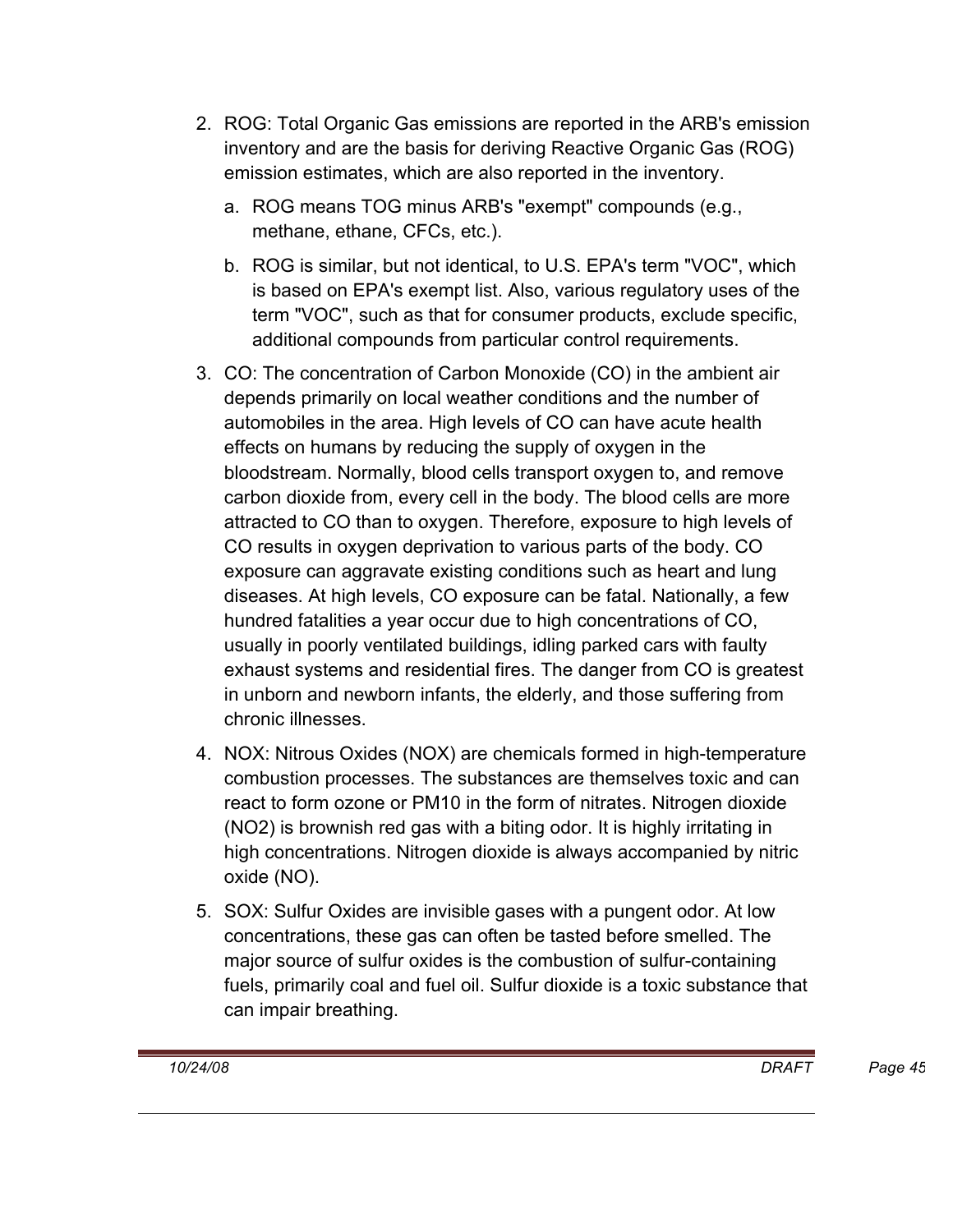- 6. PM: Particulate matter (PM), also known as particle pollution, is a complex mixture of dust and soot particles. PM is includes two small diameter categories of special public health interest, PM10 and PM2.5..
- 7. PM10: PM10 is matter 10 micrometers in diameter or less. That would be about one-seventh the width of a strand of human hair.
- 8. PM25: PM2.5 is even smaller measuring 2.5 micrometers or less. These particles are so small that they can become imbedded in human lung tissue, causing or exacerbating respiratory diseases and cardiovascular problems. Other negative effects are reduced visibility and accelerated deterioration of buildings.

PM concentration is reported in micrograms per cubic meter or µg/m3. The particulate is collected on a filter and weighed. This weight is combined with the known amount of air that passed through the filter to determine the concentration in the air.

EPA revised the National Ambient Air Quality Standards(NAAQS) for PM pollution on September 21, 2006. The final standards address two categories of particle pollution: fine particles (PM2.5), which are 2.5 micrometers in diameter and smaller; and inhalable coarse particles (PM10), which are smaller than 10 micrometers. EPA strengthened the 24-hour PM2.5standard from the 1997 level of 65 µg/m3 to 35 µg/m3, and retained the current annual PM2.5 standard at 15 µg/m3. EPA also retained the existing national 24-hour PM10 standard of 150 µg/m3; however, it revoked the annual PM10 standard. These new standards went into effect on December 18, 2006.

9. VOC: Volatile Organic Compounds (VOC) are any compounds of carbon (other than carbon monoxide, carbon dioxide, carbonic acid, metallic carbonates, metallic carbides and ammonium carbonate) that participate in atmospheric photochemical reactions. A company must report all reactive VOC emissions (including fugitive emissions). VOC emissions which are non-reactive are not reported.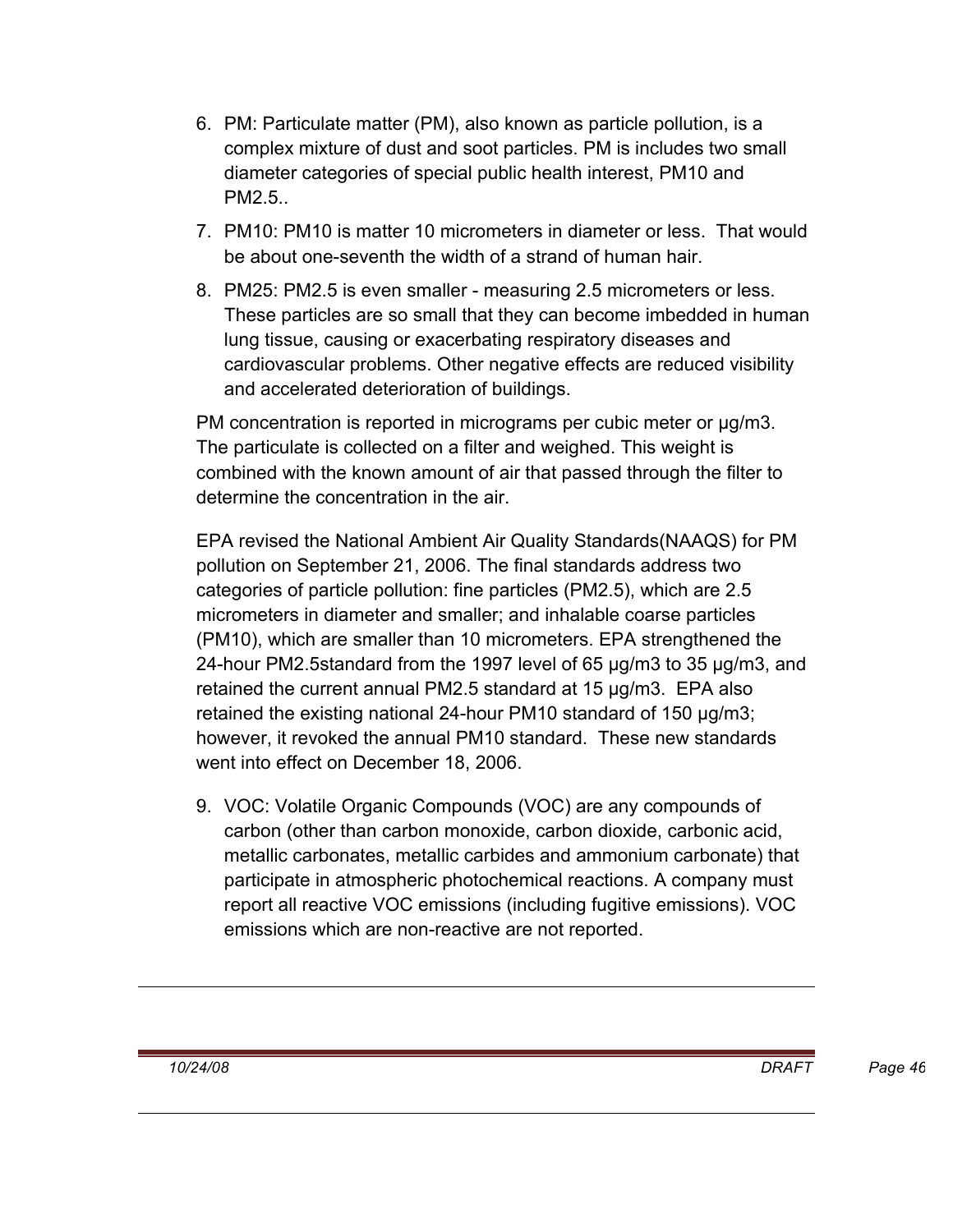The model has the capacity to track several categories of individual pollutants and consolidated emission indexes, each of which is listed in Table A.2 above. Our focus in the current study is the effect of offsets policies on the emission of gases other than greenhouse gases.

An essential characteristic of the BEAR approach to emissions modeling is endogeneity. Contrary to assertions made elsewhere (Stavins et al:2007), the BEAR model permits emission rates by sector and input to be exogenous or endogenous, and in either case the level of emissions from the sector in question is endogenous unless a cap is imposed. This feature is essential to capture structural adjustments arising from market based climate policies, as well as the effects of technological change.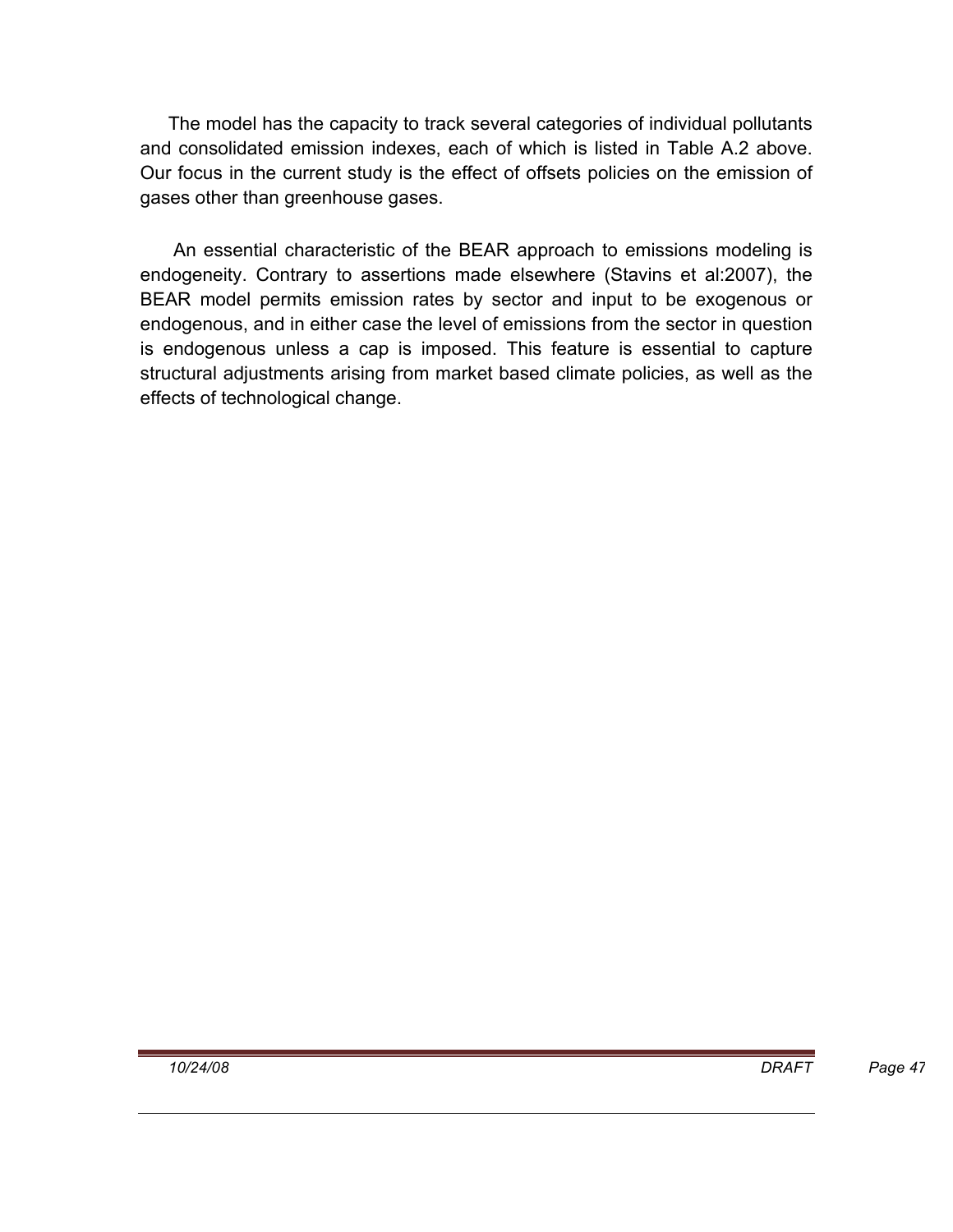# 6 References

- Abraham, S. (2004). "The Bush Administration's Approach to Climate Change." Science 305: 616-617.
- Allergan, Inc. http://www.allergan.com/site/investors/home.asp?id=&largeText (2006)

Alza Corp. http://www.alza.com/alza/pr\_1161880139 (Oct 2006)

- Arc Advisory Group. http://www.arcweb.com/Events/forums/0206.htm (2006)
- Babiker, M.H., J.M. Reilly, M. Mayer, R.S. Eckaus, I. Sue Wing, and R.C. Hyman (2001). "The MIT Emissions Prediction and Policy Analysis (EPPA) Model: Revisions, Sensitivities, and Comparisons of Results," MIT Global Change Joint Program, Report No. 1, February.
- Bayer. http://www.bayerus.com/communities/berkeley/index.html (2006) California Energy Commission. 2004. Chemical Industry Profile. http://energy.ca.gov/pier/iaw/industry/chemical.html Centre for the Analysis and Dissemination of Demonstrated Energy Technologies (CADDET). 1993.
- Burtraw, D., Alexander E. Farrell, Lawrence H. Goulder, and Carla Peterman (2006). "Lessons for a Cap and Trade Program," in Hanemann and Farrell (eds.) *Managing Greenhouse Gas Emissions in California, op. cit.*
- Burtraw, D. and K. Palmer (2004). The SO2 Cap-and-Trade Program in the United States: A "Living Legend" of Market Effectiveness. Choosing Environmental Policy. W. Harrington, R. D. Morgenstern and T. Sterner. Washington, DC, RFF Press.
- California Environmental Protection Agency (2006). "Climate Action Team Report to Governor Schwarzenegger and the Legislature," March, http://www.climatechange.ca.gov/climate\_action\_team/reports/2006-04- 03\_FINAL\_CAT\_REPORT.PDF
- Center for Clean Air Policy (2005). Design of a Cap on Emissions from California Power Demand. Washington, DC: 27.
- Center For Land Use Interpretation. Retrieved Nov Dec 2 from http://ludb.clui.org/tag/Mining/

*10/24/08 DRAFT Page 48*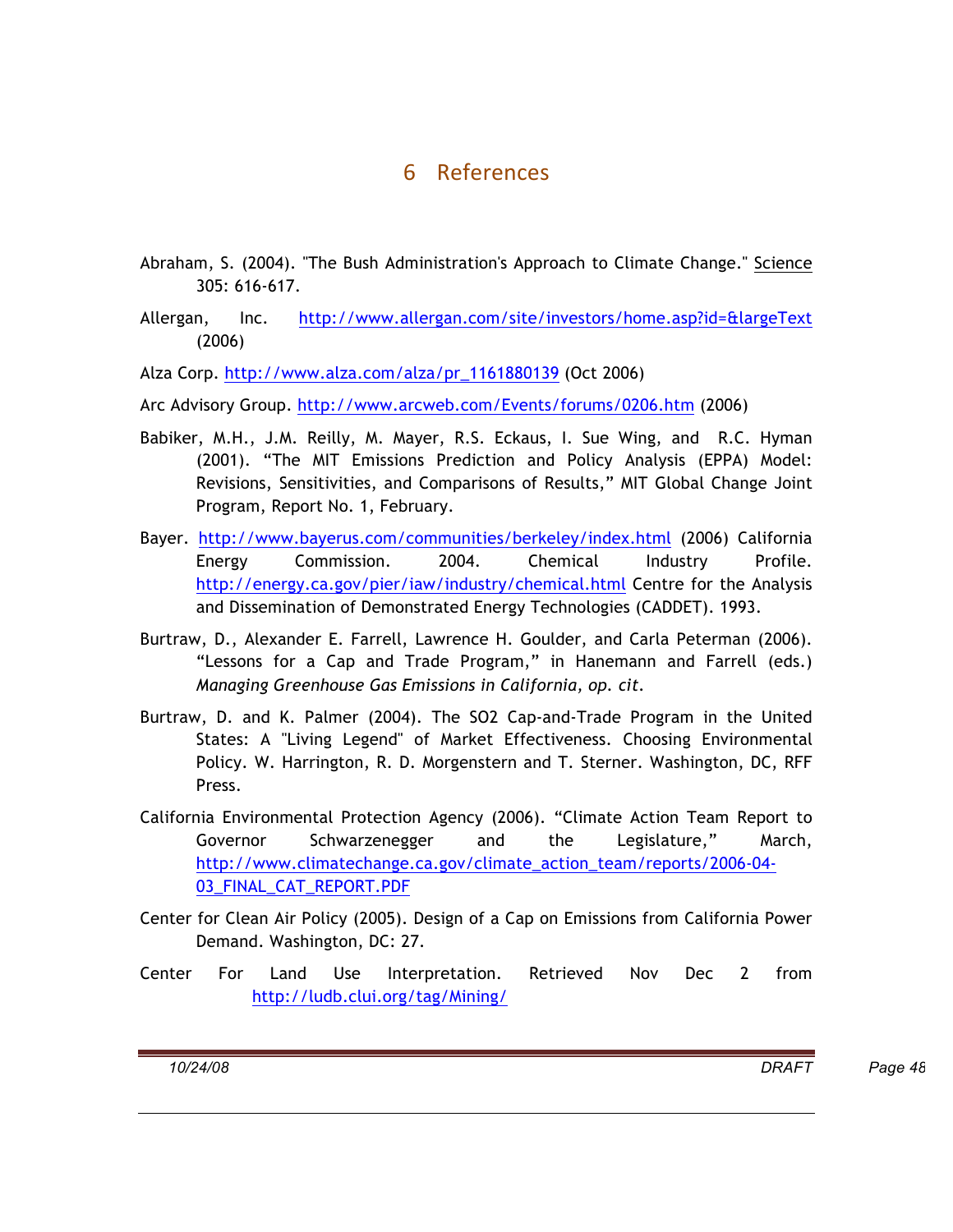- Cheng, R., 1999. Low Emissions Burners. *EETD Newsletter*, Summer 1999, Lawrence Berkeley National Laboratory, Berkeley, CA.
- Cost Effective GHG Mitigation Measures for California. (2006) Summary Report: An Independent Analysis of Measures to Reduce Greenhouse Gas Emissions in 2010 and 2020 to Meet Executive Order S-3-05. Retrieved Dec 3 from http://www.ccap.org/domestic/Summary%20Report-Final%20\_1-19- 06\_.pdf
- Ellerman, A. D., P. L. Joskow, et al. (2000). Markets for Clean Air: the U.S. Acid Rain Program. Cambridge, UK, Cambridge University Press.
- Elliott, R.N., A.M. Shipley, E. Brown, R. Cleetus and S. Bernow. 2003. State-level Analysis of Industrial Energy Use. *Proc. 2003 ACEEE Summer Study on Energy Efficiency in Industry*, pp.6- 76-85, Washington, DC: ACEEE.
- Energy Technology Support Unit (ETSU). 1999. "Design and operation of energyefficient batch processes." Report of the UK Best Practice Program, ETSU: Harwell, United Kingdom
- Farrell, A. E. and L. B. Lave (2004). "Emission Trading and Human Health." Annual Review of Public Health 25: 119-138.
- Fischer, C. and A. Fox (2004). Output-Based Allocations of Emissions Permits: Efficiency and Distributional Effects in a General Equilibrium Setting with Taxes and Trade. Washington, DC, Resources For the Future.
- Fischer, C., I. W. H. Parry, et al. (2003). "Instrument choice for environmental protection when technological innovation is endogenous." Journal of Environmental Economics and Management 45(3): 523-545.
- Hanemann, W. Michael, and A.E. Farrell (eds.) (2006) "Managing Greenhouse Gas Emissions in California," California Climate Change Center, University of California, Berkeley, January, http://calclimate.berkeley.edu/managing\_GHGs\_in\_CA.html
- Hanson, D. and J.A. Laitner (2004). "An integrated analysis of policies that increase investments in advanced-energy efficient/low carbon policies." Energy Economics 26: 739-755.
- Harrison, K. and W. Antweiler (2003). "Incentives for pollution abatement: Regulation, regulatory threats, and non-governmental pressures." Journal of Policy Analysis and Management 22(3): 361-382.
- Helme, Ned, Tom Peterson, and Eric Williams (2004). "Allowance Allocation: Who wins and loses under a carbon dioxide control program?" Center for Clean Air Policy, http://www.ccap.org/pdf/CRA\_Background\_Paper.pdf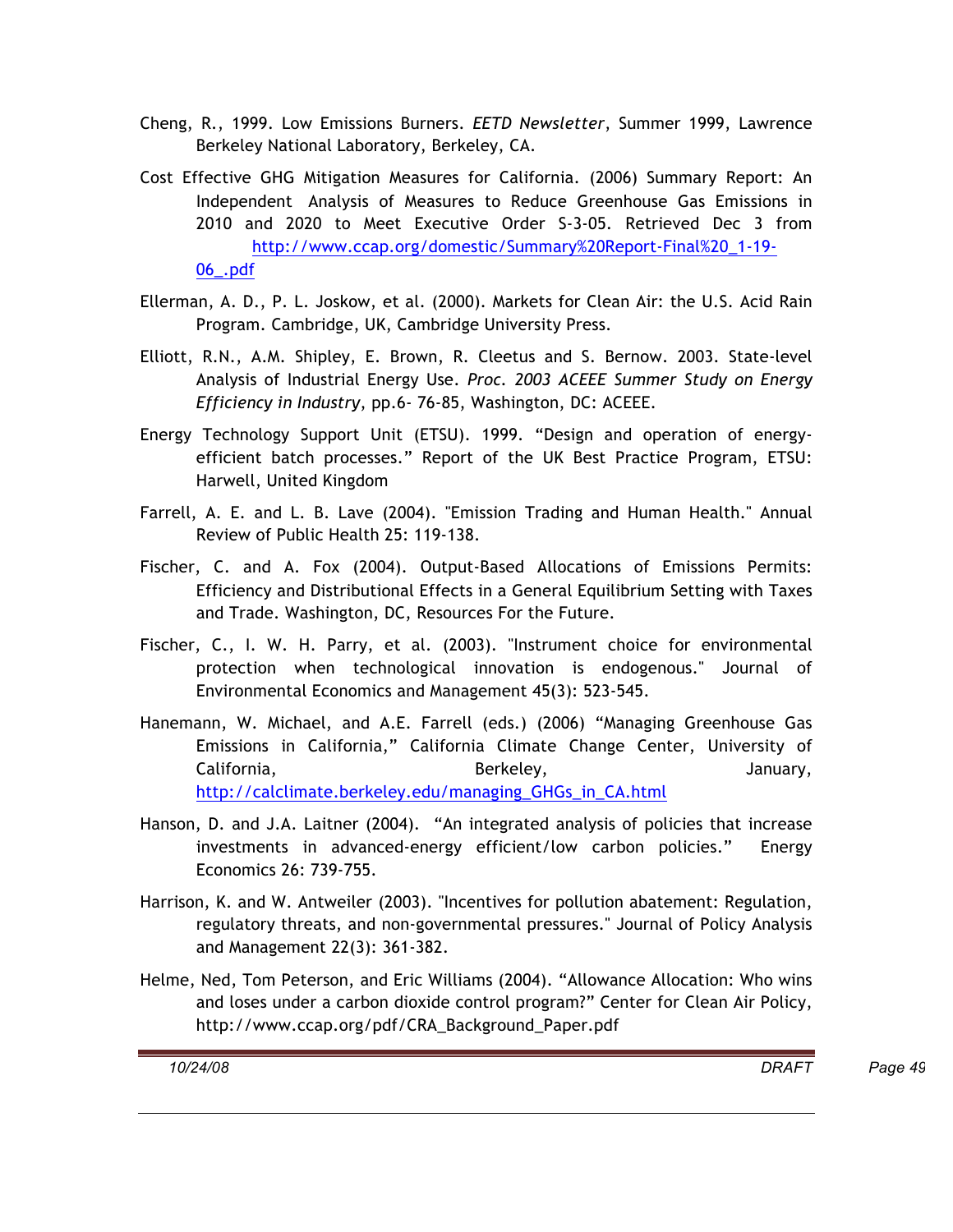- Hoffert, M., K. Caldeira, et al. (1998). "Energy Implications of future stabilization of atmospheric CO2 content." Nature 395(6075): 881-884.
- J.A. Laitner (2006). "An Annotated Review of 30 Studies Describing the Macroeconomic Impacts of State-Level Scenarios Which Promote Energy Efficiency and Renewable Energy Technology Investments." American Council for an Energy Efficiency Economy: Comment Draft (July).
- Kartha, S., M. Lazarus, et al. (2004). "Baseline recommendations for greenhouse gas mitigation projects in the electric power sector." Energy Policy 32(4): 545-566.
- Kemp, I.C. and A.W. Deakin. 1989. "The Cascade Analysis for Energy and Process Integration of Batch Processes, Part 3: A Case Study." *Chemical Engineering Research and Design*. pp.517-525.
- Kerr, S. and R. G. Newell (2003). "Policy-induced technology adoption: Evidence from the US lead phase down." Journal of Industrial Economics 51(3): 317-343.
- Linnhoff, B. 1993. Pinch Analysis: A State-of-the-Art Overview. *Chemical Engineering*  (AS): pp.503-522.
- Marsland. 1992. A User Guide on Process Integration for the Efficient Use of Energy (1992 edition), Institution of Chemical Engineers, Rugby, UK.
- Milliman, S. R. and R. Prince (1989). "Firm Incentives to Promote Technological-Change in Pollution-Control." Journal of Environmental Economics and Management 17(3): 247-265.
- Montero, J. P. (1999). "Voluntary compliance with market-based environmental policy: Evidence from the US Acid Rain Program." Journal of Political Economy 107(5): 998-1033.
- Norberg-Bohm, V. (1999). "Stimulating 'green' technological innovation: An analysis of alternative policy mechanisms." Policy Sciences 32(1): 13-38.
- Nordhaus, R. R. and K. W. Danish (2003). Designing a mandatory greenhouse gas reduction program for the U.S. Arlington, VA, Pew Center on Global Climate Change: 66.
- Ono, T. (2002). "The effects of emission permits on growth and the environment." Environmental & Resource Economics 21(1): 75-87.
- Palmer, K., D. Burtraw, et al. (2005). In Search of Simple Rules for Using CO2 Allowances to Compensate Firms. Washington, DC, Resources For the Future.
- Pew Center on Global Climate Change(2006). "Designing a Mandatory Greenhouse Gas Reduction Program for the U.S." http://www.pewclimate.org/global-warmingin-depth/all\_reports/mandatory\_ghg\_reduction\_prgm/usgas\_conc.cfm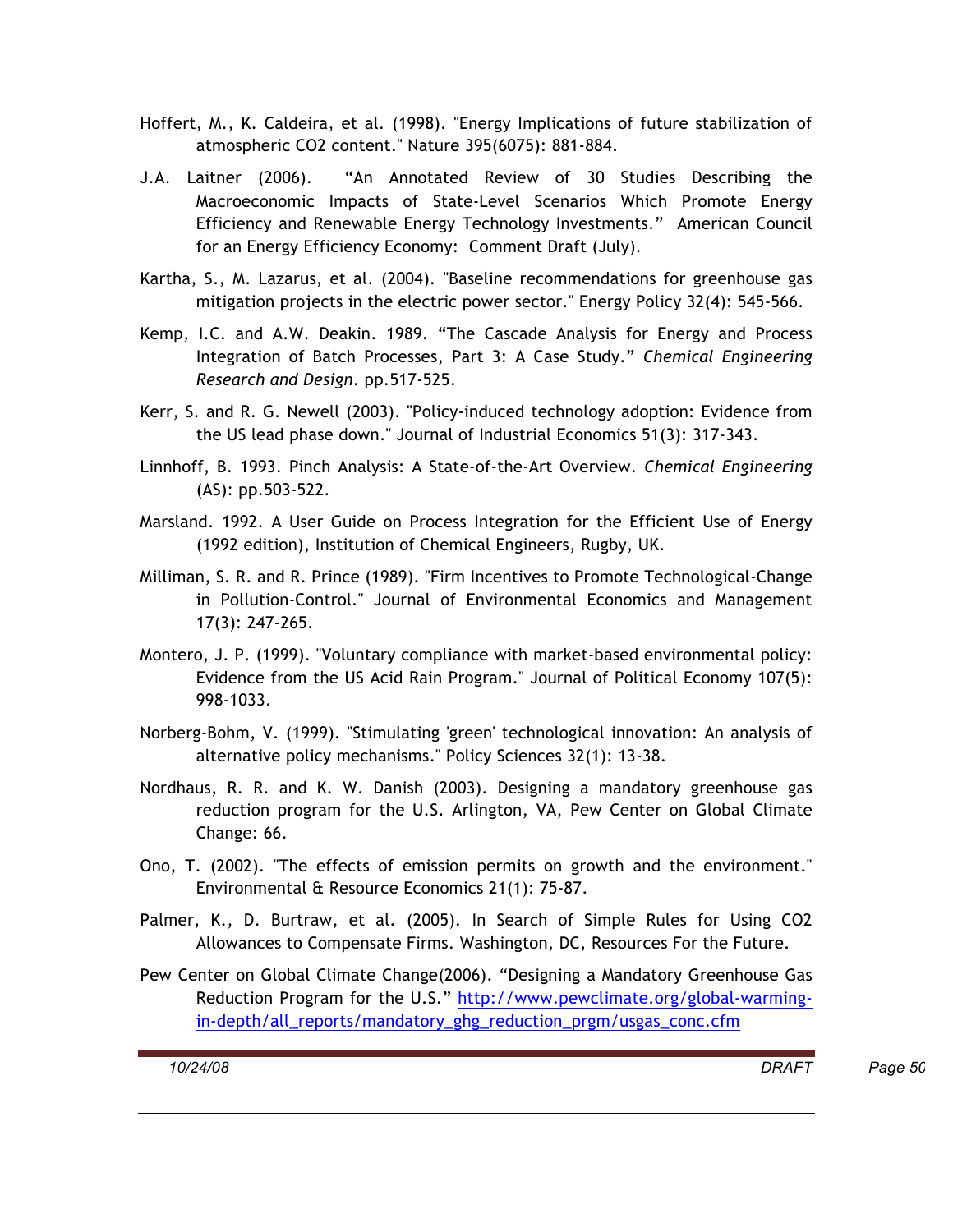Pfizer. http://www.pfizer.com/pfizer/lajolla/index.jsp (2003)

- Popp, D. (2003). "Pollution control innovations and the Clean Air Act of 1990." Journal of Policy Analysis and Management 22(4): 641-660.
- Roland-Holst, D. (2006). Chapter 2: Economic Assessment of some California Greenhouse Gas Control Policies: Applications of the BEAR Model. Retrieved on Nov 29 from http://calclimate.berkeley.edu/2\_Economic\_Assessment.pdf
- Roland-Holst, D. (2006). Chapter 2: Economic Assessment of some California Greenhouse Gas Control Policies: Applications of the BEAR Model. Retrieved on Nov 29 from http://calclimate.berkeley.edu/2\_Economic\_Assessment.pdf
- Roland-Holst, David (2005). "Berkeley Energy and Resources Model: Technical Documentation," Department of Agricultural and Resource Economics, University of California, Berkeley, processed.
- Roland-Holst, David (2006). "Economic Assessment of some California Greenhouse Gas Control Policies: Applications of the Bear Model," in Hanemann and Farrell (eds.) *Managing Greenhouse Gas Emissions in California , op. cit.*
- Rubin, J. D. (1996). "A model of intertemporal emission trading, banking, and borrowing." Journal of Environmental Economics and Management 31(3): 269- 286.
- Schennach, S. M. (2000). "The economics of pollution permit banking in the context of Title IV of the 1990 Clean Air Act Amendments." Journal of Environmental Economics and Management 40(3): 189-210.
- Stavins, R. (2003). Experience with Market-Based Environmental Policy Instruments. The Handbook of Environmental Economics. K. Goren-Maler and J. Vincent. Amsterdam, North-Holland/Elsevier Science. 1.
- Taylor, M. R., E. S. Rubin, et al. (2003). "Effect of Government Actions on Technological Innovation for SO2 Control." Environmental Science & Technology 37(20): 4527-4534.
- Tietenberg, T. (2003). "The tradable-permits approach to protecting the commons: Lessons for climate change." Oxford Review of Economic Policy 19(3): 400-419.
- US DOE-OIT, 2002b. Industrial Combustion Technology Roadmap, A Technology Roadmap by and for the Industrial Combustion Community. Office of Industrial Technologies, US Department of Energy, Washington, DC.
- US DOE-OIT, 2002c. Rotary Burner (Project Factsheet). Office of Industrial Technologies, US Department of Energy, Washington, DC.